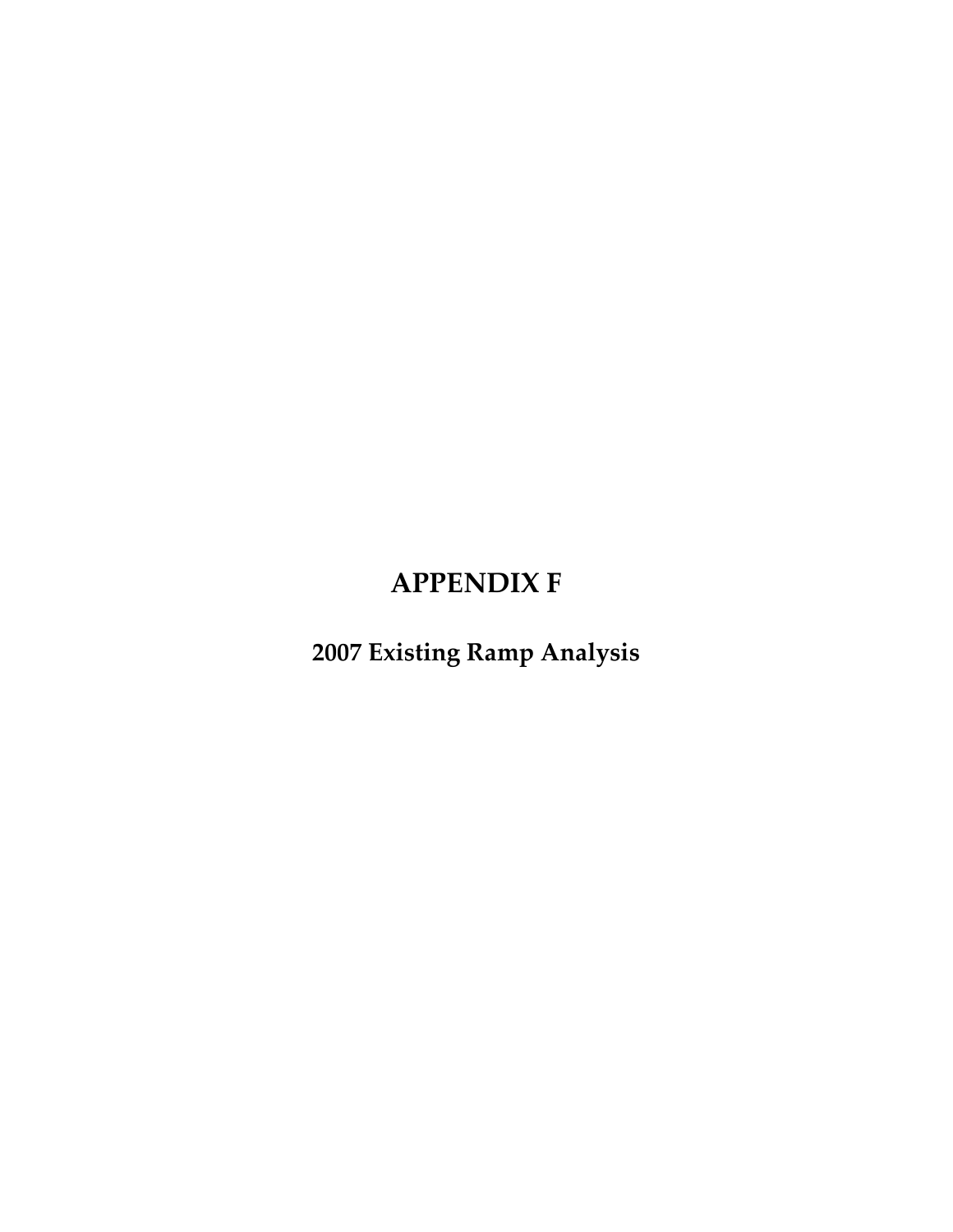|                                                 | RAMPS AND RAMP JUNCTIONS WORKSHEET                                                                |                         |                           |                     |                         |                                      |                       |                    |                                                                          |                                                               |                            |             |  |
|-------------------------------------------------|---------------------------------------------------------------------------------------------------|-------------------------|---------------------------|---------------------|-------------------------|--------------------------------------|-----------------------|--------------------|--------------------------------------------------------------------------|---------------------------------------------------------------|----------------------------|-------------|--|
| <b>General Information</b>                      |                                                                                                   |                         |                           |                     | <b>Site Information</b> |                                      |                       |                    |                                                                          |                                                               |                            |             |  |
| Analyst                                         |                                                                                                   | SSS                     |                           |                     |                         | Freeway/Dir of Travel                |                       |                    | Route 128 NB                                                             |                                                               |                            |             |  |
| Agency or Company                               |                                                                                                   | McMahon                 |                           |                     |                         | Junction                             |                       |                    | Ave EB                                                                   | Rt 128 NB to Highland                                         |                            |             |  |
| Date Performed                                  |                                                                                                   | 8/8/07                  |                           |                     |                         | Jurisdiction                         |                       |                    |                                                                          |                                                               |                            |             |  |
| Analysis Time Period                            |                                                                                                   | AM                      |                           |                     |                         | Analysis Year                        |                       |                    | 2007 Existing                                                            |                                                               |                            |             |  |
| Project Description Route 128 Add-a-Lane        |                                                                                                   |                         |                           |                     |                         |                                      |                       |                    |                                                                          |                                                               |                            |             |  |
| <b>Inputs</b>                                   |                                                                                                   | <b>Terrain Level</b>    |                           |                     |                         |                                      |                       |                    |                                                                          |                                                               |                            |             |  |
| Upstream Adj Ramp                               |                                                                                                   |                         |                           |                     |                         |                                      |                       |                    |                                                                          | Downstream Adj<br>Ramp                                        |                            |             |  |
| <b>Nes</b>                                      | 厂 On                                                                                              |                         |                           |                     |                         |                                      |                       |                    |                                                                          | ि Yes                                                         | $\overline{\mathbb{M}}$ On |             |  |
| $\nabla$ No                                     | $\Box$ Off                                                                                        |                         |                           |                     |                         |                                      |                       |                    |                                                                          | $\mathbb{N}$ No $\mathbb{N}$                                  | $\Box$ Off                 |             |  |
| ft<br>$-$ up $=$                                |                                                                                                   |                         |                           |                     |                         |                                      |                       |                    |                                                                          | L <sub>down</sub> =                                           | 885 ft                     |             |  |
|                                                 |                                                                                                   |                         |                           | $S_{FF} = 55.0$ mph |                         |                                      | $S_{FR} = 35.0$ mph   |                    |                                                                          | ND =                                                          |                            | $603$ veh/h |  |
|                                                 | $Vu =$<br>veh/h<br>Sketch (show lanes, $L_A$ , $L_D$ , $V_R$ , $V_f$ )                            |                         |                           |                     |                         |                                      |                       |                    |                                                                          |                                                               |                            |             |  |
| <b>Conversion to pc/h Under Base Conditions</b> |                                                                                                   |                         |                           |                     |                         |                                      |                       |                    |                                                                          |                                                               |                            |             |  |
| (pc/h)                                          | V<br>(Veh/hr)                                                                                     | <b>PHF</b>              | Truck<br>Terrain<br>Level |                     | %Rv                     | $f_{\mathsf{HV}}$                    |                       | $f_{\sf p}$        | v=V/PHF<br>$\mathsf{f}_{\mathsf{H}\mathsf{V}}\, \mathsf{f}_{\mathsf{p}}$ |                                                               |                            |             |  |
| Freeway                                         | 8776                                                                                              | 0.90                    |                           |                     | $\overline{2}$          | $\overline{0}$                       | 0.990                 |                    | 1.00                                                                     | 9849                                                          |                            |             |  |
| Ramp                                            | 636                                                                                               | 0.90                    |                           | Level               | $\overline{2}$          | $\theta$                             | 0.990                 |                    | 1.00                                                                     | 714                                                           |                            |             |  |
| UpStream                                        |                                                                                                   |                         |                           |                     |                         |                                      |                       |                    |                                                                          |                                                               |                            |             |  |
| <b>DownStream</b>                               | 603                                                                                               | 0.90                    |                           | Level               | $\overline{2}$          | $\overline{0}$                       | 0.990                 |                    | 1.00                                                                     | 677                                                           |                            |             |  |
|                                                 |                                                                                                   | Merge Areas             |                           |                     |                         |                                      |                       |                    | Diverge Areas                                                            |                                                               |                            |             |  |
| Estimation of $v_{12}^{\dagger}$                |                                                                                                   |                         |                           |                     |                         | Estimation of $v_{12}$               |                       |                    |                                                                          |                                                               |                            |             |  |
|                                                 |                                                                                                   | $V_{12} = V_F (P_{FM})$ |                           |                     |                         |                                      |                       |                    |                                                                          | $V_{12} = V_R + (V_F - V_R)P_{FD}$                            |                            |             |  |
| $L_{EQ}$ = (Equation 25-2 or 25-3)              |                                                                                                   |                         |                           |                     |                         | $L_{EQ}$ = (Equation 25-8 or 25-9)   |                       |                    |                                                                          |                                                               |                            |             |  |
| P <sub>FM</sub> = using Equation                |                                                                                                   |                         |                           |                     |                         |                                      |                       |                    | $P_{FD}$ = 0.436 using Equation 8                                        |                                                               |                            |             |  |
| $V_{12}$ = pc/h                                 |                                                                                                   |                         |                           |                     |                         | $V_{12}$ = 4697 pc/h                 |                       |                    |                                                                          |                                                               |                            |             |  |
| <b>Capacity Checks</b>                          |                                                                                                   |                         |                           |                     |                         | <b>Capacity Checks</b>               |                       |                    |                                                                          |                                                               |                            |             |  |
|                                                 | Actual                                                                                            | Maximum                 |                           | LOS <sub>F?</sub>   |                         |                                      |                       | <b>I</b> Actual    |                                                                          | Maximum                                                       | $\textsf{OS} \mathsf{F?}$  |             |  |
|                                                 |                                                                                                   | See Exhibit 25-         |                           |                     |                         | $V_{FI} = V_F$                       |                       | 9849               |                                                                          | 9000                                                          | Yes                        |             |  |
| $V_{FO}$                                        |                                                                                                   | 7                       |                           |                     |                         | $V_{12}$                             |                       | 4697               |                                                                          | 4400:All                                                      | Yes                        |             |  |
| $V_{R12}$                                       |                                                                                                   | 4600:All                |                           |                     |                         | $V_{FO} = V_F -$<br>$V_R$            |                       | 9135               | 9000                                                                     |                                                               | Yes                        |             |  |
|                                                 |                                                                                                   |                         |                           |                     |                         | $V_R$                                |                       | 714                | 2000                                                                     |                                                               | No                         |             |  |
| Level of Service Determination (if not F)       |                                                                                                   |                         |                           |                     |                         |                                      |                       |                    |                                                                          | Level of Service Determination (if not F)                     |                            |             |  |
|                                                 |                                                                                                   |                         |                           |                     |                         |                                      |                       |                    |                                                                          | $D_R$ = 4.252 + 0.0086 V <sub>12</sub> - 0.009 L <sub>D</sub> |                            |             |  |
| $ D_R =$                                        | $D_R$ = 5.475 + 0.00734 v $_R$ + 0.0078 V <sub>12</sub> - 0.00627 L <sub>A</sub><br>$(pc/mi$ /ln) |                         |                           |                     |                         |                                      |                       | 44.6 (pc/ mi /ln)  |                                                                          |                                                               |                            |             |  |
| $\textsf{LOS} =$                                | (Exhibit 25-4)                                                                                    |                         |                           |                     |                         |                                      |                       | $F$ (Exhibit 25-4) |                                                                          |                                                               |                            |             |  |
|                                                 | <b>Speed Estimation</b>                                                                           |                         |                           |                     |                         |                                      |                       |                    |                                                                          |                                                               |                            |             |  |
|                                                 |                                                                                                   |                         |                           |                     |                         | <b>Speed Estimation</b><br>$D_{s}$ = | 0.492 (Exhibit 25-19) |                    |                                                                          |                                                               |                            |             |  |
| $M_{\rm s}$ =                                   | (Exibit 25-19)                                                                                    |                         |                           |                     |                         | 48.6 mph (Exhibit 25-19)             |                       |                    |                                                                          |                                                               |                            |             |  |
| $ S_{\mathsf{R}}$ =                             | mph (Exhibit 25-19)                                                                               |                         |                           |                     |                         | $S_{\mathsf{R}}^{\vphantom{1}}$ =    |                       |                    |                                                                          |                                                               |                            |             |  |
| $ S_0=$                                         | mph (Exhibit 25-19)                                                                               |                         | $S_0 =$                   |                     |                         | 54.2 mph (Exhibit 25-19)             |                       |                    |                                                                          |                                                               |                            |             |  |
| $ S=$                                           | mph (Exhibit 25-14)                                                                               |                         |                           |                     |                         | $S =$                                |                       |                    | 51.4 mph (Exhibit 25-15)                                                 |                                                               |                            |             |  |

i<br>I

ļ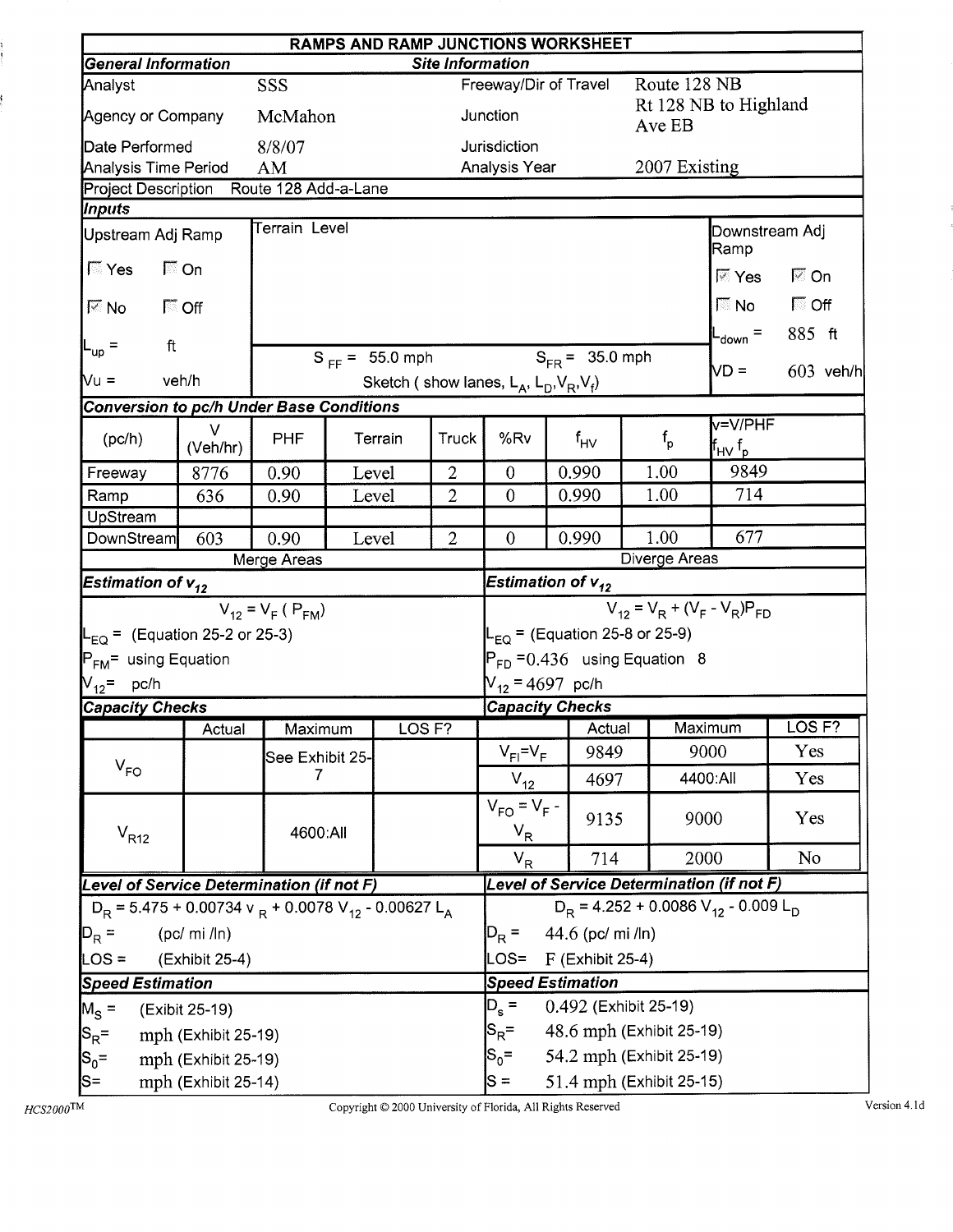|                                                                                     |                                                                                  |                                |                           |     |                   | <b>RAMPS AND RAMP JUNCTIONS WORKSHEET</b>                          |                     |                                           |                               |                                                   |                                       |
|-------------------------------------------------------------------------------------|----------------------------------------------------------------------------------|--------------------------------|---------------------------|-----|-------------------|--------------------------------------------------------------------|---------------------|-------------------------------------------|-------------------------------|---------------------------------------------------|---------------------------------------|
|                                                                                     | <b>General Information</b>                                                       |                                |                           |     |                   | <b>Site Information</b>                                            |                     |                                           |                               |                                                   |                                       |
| Analyst <sub>2</sub><br>Agency or Company<br>Date Performed<br>Analysis Time Period |                                                                                  | SSS<br>McMahon<br>8/8/07<br>AM |                           |     |                   | Freeway/Dir of Travel<br>Junction<br>Jurisdiction<br>Analysis Year |                     |                                           | Route 128 NB<br>2007 Existing | Highland Ave EB to Route 128 N                    |                                       |
|                                                                                     | Project Description Route 128 Add-a-Lane                                         |                                |                           |     |                   |                                                                    |                     |                                           |                               |                                                   |                                       |
| <i><b> Inputs</b></i>                                                               |                                                                                  |                                |                           |     |                   |                                                                    |                     |                                           |                               |                                                   |                                       |
| Upstream Adj Ramp                                                                   |                                                                                  | Terrain Level                  |                           |     |                   |                                                                    |                     |                                           |                               |                                                   | Downstream Adj Ramp                   |
|                                                                                     | $\Box$ On                                                                        |                                |                           |     |                   |                                                                    |                     |                                           |                               | । Yes                                             | $\Box$ On                             |
| $ \mathbb{K}$ No                                                                    | ি Off                                                                            |                                |                           |     |                   |                                                                    |                     |                                           |                               | $\overline{\mathbb{N}}$ No<br>$L_{\text{down}} =$ | $\overline{\mathbb{M}}$ Off<br>560 ft |
| $\mathsf{L}_{\mathsf{up}}$ =                                                        | $\ensuremath{\mathsf{ft}}$                                                       |                                |                           |     |                   |                                                                    |                     |                                           |                               |                                                   |                                       |
| $V_u =$                                                                             | veh/h                                                                            |                                | $S_{FF} = 55.0$ mph       |     |                   | Sketch (show lanes, $L_A$ , $L_D$ , $V_R$ , $V_f$ )                | $S_{FB} = 35.0$ mph |                                           |                               | Np =                                              | 151 veh/h                             |
|                                                                                     | Conversion to pc/h Under Base Conditions                                         |                                |                           |     |                   |                                                                    |                     |                                           |                               |                                                   |                                       |
| (pc/h)                                                                              | v<br>(Veh/hr)                                                                    | PHF                            | Terrain<br>Truck<br>Level |     |                   | %Rv                                                                | $f_{HV}$            |                                           | $f_{\sf p}$                   | v=V/PHF f <sub>HV</sub> f <sub>p</sub>            |                                       |
| Freeway                                                                             | 8140                                                                             | 0.90                           |                           |     | $\overline{2}$    | 0                                                                  | 0.990               |                                           | 1.00                          | 9135                                              |                                       |
| Ramp                                                                                | 603                                                                              | 0.90                           | Level                     |     | $\overline{2}$    | 0                                                                  | 0.990               |                                           | 1.00                          | 677                                               |                                       |
| UpStream                                                                            |                                                                                  |                                |                           |     |                   |                                                                    |                     |                                           |                               |                                                   |                                       |
| DownStream                                                                          | 151                                                                              | 0.90                           | Level                     |     | $\overline{c}$    | 0                                                                  | 0.990               |                                           | 1.00                          | 169                                               |                                       |
|                                                                                     | Estimation of $\bm{{\mathsf{v}}}_{\bm{12}}$                                      | Merge Areas                    |                           |     |                   | Estimation of $v_{12}$                                             |                     |                                           | Diverge Areas                 |                                                   |                                       |
|                                                                                     |                                                                                  | $V_{12} = V_F (P_{FM})$        |                           |     |                   |                                                                    |                     |                                           |                               | $V_{12} = V_R + (V_F - V_R)P_{FD}$                |                                       |
|                                                                                     | $L_{\text{EO}} =$ (Equation 25-2 or 25-3)<br>$P_{FM}$ = 0.133 using Equation 4   |                                |                           |     |                   | P <sub>FD</sub> = using Equation                                   |                     | $L_{\text{EQ}} = (Equation 25-8 or 25-9)$ |                               |                                                   |                                       |
| $V_{12}$ = 1217 pc/h                                                                |                                                                                  |                                |                           |     |                   | $V_{12} = pc/h$                                                    |                     |                                           |                               |                                                   |                                       |
|                                                                                     | <b>Capacity Checks</b>                                                           |                                |                           |     |                   | <b>Capacity Checks</b>                                             |                     |                                           |                               |                                                   |                                       |
|                                                                                     | Actual                                                                           |                                | Maximum                   |     | LOS <sub>F?</sub> |                                                                    |                     | Actual                                    |                               | Maximum                                           | LOS <sub>F?</sub>                     |
|                                                                                     |                                                                                  |                                |                           |     |                   | $V_{FI} = V_F$                                                     |                     |                                           |                               | See Exhibit 25-14                                 |                                       |
| $V_{FO}$                                                                            | 9812                                                                             |                                | See Exhibit 25-7          | Yes |                   | $V_{12}$                                                           |                     |                                           |                               | 4400:All                                          |                                       |
| $V_{R12}$                                                                           | 1894                                                                             |                                | 4600:All                  |     | No                | $V_{FO} = V_F -$<br>$V_R$                                          |                     |                                           |                               | See Exhibit 25-14                                 |                                       |
|                                                                                     |                                                                                  |                                |                           |     |                   | $V_R$                                                              |                     |                                           |                               | See Exhibit 25-3                                  |                                       |
|                                                                                     | Level of Service Determination (if not F)                                        |                                |                           |     |                   |                                                                    |                     |                                           |                               | Level of Service Determination (if not F)         |                                       |
|                                                                                     | $D_R$ = 5.475 + 0.00734 v $_R$ + 0.0078 V <sub>12</sub> - 0.00627 L <sub>A</sub> |                                |                           |     |                   |                                                                    |                     |                                           |                               | $D_p = 4.252 + 0.0086 V_{12} - 0.009 L_p$         |                                       |
| $D_R =$                                                                             | 19.9 (pc/ m/ln)                                                                  |                                |                           |     |                   | $D_R =$                                                            | (pc/m/ln)           |                                           |                               |                                                   |                                       |
| $LOS =$                                                                             | F (Exhibit 25-4)                                                                 |                                |                           |     |                   | LOS=                                                               | (Exhibit 25-4)      |                                           |                               |                                                   |                                       |
|                                                                                     | <b>Speed Estimation</b>                                                          |                                |                           |     |                   | <b>Speed Estimation</b>                                            |                     |                                           |                               |                                                   |                                       |
| $M_s =$                                                                             | 0.347 (Exibit 25-19)                                                             |                                |                           |     |                   | $D_{s} =$                                                          |                     | (Exhibit 25-19)                           |                               |                                                   |                                       |
| $ S_R$ =                                                                            | 50.5 mph (Exhibit 25-19)                                                         |                                |                           |     |                   | $S_R =$                                                            |                     | mph (Exhibit 25-19)                       |                               |                                                   |                                       |
| $S_0 =$                                                                             | 38.5 mph (Exhibit 25-19)                                                         |                                |                           |     |                   | $S_0 =$                                                            |                     | mph (Exhibit 25-19)                       |                               |                                                   |                                       |
| $ S=$                                                                               | 40.4 mph (Exhibit 25-14)                                                         |                                |                           |     |                   | $s =$                                                              |                     | mph (Exhibit 25-15)                       |                               |                                                   |                                       |

Copyright © 2000 University of Florida, All Rights Reserved

Version  $4.1\mathrm{d}$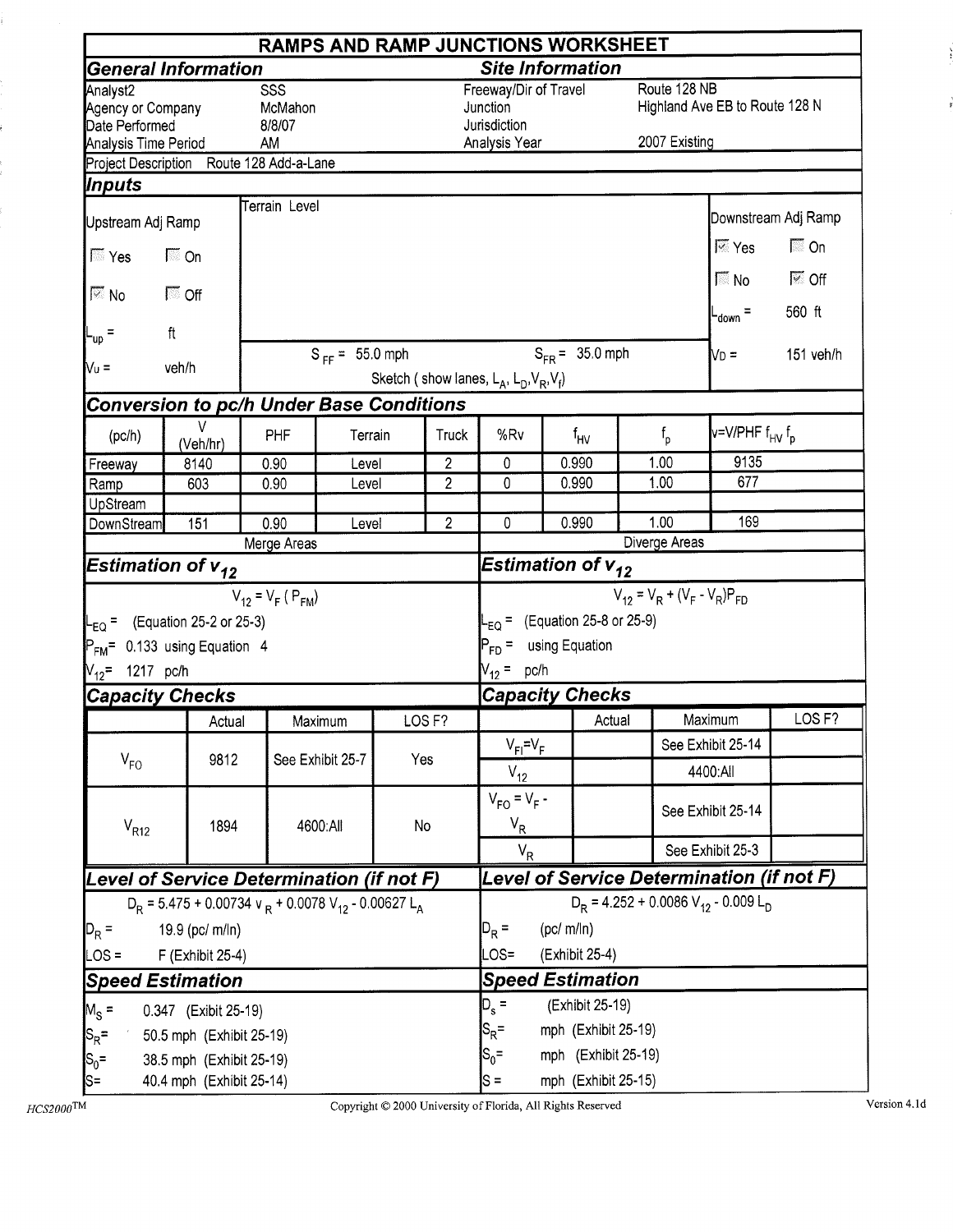|                                                                                  |                     |                         |                              |                     |                         |                                                     | <b>RAMPS AND RAMP JUNCTIONS WORKSHEET</b> |      |               |                                                               |                   |
|----------------------------------------------------------------------------------|---------------------|-------------------------|------------------------------|---------------------|-------------------------|-----------------------------------------------------|-------------------------------------------|------|---------------|---------------------------------------------------------------|-------------------|
| <b>General Information</b>                                                       |                     |                         |                              |                     | <b>Site Information</b> |                                                     |                                           |      |               |                                                               |                   |
| Analyst<br>Agency or Company                                                     |                     | SSS<br>McMahon          |                              |                     |                         | Junction                                            | Freeway/Dir of Travel                     |      | Route 128 NB  | Rt 128 NB to Highland                                         |                   |
|                                                                                  |                     |                         |                              |                     |                         |                                                     |                                           |      | Ave WB        |                                                               |                   |
| Date Performed<br>Analysis Time Period                                           |                     | 8/8/07<br>AM            |                              |                     |                         | Jurisdiction<br>Analysis Year                       |                                           |      | 2007 Existing |                                                               |                   |
| Project Description Route 128 Add-a-Lane                                         |                     |                         |                              |                     |                         |                                                     |                                           |      |               |                                                               |                   |
| <i><b>Inputs</b></i>                                                             |                     |                         |                              |                     |                         |                                                     |                                           |      |               |                                                               |                   |
| Upstream Adj Ramp                                                                |                     | Terrain Level           |                              |                     |                         |                                                     |                                           |      |               | Downstream Adj<br>Ramp                                        |                   |
| ⊠ Yes                                                                            | <b>⊠ On</b>         |                         |                              |                     |                         |                                                     |                                           |      |               | ि Yes                                                         | $\Box$ On         |
| ा जिल्ला जिल्ला हो। अस् <sup>1</sup>                                             |                     |                         |                              |                     |                         |                                                     |                                           |      |               | $\mathbb{R}$ No $\blacksquare$                                | $\Box$ Off        |
| $ L_{up} $ =                                                                     | 560 $ft$            |                         |                              |                     |                         |                                                     |                                           |      |               | L <sub>down</sub> =                                           | ft                |
| $Nu =$                                                                           | 603 veh/h           |                         |                              | $S_{FF} = 55.0$ mph |                         | Sketch (show lanes, $L_A$ , $L_D$ , $V_R$ , $V_f$ ) | $S_{FR}$ = 35.0 mph                       |      |               | VD =                                                          | veh/h             |
| Conversion to pc/h Under Base Conditions                                         |                     |                         |                              |                     |                         |                                                     |                                           |      |               |                                                               |                   |
|                                                                                  | $\vee$              |                         |                              |                     |                         |                                                     | v=V/PHF                                   |      |               |                                                               |                   |
| (pc/h)                                                                           | (Veh/hr)            | <b>PHF</b>              | <b>Truck</b><br>Terrain<br>2 |                     |                         | %Rv                                                 | $f_{HV}$                                  |      | $f_{\sf p}$   | $\mathsf{f}_{\mathsf{H}\mathsf{V}}\,\mathsf{f}_\mathsf{p}$    |                   |
| Freeway                                                                          | 8743                | 0.90                    | Level                        |                     |                         | $\overline{0}$                                      | 0.990                                     | 1.00 |               | 9812                                                          |                   |
| Ramp                                                                             | 151                 | 0.90                    |                              | Level               | $\overline{2}$          | $\overline{0}$                                      | 0.990                                     | 1.00 |               | 169                                                           |                   |
| UpStream                                                                         | 603                 | 0.90                    |                              | Level               | $\overline{2}$          | $\theta$                                            | 0.990                                     | 1.00 |               | 677                                                           |                   |
| DownStream                                                                       |                     |                         |                              |                     |                         |                                                     |                                           |      | Diverge Areas |                                                               |                   |
| <b>Estimation of <math>v_{12}</math></b>                                         |                     | Merge Areas             |                              |                     |                         |                                                     | Estimation of $v_{12}$                    |      |               |                                                               |                   |
|                                                                                  |                     | $V_{12} = V_F (P_{FM})$ |                              |                     |                         |                                                     |                                           |      |               | $V_{12} = V_R + (V_F - V_R)P_{FD}$                            |                   |
| $L_{\text{EQ}}$ = (Equation 25-2 or 25-3)                                        |                     |                         |                              |                     |                         |                                                     | $L_{EQ}$ = (Equation 25-8 or 25-9)        |      |               |                                                               |                   |
| $P_{FM}$ using Equation                                                          |                     |                         |                              |                     |                         |                                                     | $P_{FD}$ = 0.436 using Equation 8         |      |               |                                                               |                   |
| $N_{12}$ = pc/h                                                                  |                     |                         |                              |                     |                         |                                                     | $V_{12}$ = 4373 pc/h                      |      |               |                                                               |                   |
| <b>Capacity Checks</b>                                                           |                     |                         |                              |                     |                         |                                                     | <b>Capacity Checks</b>                    |      |               |                                                               |                   |
|                                                                                  | Actual              | Maximum                 |                              | LOS <sub>F?</sub>   |                         |                                                     | Actual                                    |      | Maximum       |                                                               | LOS <sub>F?</sub> |
|                                                                                  |                     | See Exhibit 25-         |                              |                     |                         | $V_{FI} = V_F$                                      | 9812                                      |      | 9000          |                                                               | Yes               |
| $V_{FO}$                                                                         |                     | 7                       |                              |                     |                         | $V_{12}$                                            | 4373                                      |      | 4400:All      |                                                               | N <sub>o</sub>    |
| $V_{R12}$                                                                        |                     | 4600:All                |                              |                     |                         | $V_{FO} = V_F -$<br>$V_R$                           | 9643                                      |      | 9000          |                                                               | Yes               |
|                                                                                  |                     |                         |                              |                     |                         | $V_R$                                               | 169                                       |      | 2000          |                                                               | <b>No</b>         |
| Level of Service Determination (if not F)                                        |                     |                         |                              |                     |                         |                                                     | Level of Service Determination (if not F) |      |               |                                                               |                   |
| $D_R$ = 5.475 + 0.00734 v $_R$ + 0.0078 V <sub>12</sub> - 0.00627 L <sub>A</sub> |                     |                         |                              |                     |                         |                                                     |                                           |      |               | $D_R$ = 4.252 + 0.0086 V <sub>12</sub> - 0.009 L <sub>D</sub> |                   |
| $ D_R =$                                                                         | (pc/mi / ln)        |                         |                              |                     |                         | $D_R =$                                             | 41.9 (pc/ mi /ln)                         |      |               |                                                               |                   |
| $\textsf{LOS} =$                                                                 | (Exhibit 25-4)      |                         |                              |                     |                         | LOS=                                                | $F$ (Exhibit 25-4)                        |      |               |                                                               |                   |
| <b>Speed Estimation</b>                                                          |                     |                         |                              |                     |                         |                                                     | <b>Speed Estimation</b>                   |      |               |                                                               |                   |
| $M_S =$                                                                          | (Exibit 25-19)      |                         |                              |                     |                         | $D_{s}$ =                                           | 0.443 (Exhibit 25-19)                     |      |               |                                                               |                   |
| $ S_R =$                                                                         | mph (Exhibit 25-19) |                         |                              |                     |                         | $S_{\mathsf{R}}^{\vphantom{1}}$ =                   | 49.2 mph (Exhibit 25-19)                  |      |               |                                                               |                   |
| $ S_0=$                                                                          | mph (Exhibit 25-19) |                         |                              |                     |                         | $S_0 =$                                             | 53.6 mph (Exhibit 25-19)                  |      |               |                                                               |                   |
| $\mathsf{S}$ =                                                                   | mph (Exhibit 25-14) |                         |                              |                     |                         | $S =$                                               | 51.6 mph (Exhibit 25-15)                  |      |               |                                                               |                   |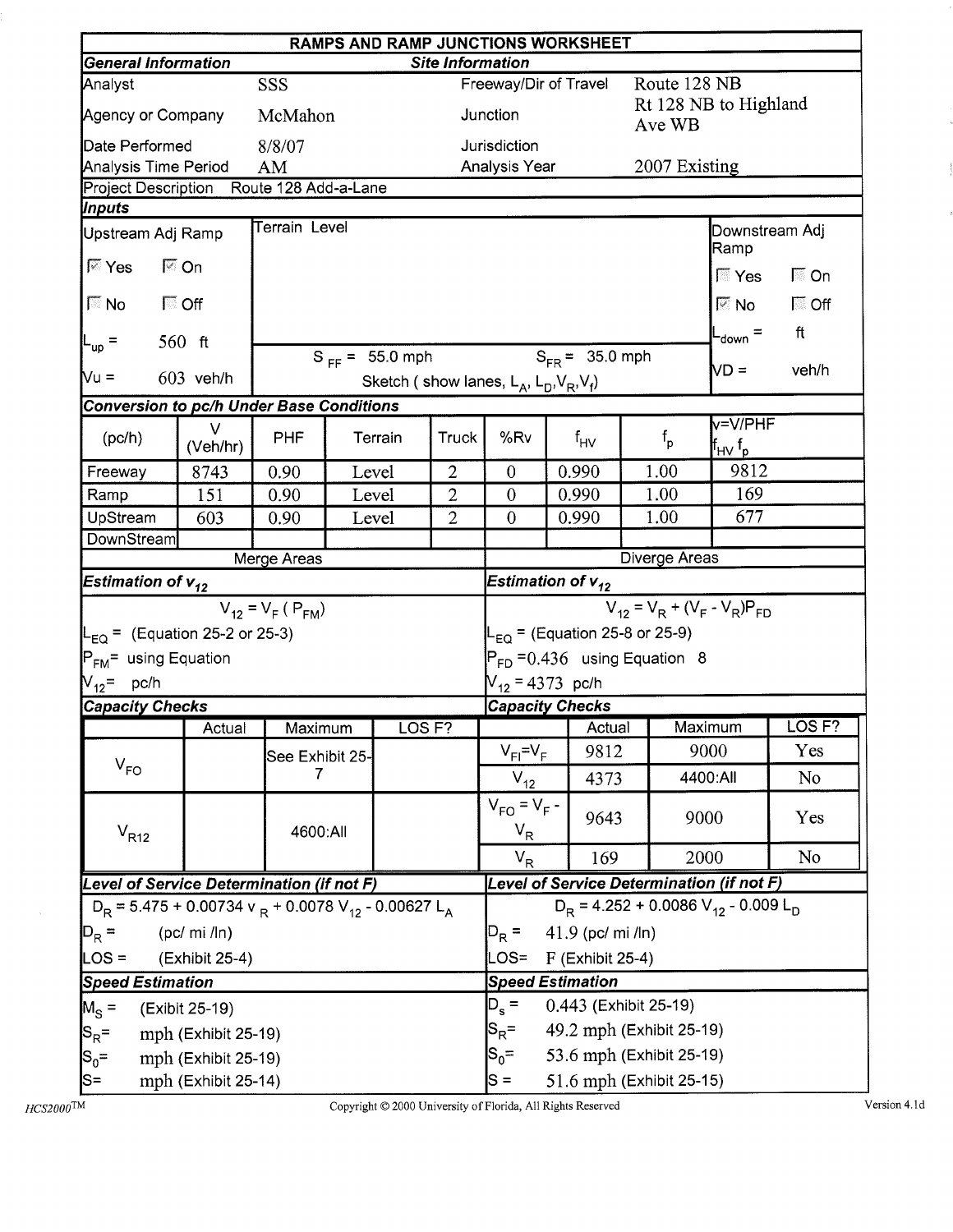|                                                                         | <b>RAMPS AND RAMP JUNCTIONS WORKSHEET</b>                                                |                                                    |                     |                         |                   |                                                                                     |          |                     |             |                                    |                                                                                   |                         |  |
|-------------------------------------------------------------------------|------------------------------------------------------------------------------------------|----------------------------------------------------|---------------------|-------------------------|-------------------|-------------------------------------------------------------------------------------|----------|---------------------|-------------|------------------------------------|-----------------------------------------------------------------------------------|-------------------------|--|
|                                                                         | <b>General Information</b>                                                               |                                                    |                     |                         |                   | <b>Site Information</b>                                                             |          |                     |             |                                    |                                                                                   |                         |  |
| Analyst2<br>Agency or Company<br>Date Performed<br>Analysis Time Period |                                                                                          | $\overline{\text{SSS}}$<br>McMahon<br>8/8/07<br>AM |                     |                         |                   | Freeway/Dir of Travel<br>Junction<br>Jurisdiction<br>Analysis Year                  |          |                     |             | Route 128 NB<br>2007 Existing      | Highland Ave WB to Rt 128 NB                                                      |                         |  |
|                                                                         | Project Description Route 128 Add-a-Lane                                                 |                                                    |                     |                         |                   |                                                                                     |          |                     |             |                                    |                                                                                   |                         |  |
| Inputs                                                                  |                                                                                          |                                                    |                     |                         |                   |                                                                                     |          |                     |             |                                    |                                                                                   |                         |  |
| Upstream Adj Ramp                                                       |                                                                                          | Terrain Level                                      |                     |                         |                   |                                                                                     |          |                     |             |                                    |                                                                                   | Downstream Adj Ramp     |  |
| $\overline{\mathbb{M}}$ Yes                                             | $\Box$ On                                                                                |                                                    |                     |                         |                   |                                                                                     |          |                     |             |                                    | $\overline{\mathbb{N}}$ Yes<br>$\overline{\mathbb{M}}$ No $\overline{\mathbb{M}}$ | $\Box$ On<br>$\Box$ Off |  |
| $ \Box$ No                                                              | ि Off                                                                                    |                                                    |                     |                         |                   |                                                                                     |          |                     |             |                                    | $L_{\text{down}} =$                                                               | ft                      |  |
| $ L_{up} $                                                              | 610 ft                                                                                   |                                                    |                     |                         |                   |                                                                                     |          |                     |             |                                    |                                                                                   |                         |  |
| Nu =                                                                    | 151 veh/h                                                                                |                                                    | $S_{FF} = 55.0$ mph |                         |                   | Sketch (show lanes, $L_A$ , $L_D$ , $V_R$ , $V_f$ )                                 |          | $S_{FR} = 35.0$ mph |             |                                    | $\mathsf{N}\mathsf{D} =$                                                          | veh/h                   |  |
| Conversion to pc/h Under Base Conditions                                |                                                                                          |                                                    |                     |                         |                   |                                                                                     |          |                     |             |                                    |                                                                                   |                         |  |
| (pc/h)                                                                  | V<br>(Veh/hr)                                                                            | PHF<br>Terrain<br>Truck<br>2<br>0.90<br>Level      |                     |                         | %Rv               |                                                                                     | $f_{HV}$ |                     | $f_{\sf p}$ | $V = V / PHF f_{HV} f_p$           |                                                                                   |                         |  |
| Freeway                                                                 | 8592                                                                                     |                                                    |                     |                         |                   | $\mathbf 0$                                                                         |          | 0.990               | 1.00        |                                    | 9642                                                                              |                         |  |
| Ramp                                                                    | 377                                                                                      | 0.90                                               | Level               |                         | $\overline{2}$    | 0                                                                                   |          | 0.990               | 1.00        |                                    | 423                                                                               |                         |  |
| UpStream<br>DownStream                                                  | 151                                                                                      | 0.90                                               | Level               |                         | 2                 | 0                                                                                   |          | 0.990               |             | 1.00                               | 169                                                                               |                         |  |
|                                                                         |                                                                                          | Merge Areas                                        |                     |                         |                   |                                                                                     |          |                     |             | Diverge Areas                      |                                                                                   |                         |  |
| <b>Estimation of <math>v_{12}</math></b>                                |                                                                                          |                                                    |                     |                         |                   | Estimation of $v_{12}$                                                              |          |                     |             |                                    |                                                                                   |                         |  |
| $P_{FM}$ = 0.165 using Equation 4<br>$V_{12}$ = 1590 pc/h               | $L_{EQ}$ = (Equation 25-2 or 25-3)                                                       | $V_{12} = V_F (P_{FM})$                            |                     |                         |                   | $L_{EQ}$ = (Equation 25-8 or 25-9)<br>$P_{FD}$ = using Equation<br>$V_{12} = p c/h$ |          |                     |             | $V_{12} = V_R + (V_F - V_R)P_{FD}$ |                                                                                   |                         |  |
| <b>Capacity Checks</b>                                                  |                                                                                          |                                                    |                     |                         |                   | <b>Capacity Checks</b>                                                              |          |                     |             |                                    |                                                                                   |                         |  |
|                                                                         | Actual                                                                                   |                                                    | Maximum             |                         | LOS <sub>F?</sub> |                                                                                     |          | Actual              |             |                                    | Maximum                                                                           | LOS <sub>F?</sub>       |  |
|                                                                         |                                                                                          |                                                    |                     |                         |                   | $V_{\text{FI}} = V_{\text{F}}$                                                      |          |                     |             |                                    | See Exhibit 25-14                                                                 |                         |  |
| $V_{FO}$                                                                | 10065                                                                                    |                                                    | See Exhibit 25-7    | Yes                     |                   | $V_{12}$                                                                            |          |                     |             |                                    | 4400:All                                                                          |                         |  |
| $V_{R12}$                                                               | 2013                                                                                     |                                                    | 4600:All            | No                      |                   | $V_{FO} = V_F -$<br>$V_R$                                                           |          |                     |             |                                    | See Exhibit 25-14                                                                 |                         |  |
|                                                                         |                                                                                          |                                                    |                     |                         |                   | $V_R$                                                                               |          |                     |             |                                    | See Exhibit 25-3                                                                  |                         |  |
| Level of Service Determination (if not F)                               |                                                                                          |                                                    |                     |                         |                   |                                                                                     |          |                     |             |                                    | Level of Service Determination (if not F)                                         |                         |  |
|                                                                         | $D_R = 5.475 + 0.00734$ v <sub>R</sub> + 0.0078 V <sub>12</sub> - 0.00627 L <sub>A</sub> |                                                    |                     |                         |                   |                                                                                     |          |                     |             |                                    | $D_R = 4.252 + 0.0086 V_{12} - 0.009 L_D$                                         |                         |  |
| $D_R =$                                                                 | 21.0 (pc/ m/ln)                                                                          |                                                    |                     |                         |                   |                                                                                     |          | (pc/m/ln)           |             |                                    |                                                                                   |                         |  |
| $\textsf{LOS} =$                                                        | F (Exhibit 25-4)                                                                         |                                                    |                     |                         |                   | $OS =$                                                                              |          | (Exhibit 25-4)      |             |                                    |                                                                                   |                         |  |
| <b>Speed Estimation</b>                                                 |                                                                                          |                                                    |                     | <b>Speed Estimation</b> |                   |                                                                                     |          |                     |             |                                    |                                                                                   |                         |  |
| $M_S =$                                                                 | 0.350 (Exibit 25-19)                                                                     |                                                    |                     |                         |                   | $D_{s}$ =                                                                           |          | (Exhibit 25-19)     |             |                                    |                                                                                   |                         |  |
| $ S_R =$                                                                | 50.4 mph (Exhibit 25-19)                                                                 |                                                    |                     |                         |                   | $S_R =$                                                                             |          | mph (Exhibit 25-19) |             |                                    |                                                                                   |                         |  |
| $\mathsf{S}_0$ =                                                        | 38.1 mph (Exhibit 25-19)                                                                 |                                                    |                     |                         |                   | $S_0 =$                                                                             |          | mph (Exhibit 25-19) |             |                                    |                                                                                   |                         |  |
| ls=                                                                     | 40.1 mph (Exhibit 25-14)                                                                 |                                                    |                     |                         |                   | ls =                                                                                |          | mph (Exhibit 25-15) |             |                                    |                                                                                   |                         |  |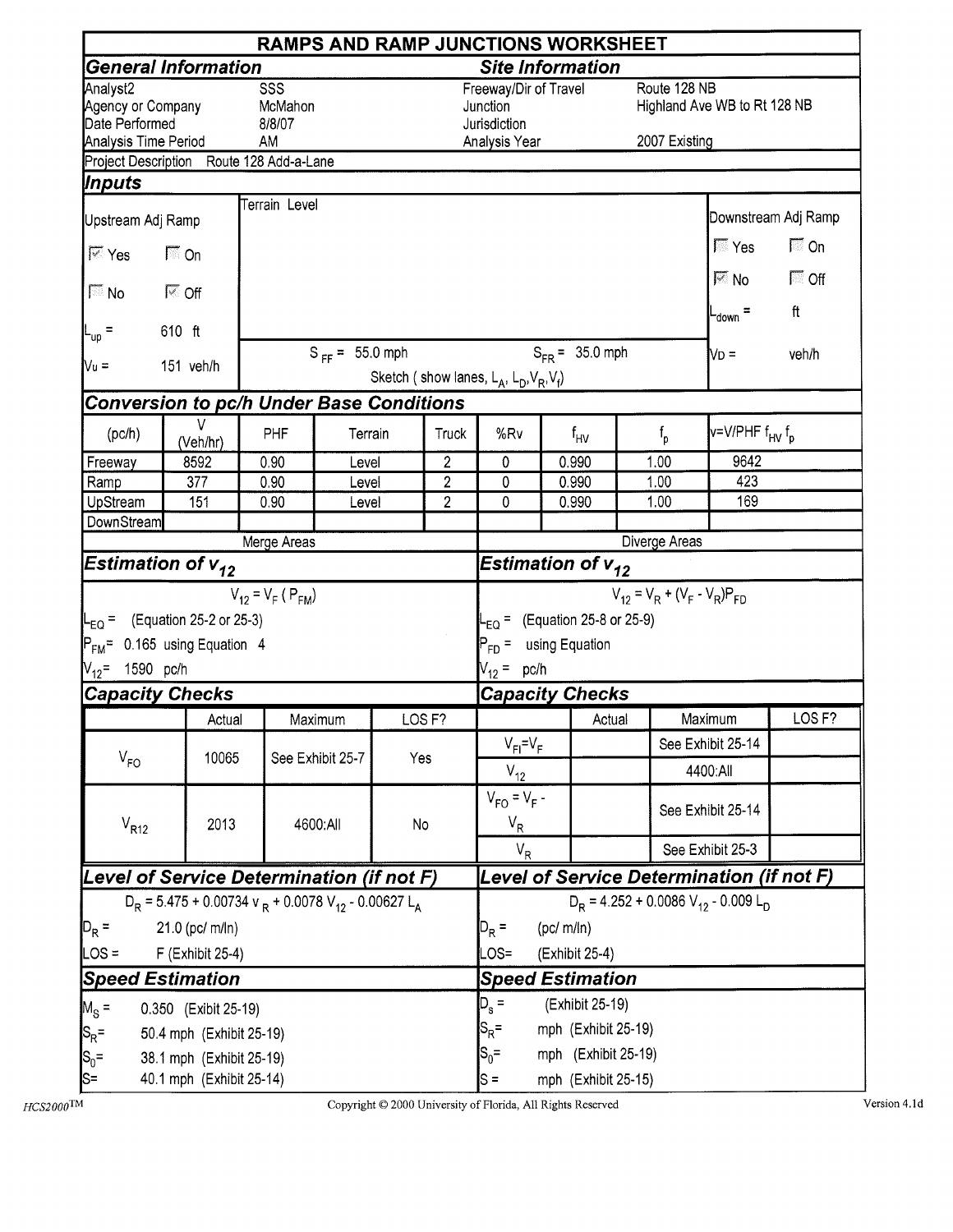|                                                                                  | RAMPS AND RAMP JUNCTIONS WORKSHEET<br><b>Site Information</b> |                         |                                                                                                                |                     |                |                                                     |                                           |  |               |                                                                                |                   |  |  |
|----------------------------------------------------------------------------------|---------------------------------------------------------------|-------------------------|----------------------------------------------------------------------------------------------------------------|---------------------|----------------|-----------------------------------------------------|-------------------------------------------|--|---------------|--------------------------------------------------------------------------------|-------------------|--|--|
| <b>General Information</b>                                                       |                                                               |                         |                                                                                                                |                     |                |                                                     |                                           |  |               |                                                                                |                   |  |  |
| Analyst                                                                          |                                                               | SSS                     |                                                                                                                |                     |                |                                                     | Freeway/Dir of Travel                     |  | Route 128 SB  | Rt 128 SB to Highland                                                          |                   |  |  |
| Agency or Company                                                                |                                                               | McMahon                 |                                                                                                                |                     |                | Junction                                            |                                           |  | Ave EB        |                                                                                |                   |  |  |
| Date Performed                                                                   |                                                               | 8/8/07                  |                                                                                                                |                     |                | Jurisdiction                                        |                                           |  |               |                                                                                |                   |  |  |
| <b>Analysis Time Period</b>                                                      |                                                               | AM                      |                                                                                                                |                     |                | Analysis Year                                       |                                           |  | 2007 Existing |                                                                                |                   |  |  |
| Project Description Route 128 Add-a-Lane<br>Inputs                               |                                                               |                         |                                                                                                                |                     |                |                                                     |                                           |  |               |                                                                                |                   |  |  |
| Upstream Adj Ramp                                                                |                                                               | Terrain Level           |                                                                                                                |                     |                |                                                     |                                           |  |               | Downstream Adj                                                                 |                   |  |  |
| $\mathbb{F}$ Yes                                                                 | $\overline{\mathbb{M}}$ On                                    |                         |                                                                                                                |                     |                |                                                     |                                           |  |               | Ramp<br>l <sup>ि</sup> Yes                                                     | $\Box$ On         |  |  |
| $\sqrt{2}$ No<br>ि Off                                                           |                                                               |                         |                                                                                                                |                     |                |                                                     |                                           |  |               | $\mathbb{Z}$ No $\blacksquare$                                                 | $\Box$ Off        |  |  |
| $L_{\text{up}}$ =                                                                | $730$ ft                                                      |                         |                                                                                                                |                     |                |                                                     |                                           |  |               | $L_{\text{down}} =$                                                            | ft                |  |  |
|                                                                                  |                                                               |                         |                                                                                                                | $S_{FF} = 55.0$ mph |                |                                                     | $S_{FR} = 35.0$ mph.                      |  |               | VD =                                                                           | veh/h             |  |  |
| Nu =                                                                             | 409 veh/h                                                     |                         |                                                                                                                |                     |                | Sketch (show lanes, $L_A$ , $L_D$ , $V_R$ , $V_f$ ) |                                           |  |               |                                                                                |                   |  |  |
|                                                                                  |                                                               |                         |                                                                                                                |                     |                |                                                     |                                           |  |               |                                                                                |                   |  |  |
| (pc/h)                                                                           | V<br>(Veh/hr)                                                 | <b>PHF</b>              | <b>Conversion to pc/h Under Base Conditions</b><br><b>Truck</b><br>Terrain<br>$\overline{2}$<br>Level<br>Level |                     |                | %Rv                                                 | $f_{HV}$                                  |  | $f_{\sf p}$   | v=V/PHF<br>$\mathsf{f}_{\mathsf{H}\mathsf{V}}\,{}^{\mathsf{f}}{}_{\mathsf{p}}$ |                   |  |  |
| Freeway                                                                          | 6495                                                          | 0.90                    |                                                                                                                |                     |                | $\overline{0}$                                      | 0.990                                     |  | 1.00          | 7289                                                                           |                   |  |  |
| Ramp                                                                             | 1067                                                          | 0.90                    |                                                                                                                |                     | $\overline{2}$ | $\overline{0}$                                      | 0.990                                     |  | 1.00          | 1197                                                                           |                   |  |  |
| UpStream                                                                         | 409                                                           | 0.90                    |                                                                                                                | Level               | $\overline{2}$ | $\overline{0}$                                      | 0.990                                     |  | 1.00          | 459                                                                            |                   |  |  |
| DownStream                                                                       |                                                               |                         |                                                                                                                |                     |                |                                                     |                                           |  |               |                                                                                |                   |  |  |
|                                                                                  |                                                               | Merge Areas             |                                                                                                                |                     |                |                                                     |                                           |  | Diverge Areas |                                                                                |                   |  |  |
| Estimation of $\mathsf{v}_{\bm{12}}$                                             |                                                               |                         |                                                                                                                |                     |                |                                                     | Estimation of $v_{12}$                    |  |               |                                                                                |                   |  |  |
|                                                                                  |                                                               | $V_{12} = V_F (P_{FM})$ |                                                                                                                |                     |                |                                                     |                                           |  |               | $V_{12} = V_R + (V_F - V_R)P_{FD}$                                             |                   |  |  |
| $L_{EQ}$ = (Equation 25-2 or 25-3)                                               |                                                               |                         |                                                                                                                |                     |                |                                                     | L <sub>EQ</sub> = (Equation 25-8 or 25-9) |  |               |                                                                                |                   |  |  |
| P <sub>FM</sub> = using Equation                                                 |                                                               |                         |                                                                                                                |                     |                |                                                     | $P_{FD} = 0.436$ using Equation 8         |  |               |                                                                                |                   |  |  |
| $N_{12}$ = pc/h                                                                  |                                                               |                         |                                                                                                                |                     |                | $V_{12}$ = 3853 pc/h                                |                                           |  |               |                                                                                |                   |  |  |
| <b>Capacity Checks</b>                                                           |                                                               |                         |                                                                                                                |                     |                |                                                     | <b>Capacity Checks</b>                    |  |               |                                                                                |                   |  |  |
|                                                                                  | Actual                                                        | Maximum                 |                                                                                                                | LOS F?              |                |                                                     | Actual                                    |  | Maximum       |                                                                                | LOS <sub>F?</sub> |  |  |
| $V_{FO}$                                                                         |                                                               | See Exhibit 25-         |                                                                                                                |                     |                | $V_{FI} = V_F$                                      | 7289                                      |  | 9000          |                                                                                | N <sub>o</sub>    |  |  |
|                                                                                  |                                                               | 7                       |                                                                                                                |                     |                | $V_{12}$                                            | 3853                                      |  |               | 4400:All                                                                       | N <sub>0</sub>    |  |  |
| $V_{R12}$                                                                        |                                                               | 4600:All                |                                                                                                                |                     |                | $V_{FO} = V_F -$<br>$V_R$                           | 6092                                      |  | 9000          |                                                                                | No                |  |  |
|                                                                                  |                                                               |                         |                                                                                                                |                     |                | $V_R$                                               | 1197                                      |  | 2000          |                                                                                | No                |  |  |
| Level of Service Determination (if not F)                                        |                                                               |                         |                                                                                                                |                     |                |                                                     | Level of Service Determination (if not F) |  |               |                                                                                |                   |  |  |
| $D_R$ = 5.475 + 0.00734 v $_R$ + 0.0078 V <sub>12</sub> - 0.00627 L <sub>A</sub> |                                                               |                         |                                                                                                                |                     |                |                                                     |                                           |  |               | $D_R$ = 4.252 + 0.0086 V <sub>12</sub> - 0.009 L <sub>D</sub>                  |                   |  |  |
| $D_R =$                                                                          | (pc/mi / ln)                                                  |                         |                                                                                                                |                     |                | $D_R =$                                             | 37.4 (pc/ mi /ln)                         |  |               |                                                                                |                   |  |  |
| $\textsf{LOS} =$                                                                 | (Exhibit 25-4)                                                |                         |                                                                                                                |                     |                | LOS=                                                | E (Exhibit 25-4)                          |  |               |                                                                                |                   |  |  |
| <b>Speed Estimation</b>                                                          |                                                               |                         |                                                                                                                |                     |                |                                                     | <b>Speed Estimation</b>                   |  |               |                                                                                |                   |  |  |
| $M_S =$                                                                          | (Exibit 25-19)                                                |                         |                                                                                                                |                     |                | $D_s =$                                             | 0.536 (Exhibit 25-19)                     |  |               |                                                                                |                   |  |  |
| $ S_R =$                                                                         | mph (Exhibit 25-19)                                           |                         |                                                                                                                |                     |                | $\mathsf{S}_{\mathsf{R}}^{\vphantom{1}}$ =          | 48.0 mph (Exhibit 25-19)                  |  |               |                                                                                |                   |  |  |
| $ S_0=$                                                                          | mph (Exhibit 25-19)                                           |                         |                                                                                                                |                     |                | $S_0 =$                                             | 57.5 mph (Exhibit 25-19)                  |  |               |                                                                                |                   |  |  |
| S=                                                                               | mph (Exhibit 25-14)                                           |                         |                                                                                                                |                     |                | $S =$                                               | 52.1 mph (Exhibit 25-15)                  |  |               |                                                                                |                   |  |  |

 $\overline{ }$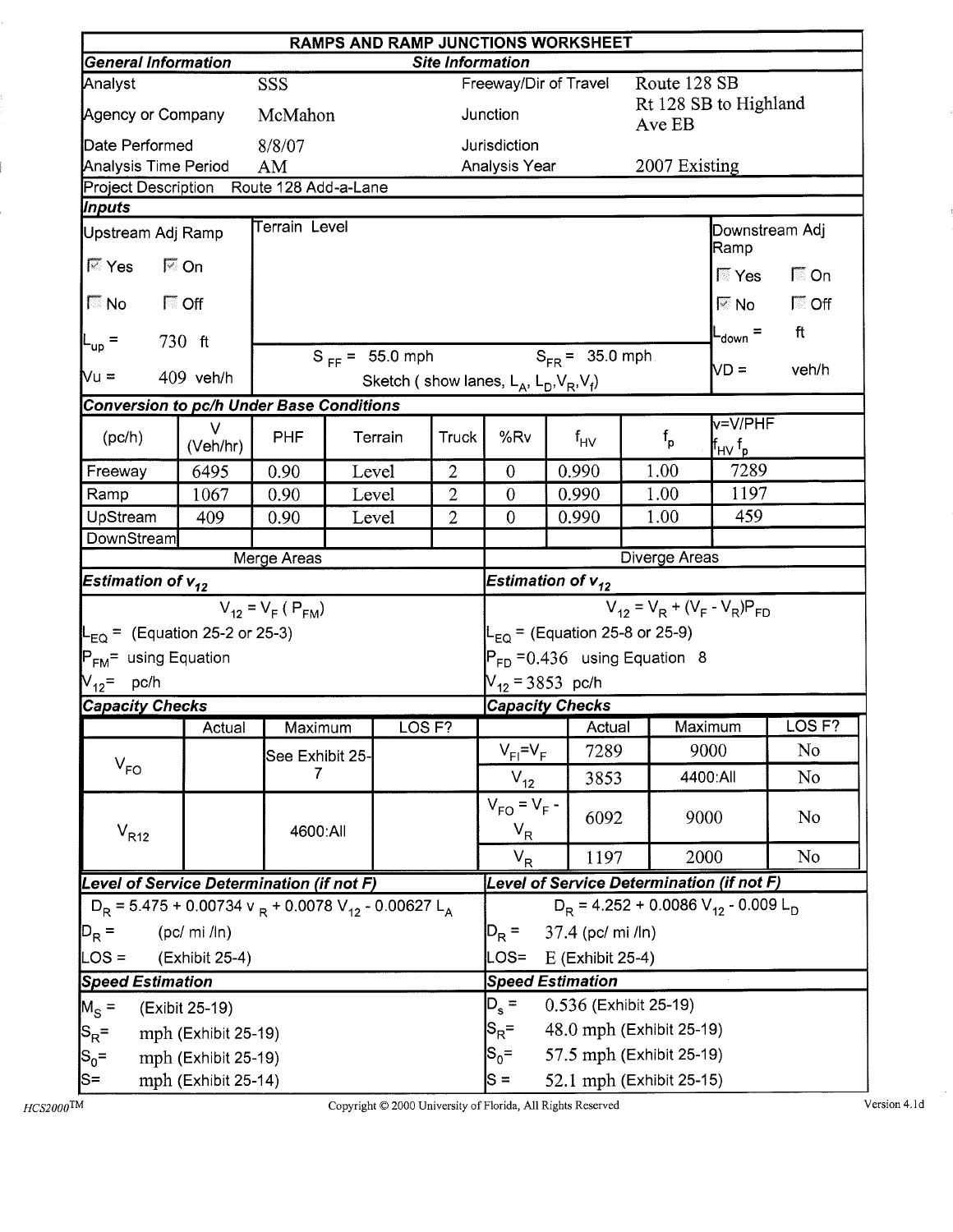|                                                 | <b>RAMPS AND RAMP JUNCTIONS WORKSHEET</b>                                        |                                                            |                     |                   |        |                                                     |  |                                    |                                    |                                           |                                  |  |  |
|-------------------------------------------------|----------------------------------------------------------------------------------|------------------------------------------------------------|---------------------|-------------------|--------|-----------------------------------------------------|--|------------------------------------|------------------------------------|-------------------------------------------|----------------------------------|--|--|
|                                                 | General Information                                                              |                                                            |                     |                   |        | <b>Site Information</b>                             |  |                                    |                                    |                                           |                                  |  |  |
| Analyst2<br>Agency or Company<br>Date Performed |                                                                                  | SSS<br>McMahon<br>8/8/07                                   |                     |                   |        | Freeway/Dir of Travel<br>Junction<br>Jurisdiction   |  |                                    | Route 128 SB                       | Highland Ave EB to Rt 128 SB              |                                  |  |  |
| Analysis Time Period                            |                                                                                  | AM                                                         |                     |                   |        | Analysis Year                                       |  |                                    | 2007 Existing                      |                                           |                                  |  |  |
| Inputs                                          | Project Description Route 129 Add-a-Lane                                         |                                                            |                     |                   |        |                                                     |  |                                    |                                    |                                           |                                  |  |  |
|                                                 |                                                                                  | Terrain Level                                              |                     |                   |        |                                                     |  |                                    |                                    |                                           |                                  |  |  |
| Upstream Adj Ramp                               |                                                                                  |                                                            |                     |                   |        |                                                     |  |                                    |                                    | $\blacksquare$ Yes                        | Downstream Adj Ramp<br>$\Box$ On |  |  |
| $\overline{\mathbb{M}}$ Yes                     | $\Box$ On                                                                        |                                                            |                     |                   |        |                                                     |  |                                    |                                    | $\mathbb{R}$ No $\blacksquare$            | $\sqrt{a}$ Off                   |  |  |
| $\sqrt{N}$ No                                   | ि Off                                                                            |                                                            |                     |                   |        |                                                     |  |                                    |                                    | $L_{\text{down}} =$                       | ft                               |  |  |
| $L_{\text{up}}$ =                               | 905 ft                                                                           |                                                            |                     |                   |        |                                                     |  |                                    |                                    |                                           |                                  |  |  |
| $V_{\mathsf{u}}$ =                              | 1067 veh/h                                                                       |                                                            | $S_{FF} = 55.0$ mph |                   |        |                                                     |  | $S_{FR} = 35.0$ mph                |                                    | $Vo =$                                    | veh/h                            |  |  |
|                                                 |                                                                                  |                                                            |                     |                   |        | Sketch (show lanes, $L_A$ , $L_D$ , $V_R$ , $V_f$ ) |  |                                    |                                    |                                           |                                  |  |  |
|                                                 | <b>Conversion to pc/h Under Base Conditions</b>                                  |                                                            |                     |                   |        |                                                     |  |                                    |                                    |                                           |                                  |  |  |
| (pc/h)                                          | V<br>(Veh/hr)                                                                    | PHF<br>Terrain<br>Truck<br>$\overline{2}$<br>0.90<br>Level |                     |                   |        | %Rv                                                 |  | $f_{HV}$                           | $f_{\sf p}$                        | v=V/PHF f <sub>HV</sub> f <sub>p</sub>    |                                  |  |  |
| Freeway                                         | 5428                                                                             |                                                            |                     |                   |        | 0                                                   |  | 0.990                              | 1.00                               | 6091                                      |                                  |  |  |
| Ramp<br>UpStream                                | 151<br>1067                                                                      | 0.90<br>0.90                                               | Level               |                   | 2<br>2 | 0<br>0                                              |  | 0.990<br>0.990                     | 1.00<br>1.00                       | 169<br>1197                               |                                  |  |  |
| DownStream                                      |                                                                                  |                                                            | Level               |                   |        |                                                     |  |                                    |                                    |                                           |                                  |  |  |
|                                                 |                                                                                  | Merge Areas                                                |                     |                   |        |                                                     |  |                                    | Diverge Areas                      |                                           |                                  |  |  |
| Estimation of $v_{12}$                          |                                                                                  |                                                            |                     |                   |        | <b>Estimation of <math>v_{12}</math></b>            |  |                                    |                                    |                                           |                                  |  |  |
|                                                 |                                                                                  | $V_{12} = V_F (P_{FM})$                                    |                     |                   |        |                                                     |  |                                    | $V_{12} = V_R + (V_F - V_R)P_{FD}$ |                                           |                                  |  |  |
|                                                 | $-EO =$ (Equation 25-2 or 25-3)                                                  |                                                            |                     |                   |        |                                                     |  | $E_{EQ}$ = (Equation 25-8 or 25-9) |                                    |                                           |                                  |  |  |
|                                                 | P <sub>FM</sub> = 0.197 using Equation 4                                         |                                                            |                     |                   |        | P <sub>FD</sub> = using Equation                    |  |                                    |                                    |                                           |                                  |  |  |
| $V_{12}$ = 1198 pc/h                            |                                                                                  |                                                            |                     |                   |        | $V_{12} = pc/h$                                     |  |                                    |                                    |                                           |                                  |  |  |
| <b>Capacity Checks</b>                          |                                                                                  |                                                            |                     |                   |        | <b>Capacity Checks</b>                              |  |                                    |                                    |                                           |                                  |  |  |
|                                                 | Actual                                                                           |                                                            | Maximum             | LOS <sub>F?</sub> |        |                                                     |  | Actual                             |                                    | Maximum                                   | LOS <sub>F?</sub>                |  |  |
|                                                 |                                                                                  |                                                            |                     |                   |        | $V_{FI} = V_F$                                      |  |                                    |                                    | See Exhibit 25-14                         |                                  |  |  |
| $V_{FO}$                                        | 6260                                                                             |                                                            | See Exhibit 25-7    | No                |        | $V_{12}$                                            |  |                                    |                                    | 4400:All                                  |                                  |  |  |
| $V_{R12}$                                       | 1367                                                                             |                                                            | 4600:All            | No                |        | $V_{FO} = V_F -$<br>$V_R$                           |  |                                    |                                    | See Exhibit 25-14                         |                                  |  |  |
|                                                 |                                                                                  |                                                            |                     |                   |        | $V_R$                                               |  |                                    |                                    | See Exhibit 25-3                          |                                  |  |  |
| Level of Service Determination (if not F)       |                                                                                  |                                                            |                     |                   |        |                                                     |  |                                    |                                    | Level of Service Determination (if not F) |                                  |  |  |
|                                                 | $D_R$ = 5.475 + 0.00734 v $_R$ + 0.0078 V <sub>12</sub> - 0.00627 L <sub>A</sub> |                                                            |                     |                   |        |                                                     |  |                                    |                                    | $D_R = 4.252 + 0.0086 V_{12} - 0.009 L_D$ |                                  |  |  |
| $D_R =$                                         | 16.1 (pc/ m/ln)                                                                  |                                                            |                     |                   |        |                                                     |  | (pc/m/ln)                          |                                    |                                           |                                  |  |  |
| $LOS =$                                         | <b>B</b> (Exhibit 25-4)                                                          |                                                            |                     |                   |        | LOS=                                                |  | (Exhibit 25-4)                     |                                    |                                           |                                  |  |  |
| <b>Speed Estimation</b>                         |                                                                                  |                                                            |                     |                   |        |                                                     |  | <b>Speed Estimation</b>            |                                    |                                           |                                  |  |  |
| $M_S =$                                         | 0.336 (Exibit 25-19)                                                             |                                                            |                     |                   |        | $D_{s} =$                                           |  | (Exhibit 25-19)                    |                                    |                                           |                                  |  |  |
| $ S_R =$                                        | 50.6 mph (Exhibit 25-19)                                                         |                                                            |                     |                   |        | $S_R =$                                             |  | mph (Exhibit 25-19)                |                                    |                                           |                                  |  |  |
| $S_0 =$                                         | 47.6 mph (Exhibit 25-19)                                                         |                                                            |                     |                   |        | $S_0 =$                                             |  | mph (Exhibit 25-19)                |                                    |                                           |                                  |  |  |
| ls=                                             | 48.2 mph (Exhibit 25-14)                                                         |                                                            |                     |                   |        | $s =$                                               |  | mph (Exhibit 25-15)                |                                    |                                           |                                  |  |  |

ļ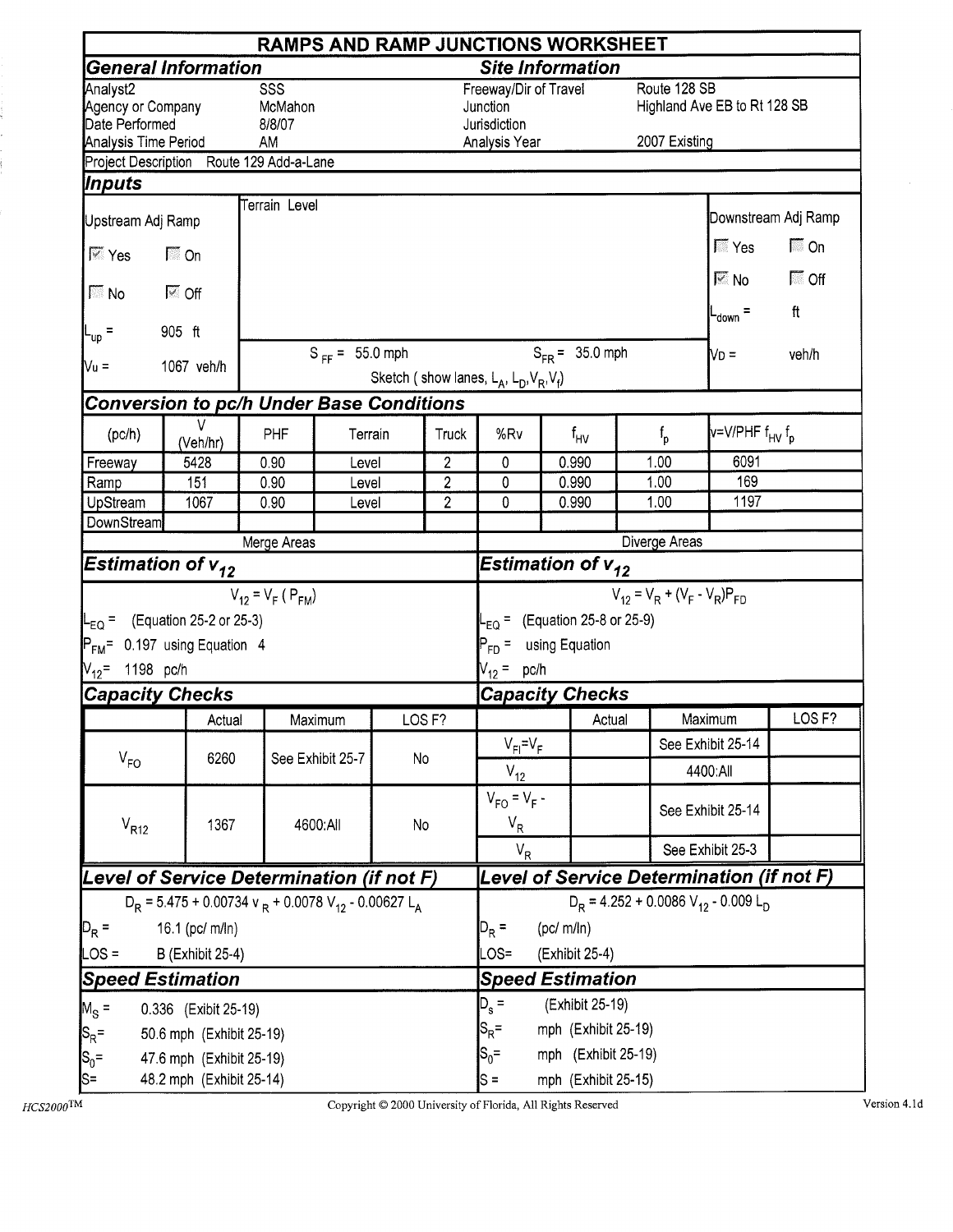|                                                                                  | RAMPS AND RAMP JUNCTIONS WORKSHEET<br><b>General Information</b><br><b>Site Information</b> |                                                                   |  |                     |                |                                                     |                 |                                    |                                                                          |                                                               |                            |             |  |
|----------------------------------------------------------------------------------|---------------------------------------------------------------------------------------------|-------------------------------------------------------------------|--|---------------------|----------------|-----------------------------------------------------|-----------------|------------------------------------|--------------------------------------------------------------------------|---------------------------------------------------------------|----------------------------|-------------|--|
|                                                                                  |                                                                                             |                                                                   |  |                     |                |                                                     |                 |                                    |                                                                          |                                                               |                            |             |  |
| Analyst                                                                          |                                                                                             | SSS                                                               |  |                     |                | Freeway/Dir of Travel                               |                 |                                    | Route 128 SB                                                             | Rt 128 SB to Highland                                         |                            |             |  |
| Agency or Company                                                                |                                                                                             | McMahon                                                           |  |                     |                | Junction                                            |                 |                                    | Ave WB                                                                   |                                                               |                            |             |  |
| Date Performed                                                                   |                                                                                             | 8/8/07                                                            |  |                     |                | Jurisdiction                                        |                 |                                    |                                                                          |                                                               |                            |             |  |
| Analysis Time Period<br>Project Description                                      |                                                                                             | AM<br>Route 128 Add-a-Lane                                        |  |                     |                | Analysis Year                                       |                 |                                    | 2007 Existing                                                            |                                                               |                            |             |  |
| Inputs                                                                           |                                                                                             |                                                                   |  |                     |                |                                                     |                 |                                    |                                                                          |                                                               |                            |             |  |
| Upstream Adj Ramp                                                                |                                                                                             | Terrain Level                                                     |  |                     |                |                                                     |                 |                                    |                                                                          | Downstream Adj                                                |                            |             |  |
| <b>Nes</b>                                                                       | $\Box$ On                                                                                   |                                                                   |  |                     |                |                                                     |                 |                                    |                                                                          | Ramp                                                          |                            |             |  |
|                                                                                  |                                                                                             |                                                                   |  |                     |                |                                                     |                 |                                    |                                                                          | ⊠ Yes                                                         | $\overline{\mathbb{Z}}$ On |             |  |
| $\overline{\mathbb{M}}$ No                                                       | $\Box$ Off                                                                                  |                                                                   |  |                     |                |                                                     |                 |                                    |                                                                          | $\sqrt{2}$ No $\sqrt{2}$ Off                                  | 545 ft                     |             |  |
| ft<br>$L_{\text{up}}$ =                                                          |                                                                                             |                                                                   |  | $S_{FF} = 55.0$ mph |                |                                                     |                 | $S_{FR}$ = 35.0 mph                |                                                                          | $-$ <sub>down</sub> =                                         |                            |             |  |
| $Vu =$                                                                           | veh/h                                                                                       |                                                                   |  |                     |                | Sketch (show lanes, $L_A$ , $L_D$ , $V_R$ , $V_f$ ) |                 |                                    |                                                                          | $VD =$                                                        |                            | $409$ veh/h |  |
| Conversion to pc/h Under Base Conditions                                         |                                                                                             |                                                                   |  |                     |                |                                                     |                 |                                    |                                                                          |                                                               |                            |             |  |
| (pc/h)                                                                           | $\vee$<br>(Veh/hr)                                                                          | <b>PHF</b><br>Terrain<br>Truck<br>0.90<br>Level<br>$\overline{2}$ |  |                     | %Rv            |                                                     | $f_{\text{HV}}$ | $f_{\sf p}$                        | v=V/PHF<br>$\mathsf{f}_{\mathsf{H}\mathsf{V}}\, \mathsf{f}_{\mathsf{p}}$ |                                                               |                            |             |  |
| Freeway                                                                          | 6937                                                                                        |                                                                   |  |                     | $\overline{0}$ | 0.990                                               |                 | 1.00                               | 7785                                                                     |                                                               |                            |             |  |
| Ramp                                                                             | 851                                                                                         | 0.90                                                              |  | Level               | $\overline{2}$ | $\theta$                                            | 0.990           |                                    | 1.00                                                                     | 955                                                           |                            |             |  |
| UpStream                                                                         |                                                                                             |                                                                   |  |                     |                |                                                     |                 |                                    |                                                                          |                                                               |                            |             |  |
| DownStream                                                                       | 409                                                                                         | 0.90                                                              |  | Level               | $\overline{2}$ | $\theta$                                            | 0.990           |                                    | 1.00                                                                     | 459                                                           |                            |             |  |
|                                                                                  |                                                                                             | Merge Areas                                                       |  |                     |                |                                                     |                 |                                    | Diverge Areas                                                            |                                                               |                            |             |  |
| Estimation of $v_{12}$                                                           |                                                                                             |                                                                   |  |                     |                | Estimation of $v_{12}$                              |                 |                                    |                                                                          |                                                               |                            |             |  |
|                                                                                  |                                                                                             | $V_{12} = V_F (P_{FM})$                                           |  |                     |                |                                                     |                 |                                    |                                                                          | $V_{12} = V_R + (V_F - V_R)P_{FD}$                            |                            |             |  |
| $L_{EQ}$ = (Equation 25-2 or 25-3)                                               |                                                                                             |                                                                   |  |                     |                |                                                     |                 | $L_{EQ}$ = (Equation 25-8 or 25-9) |                                                                          |                                                               |                            |             |  |
| P <sub>FM</sub> = using Equation                                                 |                                                                                             |                                                                   |  |                     |                |                                                     |                 | $P_{FD} = 0.436$ using Equation 8  |                                                                          |                                                               |                            |             |  |
| $V_{12}$ = pc/h                                                                  |                                                                                             |                                                                   |  |                     |                | $V_{12}$ = 3933 pc/h                                |                 |                                    |                                                                          |                                                               |                            |             |  |
| <b>Capacity Checks</b>                                                           |                                                                                             |                                                                   |  |                     |                | <b>Capacity Checks</b>                              |                 |                                    |                                                                          |                                                               | LOS <sub>F?</sub>          |             |  |
|                                                                                  | Actual                                                                                      | Maximum                                                           |  | LOS <sub>F?</sub>   |                |                                                     |                 | Actual<br>7785                     |                                                                          | Maximum<br>9000                                               | No                         |             |  |
| $V_{FO}$                                                                         |                                                                                             | See Exhibit 25-<br>7                                              |  |                     |                | $V_{FI} = V_F$                                      |                 |                                    |                                                                          |                                                               |                            |             |  |
|                                                                                  |                                                                                             |                                                                   |  |                     |                | $V_{12}$                                            |                 | 3933                               |                                                                          | 4400:All                                                      | N <sub>o</sub>             |             |  |
| $V_{R12}$                                                                        |                                                                                             | 4600:All                                                          |  |                     |                | $V_{FO} = V_F -$<br>$V_R$                           |                 | 6830                               | 9000                                                                     |                                                               | No                         |             |  |
|                                                                                  |                                                                                             |                                                                   |  |                     |                | $V_R$                                               |                 | 955                                | 2000                                                                     |                                                               | N <sub>o</sub>             |             |  |
| Level of Service Determination (if not F)                                        |                                                                                             |                                                                   |  |                     |                |                                                     |                 |                                    |                                                                          | Level of Service Determination (if not F)                     |                            |             |  |
| $D_R$ = 5.475 + 0.00734 v $_R$ + 0.0078 V <sub>12</sub> - 0.00627 L <sub>A</sub> |                                                                                             |                                                                   |  |                     |                |                                                     |                 |                                    |                                                                          | $D_R$ = 4.252 + 0.0086 V <sub>12</sub> - 0.009 L <sub>D</sub> |                            |             |  |
| $D_R =$                                                                          | (pc/mi /ln)                                                                                 |                                                                   |  |                     |                | $D_R =$                                             |                 | 38.1 (pc/ mi /ln)                  |                                                                          |                                                               |                            |             |  |
| $\textsf{LOS} =$                                                                 | (Exhibit 25-4)                                                                              |                                                                   |  |                     |                | LOS=                                                |                 | E (Exhibit 25-4)                   |                                                                          |                                                               |                            |             |  |
| <b>Speed Estimation</b>                                                          |                                                                                             |                                                                   |  |                     |                | <b>Speed Estimation</b>                             |                 |                                    |                                                                          |                                                               |                            |             |  |
| $M_{\rm s}$ =                                                                    | (Exibit 25-19)                                                                              |                                                                   |  |                     |                | $D_{s} =$                                           |                 | 0.514 (Exhibit 25-19)              |                                                                          |                                                               |                            |             |  |
| $ {\mathsf S}_{\mathsf R}$ =                                                     | mph (Exhibit 25-19)                                                                         |                                                                   |  |                     |                | $S_{\mathsf{R}}^{\vphantom{1}}$ =                   |                 | 48.3 mph (Exhibit 25-19)           |                                                                          |                                                               |                            |             |  |
| $ S_0=$                                                                          | mph (Exhibit 25-19)                                                                         |                                                                   |  |                     |                | $S_0 =$                                             |                 | 56.7 mph (Exhibit 25-19)           |                                                                          |                                                               |                            |             |  |
| $ S=$                                                                            | mph (Exhibit 25-14)                                                                         |                                                                   |  |                     |                | $S =$                                               |                 | 52.1 mph (Exhibit 25-15)           |                                                                          |                                                               |                            |             |  |

Copyright © 2000 University of Florida, All Rights Reserved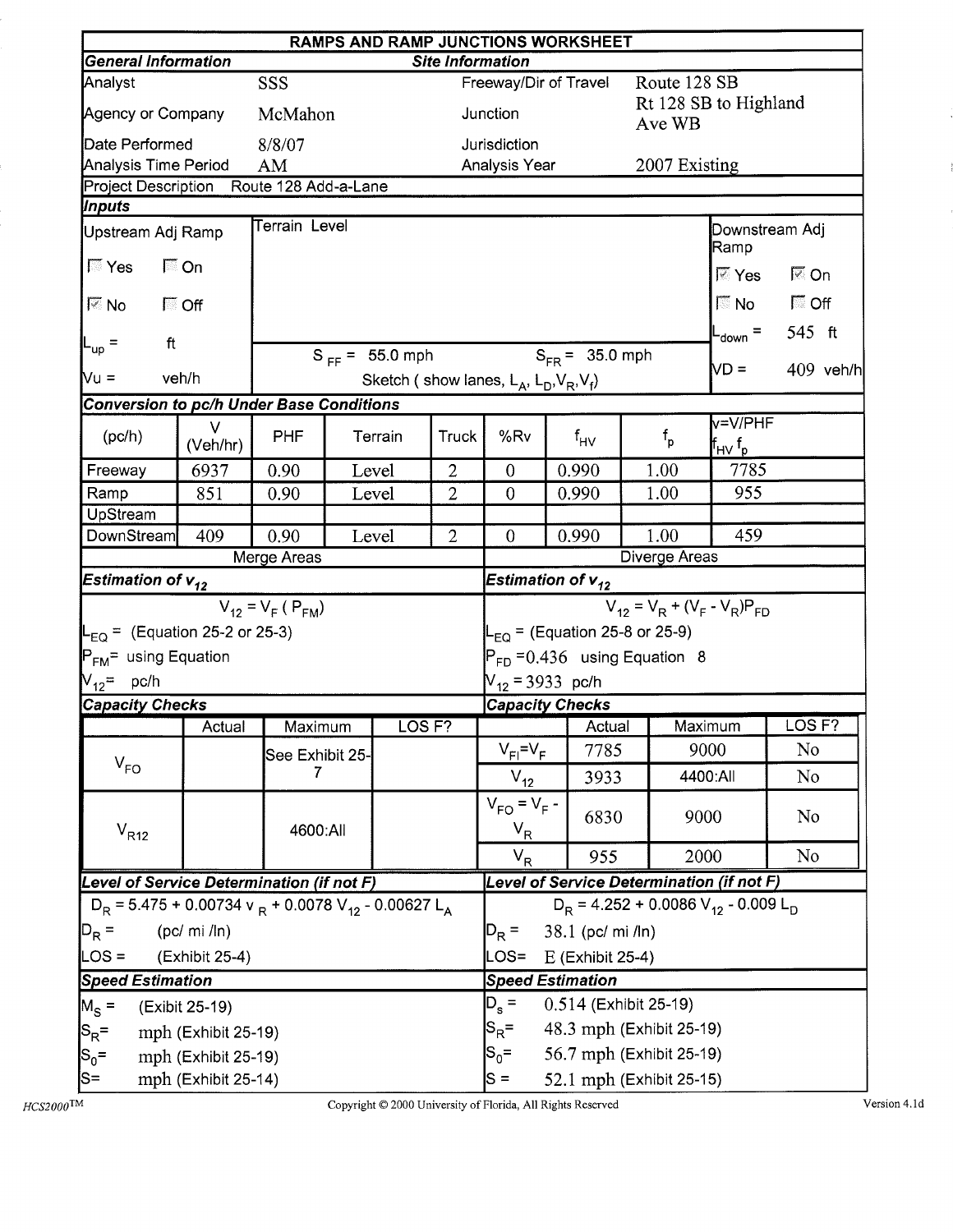|                                                                                     |                                                                                  |                                                                                                         |                     |    |                   | <b>RAMPS AND RAMP JUNCTIONS WORKSHEET</b>                          |          |                     |                                        |                                                           |                         |
|-------------------------------------------------------------------------------------|----------------------------------------------------------------------------------|---------------------------------------------------------------------------------------------------------|---------------------|----|-------------------|--------------------------------------------------------------------|----------|---------------------|----------------------------------------|-----------------------------------------------------------|-------------------------|
|                                                                                     | <b>General Information</b>                                                       |                                                                                                         |                     |    |                   | <b>Site Information</b>                                            |          |                     |                                        |                                                           |                         |
| Analyst <sub>2</sub><br>Agency or Company<br>Date Performed<br>Analysis Time Period |                                                                                  | SSS<br>McMahon<br>8/8/07<br><b>AM</b>                                                                   |                     |    |                   | Freeway/Dir of Travel<br>Junction<br>Jurisdiction<br>Analysis Year |          |                     | Route 128 SB<br>2007 Existing          | Highland Ave WB to Rt 128 SB                              |                         |
|                                                                                     | Project Description Route 128 Add-a-Lane                                         |                                                                                                         |                     |    |                   |                                                                    |          |                     |                                        |                                                           |                         |
| <i><b>Inputs</b></i>                                                                |                                                                                  |                                                                                                         |                     |    |                   |                                                                    |          |                     |                                        |                                                           |                         |
| Upstream Adj Ramp                                                                   |                                                                                  | Terrain Level                                                                                           |                     |    |                   |                                                                    |          |                     |                                        |                                                           | Downstream Adj Ramp     |
|                                                                                     | $\Box$ On                                                                        |                                                                                                         |                     |    |                   |                                                                    |          |                     |                                        | $\overline{\mathbb{N}}$ Yes<br>$\overline{\mathbb{M}}$ No | $\Box$ On<br>$\Box$ Off |
| $\Box$ No                                                                           | । ™ Off                                                                          |                                                                                                         |                     |    |                   |                                                                    |          |                     |                                        | $-$ <sub>down</sub> =                                     | ft                      |
|                                                                                     | 545 ft                                                                           |                                                                                                         |                     |    |                   |                                                                    |          |                     |                                        |                                                           |                         |
| $N_u =$                                                                             | 851 veh/h                                                                        |                                                                                                         | $S_{FF} = 55.0$ mph |    |                   | Sketch (show lanes, $L_A$ , $L_D$ , $V_R$ , $V_f$ )                |          | $S_{FR} = 35.0$ mph |                                        | $\mathsf{V}\mathsf{D}$ =                                  | veh/h                   |
|                                                                                     |                                                                                  |                                                                                                         |                     |    |                   |                                                                    |          |                     |                                        |                                                           |                         |
| (pc/h)                                                                              | v<br>(Veh/hr)                                                                    | <b>Conversion to pc/h Under Base Conditions</b><br><b>PHF</b><br>Terrain<br>Truck<br>2<br>0.90<br>Level |                     |    | %Rv               |                                                                    | $f_{HV}$ | $f_{\rm p}$         | v=V/PHF f <sub>HV</sub> f <sub>p</sub> |                                                           |                         |
| Freeway                                                                             | 6086                                                                             |                                                                                                         |                     |    |                   | 0                                                                  |          | 0.990               | 1.00                                   | 6830                                                      |                         |
| Ramp                                                                                | 409                                                                              | 0.90                                                                                                    | Level               |    | $\overline{2}$    | 0                                                                  |          | 0.990               | 1.00                                   | 459<br>955                                                |                         |
| UpStream<br>DownStream                                                              | 851                                                                              | 0.90                                                                                                    | Level               |    | $\overline{2}$    | 0                                                                  |          | 0.990               | 1.00                                   |                                                           |                         |
|                                                                                     |                                                                                  | Merge Areas                                                                                             |                     |    |                   |                                                                    |          |                     | Diverge Areas                          |                                                           |                         |
| <b>Estimation of <math>v_{12}</math></b>                                            |                                                                                  |                                                                                                         |                     |    |                   | Estimation of $v_{12}$                                             |          |                     |                                        |                                                           |                         |
|                                                                                     |                                                                                  | $V_{12} = V_F (P_{FM})$                                                                                 |                     |    |                   |                                                                    |          |                     | $V_{12} = V_R + (V_F - V_R)P_{FD}$     |                                                           |                         |
|                                                                                     | $L_{\text{EQ}}$ = (Equation 25-2 or 25-3)                                        |                                                                                                         |                     |    |                   | $L_{EQ}$ = (Equation 25-8 or 25-9)                                 |          |                     |                                        |                                                           |                         |
|                                                                                     | $P_{FM}$ = 0.160 using Equation 4                                                |                                                                                                         |                     |    |                   | $P_{FD}$ = using Equation                                          |          |                     |                                        |                                                           |                         |
| $V_{12}$ = 1096 pc/h                                                                |                                                                                  |                                                                                                         |                     |    |                   | $V_{12}$ = pc/h                                                    |          |                     |                                        |                                                           |                         |
| <b>Capacity Checks</b>                                                              |                                                                                  |                                                                                                         |                     |    |                   | <b>Capacity Checks</b>                                             |          |                     |                                        |                                                           |                         |
|                                                                                     | Actual                                                                           |                                                                                                         | Maximum             |    | LOS <sub>F?</sub> |                                                                    |          | Actual              |                                        | Maximum                                                   | LOS <sub>F?</sub>       |
|                                                                                     |                                                                                  |                                                                                                         |                     |    |                   | $V_{F} = V_F$                                                      |          |                     |                                        | See Exhibit 25-14                                         |                         |
| $V_{FO}$                                                                            | 7289                                                                             |                                                                                                         | See Exhibit 25-7    | No |                   | $V_{12}$                                                           |          |                     |                                        | 4400:All                                                  |                         |
| $V_{R12}$                                                                           | 1555                                                                             |                                                                                                         | 4600:All            | No |                   | $V_{FO} = V_F -$<br>$V_R$                                          |          |                     |                                        | See Exhibit 25-14                                         |                         |
|                                                                                     |                                                                                  |                                                                                                         |                     |    |                   | $V_R$                                                              |          |                     |                                        | See Exhibit 25-3                                          |                         |
|                                                                                     | Level of Service Determination (if not F)                                        |                                                                                                         |                     |    |                   |                                                                    |          |                     |                                        | Level of Service Determination (if not F)                 |                         |
|                                                                                     | $D_R$ = 5.475 + 0.00734 v $_R$ + 0.0078 V <sub>12</sub> - 0.00627 L <sub>A</sub> |                                                                                                         |                     |    |                   |                                                                    |          |                     |                                        | $D_R = 4.252 + 0.0086 V_{12} - 0.009 L_D$                 |                         |
| 17.4 (pc/ m/ln)<br>$D_R =$                                                          |                                                                                  | $D_R =$                                                                                                 | (pc/m/ln)           |    |                   |                                                                    |          |                     |                                        |                                                           |                         |
| $LOS =$                                                                             | <b>B</b> (Exhibit 25-4)                                                          |                                                                                                         | $OS=$               |    | (Exhibit 25-4)    |                                                                    |          |                     |                                        |                                                           |                         |
|                                                                                     | <b>Speed Estimation</b>                                                          |                                                                                                         |                     |    |                   | <b>Speed Estimation</b>                                            |          |                     |                                        |                                                           |                         |
| $M_S =$                                                                             | 0.339 (Exibit 25-19)                                                             |                                                                                                         |                     |    |                   | $D_{s} =$                                                          |          | (Exhibit 25-19)     |                                        |                                                           |                         |
| $ S_R =$                                                                            | 50.6 mph (Exhibit 25-19)                                                         |                                                                                                         |                     |    |                   | $S_R =$                                                            |          | mph (Exhibit 25-19) |                                        |                                                           |                         |
| $ S_0=$                                                                             | 45.1 mph (Exhibit 25-19)                                                         |                                                                                                         |                     |    |                   | $S_0 =$                                                            |          | mph (Exhibit 25-19) |                                        |                                                           |                         |
| $\mathsf{S}$ =                                                                      | 46.1 mph (Exhibit 25-14)                                                         |                                                                                                         |                     |    |                   | $S =$                                                              |          | mph (Exhibit 25-15) |                                        |                                                           |                         |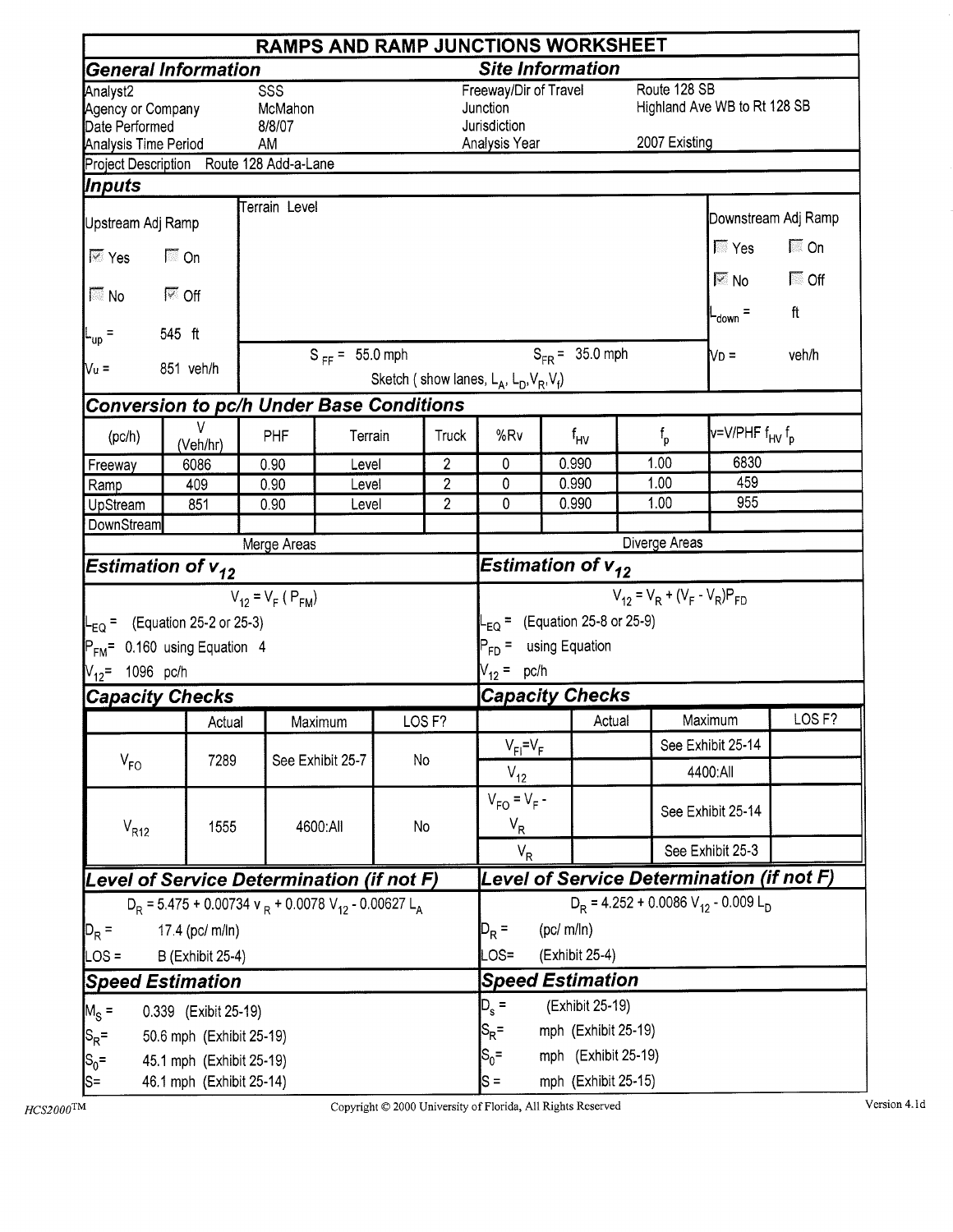|                                                                                  | RAMPS AND RAMP JUNCTIONS WORKSHEET<br><b>General Information</b><br><b>Site Information</b> |                                                                                                                |  |                     |                |                                                     |          |                                    |                                                               |                        |                   |  |  |  |
|----------------------------------------------------------------------------------|---------------------------------------------------------------------------------------------|----------------------------------------------------------------------------------------------------------------|--|---------------------|----------------|-----------------------------------------------------|----------|------------------------------------|---------------------------------------------------------------|------------------------|-------------------|--|--|--|
|                                                                                  |                                                                                             |                                                                                                                |  |                     |                |                                                     |          |                                    |                                                               |                        |                   |  |  |  |
| Analyst<br>Agency or Company                                                     |                                                                                             | SSS<br>McMahon                                                                                                 |  |                     |                | Freeway/Dir of Travel<br>Junction                   |          |                                    | Route 128 NB<br>Rt 128 NB to Highland                         |                        |                   |  |  |  |
|                                                                                  |                                                                                             |                                                                                                                |  |                     |                |                                                     |          |                                    | Ave EB                                                        |                        |                   |  |  |  |
| Date Performed<br>Analysis Time Period                                           |                                                                                             | 8/9/07<br><b>PM</b>                                                                                            |  |                     |                | Jurisdiction<br>Analysis Year                       |          |                                    | 2007 Existing                                                 |                        |                   |  |  |  |
| Project Description Route 128 Add-a-Lane                                         |                                                                                             |                                                                                                                |  |                     |                |                                                     |          |                                    |                                                               |                        |                   |  |  |  |
| <b>Inputs</b>                                                                    |                                                                                             |                                                                                                                |  |                     |                |                                                     |          |                                    |                                                               |                        |                   |  |  |  |
| Upstream Adj Ramp                                                                |                                                                                             | Terrain Level                                                                                                  |  |                     |                |                                                     |          |                                    |                                                               | Downstream Adj<br>Ramp |                   |  |  |  |
| $\sqrt{2}$ Yes                                                                   | $\Box$ On                                                                                   |                                                                                                                |  |                     |                |                                                     |          |                                    |                                                               | ⊠ Yes                  | l <sup>⊠</sup> On |  |  |  |
| $\nabla$ No                                                                      | $\Box$ Off                                                                                  |                                                                                                                |  |                     |                |                                                     |          |                                    |                                                               | $\blacksquare$ No      | $\Box$ Off        |  |  |  |
| ft<br>$L_{\text{up}}$ =                                                          |                                                                                             |                                                                                                                |  |                     |                |                                                     |          |                                    |                                                               | $_{\text{down}}$ =     | 885 ft            |  |  |  |
| Vu =<br>veh/h                                                                    |                                                                                             |                                                                                                                |  | $S_{FF} = 55.0$ mph |                | Sketch (show lanes, $L_A$ , $L_D$ , $V_R$ , $V_f$ ) |          | $S_{FR} = 35.0$ mph                |                                                               | ND =                   | 797 veh/h         |  |  |  |
|                                                                                  |                                                                                             |                                                                                                                |  |                     |                |                                                     |          |                                    |                                                               |                        |                   |  |  |  |
| (pc/h)                                                                           | $\vee$<br>(Veh/hr)                                                                          | <b>Conversion to pc/h Under Base Conditions</b><br><b>PHF</b><br><b>Truck</b><br>Terrain<br>0.90<br>Level<br>2 |  |                     | %Rv            |                                                     | $f_{HV}$ | $f_{\sf p}$                        | v=V/PHF<br>${\sf f}_{\sf HV} \, {\sf f}_{\sf p}$              |                        |                   |  |  |  |
| Freeway                                                                          | 6687                                                                                        |                                                                                                                |  |                     | $\overline{0}$ |                                                     | 0.990    | 1.00                               | 7504                                                          |                        |                   |  |  |  |
| Ramp                                                                             | 517                                                                                         | $\overline{2}$<br>0.90<br>Level                                                                                |  |                     |                | $\overline{0}$                                      |          | 0.990                              | 1.00                                                          | 580                    |                   |  |  |  |
| UpStream                                                                         |                                                                                             |                                                                                                                |  |                     |                |                                                     |          |                                    |                                                               |                        |                   |  |  |  |
| DownStream                                                                       | 797                                                                                         | 0.90                                                                                                           |  | Level               | $\overline{2}$ | $\overline{0}$                                      |          | 0.990                              | 1.00                                                          | 894                    |                   |  |  |  |
|                                                                                  |                                                                                             | Merge Areas                                                                                                    |  |                     |                |                                                     |          |                                    | Diverge Areas                                                 |                        |                   |  |  |  |
| Estimation of $v_{12}$                                                           |                                                                                             |                                                                                                                |  |                     |                | Estimation of $v_{12}$                              |          |                                    |                                                               |                        |                   |  |  |  |
|                                                                                  |                                                                                             | $V_{12} = V_F (P_{FM})$                                                                                        |  |                     |                |                                                     |          |                                    | $V_{12} = V_R + (V_F - V_R)P_{FD}$                            |                        |                   |  |  |  |
| $L_{\text{EQ}}$ = (Equation 25-2 or 25-3)                                        |                                                                                             |                                                                                                                |  |                     |                |                                                     |          | $L_{EQ}$ = (Equation 25-8 or 25-9) |                                                               |                        |                   |  |  |  |
| P <sub>FM</sub> = using Equation                                                 |                                                                                             |                                                                                                                |  |                     |                |                                                     |          |                                    | $P_{FD} = 0.436$ using Equation 8                             |                        |                   |  |  |  |
| V <sub>12</sub> = pc/h                                                           |                                                                                             |                                                                                                                |  |                     |                | $V_{12}$ = 3599 pc/h                                |          |                                    |                                                               |                        |                   |  |  |  |
| <b>Capacity Checks</b>                                                           |                                                                                             |                                                                                                                |  |                     |                | <b>Capacity Checks</b>                              |          |                                    |                                                               |                        |                   |  |  |  |
|                                                                                  | Actual                                                                                      | Maximum                                                                                                        |  | LOS <sub>F?</sub>   |                |                                                     |          | <b>Actual</b>                      |                                                               | Maximum                | LOS <sub>F?</sub> |  |  |  |
| $V_{FO}$                                                                         |                                                                                             | See Exhibit 25-                                                                                                |  |                     |                | $V_{FI} = V_F$                                      |          | 7504                               |                                                               | 9000                   | No                |  |  |  |
|                                                                                  |                                                                                             | 7                                                                                                              |  |                     |                | $V_{12}$                                            |          | 3599                               |                                                               | 4400:All               | No                |  |  |  |
| $V_{R12}$                                                                        |                                                                                             | 4600:All                                                                                                       |  |                     |                | $V_{FO} = V_F -$<br>$V_R$                           |          | 6924                               | 9000                                                          |                        | No.               |  |  |  |
|                                                                                  |                                                                                             |                                                                                                                |  |                     |                | $V_R$                                               |          | 580                                | 2000                                                          |                        | No                |  |  |  |
| Level of Service Determination (if not F)                                        |                                                                                             |                                                                                                                |  |                     |                |                                                     |          |                                    | Level of Service Determination (if not F)                     |                        |                   |  |  |  |
| $D_R$ = 5.475 + 0.00734 v $_R$ + 0.0078 V <sub>12</sub> - 0.00627 L <sub>A</sub> |                                                                                             |                                                                                                                |  |                     |                |                                                     |          |                                    | $D_R$ = 4.252 + 0.0086 V <sub>12</sub> - 0.009 L <sub>D</sub> |                        |                   |  |  |  |
| $D_R =$                                                                          | (pc/mi / ln)                                                                                |                                                                                                                |  |                     |                |                                                     |          | 35.2 (pc/ mi /ln)                  |                                                               |                        |                   |  |  |  |
| LOS =                                                                            | (Exhibit 25-4)                                                                              |                                                                                                                |  |                     |                |                                                     |          | E (Exhibit 25-4)                   |                                                               |                        |                   |  |  |  |
| <b>Speed Estimation</b>                                                          |                                                                                             |                                                                                                                |  |                     |                | <b>Speed Estimation</b>                             |          |                                    |                                                               |                        |                   |  |  |  |
| $M_{\rm s}$ =                                                                    | (Exibit 25-19)                                                                              |                                                                                                                |  |                     |                | $D_{s}$ =                                           |          |                                    | 0.480 (Exhibit 25-19)                                         |                        |                   |  |  |  |
| $ S_R =$                                                                         | mph (Exhibit 25-19)                                                                         |                                                                                                                |  |                     |                | $S_{\mathsf{R}}^{\vphantom{1}}$ =                   |          |                                    | 48.8 mph (Exhibit 25-19)                                      |                        |                   |  |  |  |
| $ S_0=$                                                                          | mph (Exhibit 25-19)                                                                         |                                                                                                                |  |                     |                | $S_0 =$                                             |          |                                    | 56.6 mph (Exhibit 25-19)                                      |                        |                   |  |  |  |
| $ S=$                                                                            | mph (Exhibit 25-14)                                                                         |                                                                                                                |  |                     |                | $S =$                                               |          |                                    | 52.6 mph (Exhibit 25-15)                                      |                        |                   |  |  |  |

 $HCS2000$ TM

Copyright © 2000 University of Florida, All Rights Reserved

Version 4.1d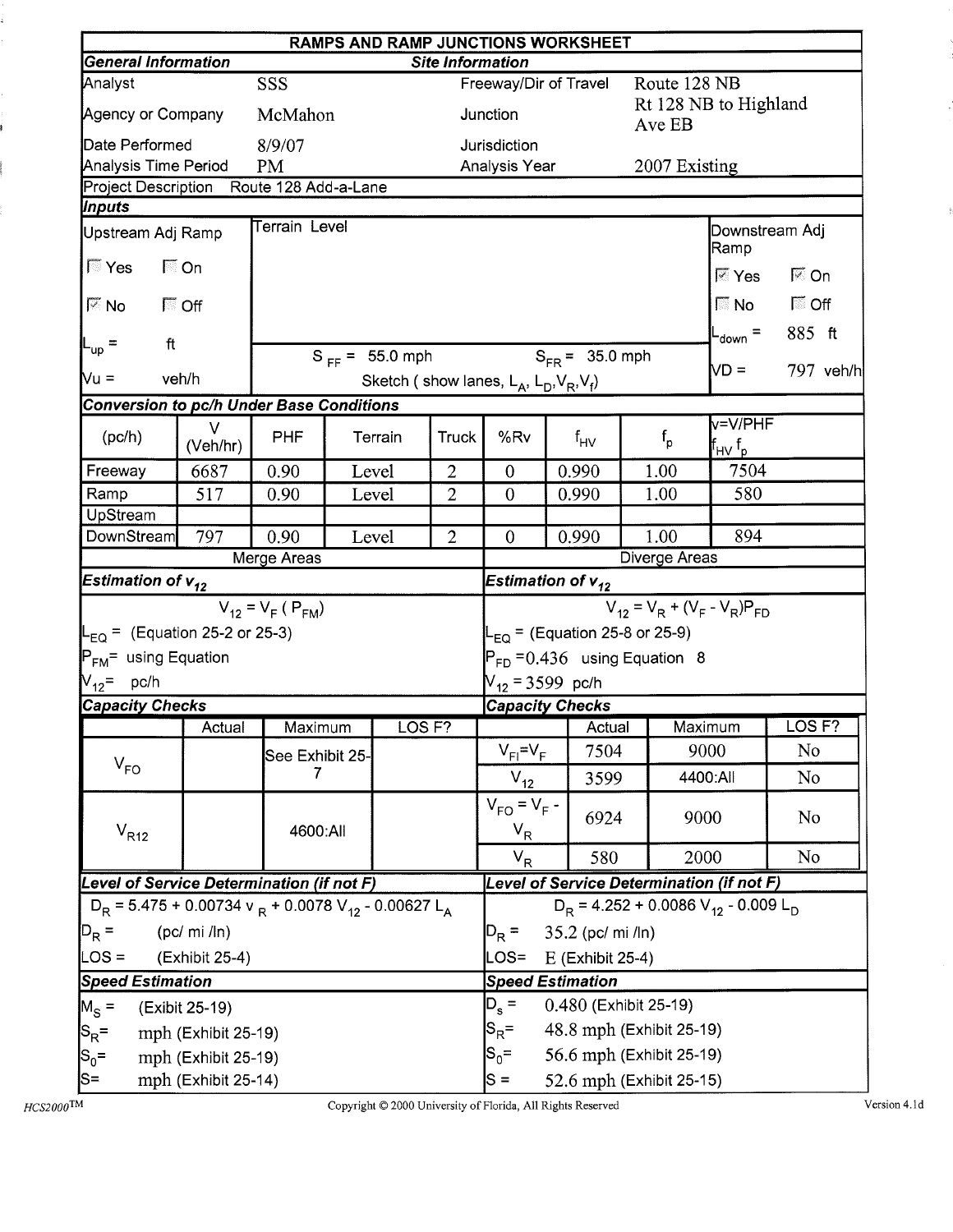|                                                                         | <b>RAMPS AND RAMP JUNCTIONS WORKSHEET</b>                                                           |                                                                                                               |                     |    |                   |                                                                    |                 |                     |                                        |                                           |                                       |  |  |
|-------------------------------------------------------------------------|-----------------------------------------------------------------------------------------------------|---------------------------------------------------------------------------------------------------------------|---------------------|----|-------------------|--------------------------------------------------------------------|-----------------|---------------------|----------------------------------------|-------------------------------------------|---------------------------------------|--|--|
|                                                                         | <b>General Information</b>                                                                          |                                                                                                               |                     |    |                   | <b>Site Information</b>                                            |                 |                     |                                        |                                           |                                       |  |  |
| Analyst2<br>Agency or Company<br>Date Performed<br>Analysis Time Period |                                                                                                     | SSS<br>McMahon<br>8/9/07<br><b>PM</b>                                                                         |                     |    |                   | Freeway/Dir of Travel<br>Junction<br>Jurisdiction<br>Analysis Year |                 |                     | Route 128 NB<br>2007 Existing          | Highland Ave EB to Rt 128 NB              |                                       |  |  |
|                                                                         | Project Description Route 128 Add-a-Lane                                                            |                                                                                                               |                     |    |                   |                                                                    |                 |                     |                                        |                                           |                                       |  |  |
| Inputs                                                                  |                                                                                                     |                                                                                                               |                     |    |                   |                                                                    |                 |                     |                                        |                                           |                                       |  |  |
| Upstream Adj Ramp                                                       |                                                                                                     | Terrain Level                                                                                                 |                     |    |                   |                                                                    |                 |                     |                                        |                                           | Downstream Adj Ramp                   |  |  |
| $\overline{\mathbb{F}}$ Yes                                             | <b>■</b> On                                                                                         |                                                                                                               |                     |    |                   |                                                                    |                 |                     |                                        | $\overline{\mathbb{M}}$ Yes               | $\Box$ On                             |  |  |
| $\sqrt{6}$ No                                                           | ি Off                                                                                               |                                                                                                               |                     |    |                   |                                                                    |                 |                     |                                        | $\sqrt{N}$ No<br>$t_{down}$ =             | $\overline{\mathbb{M}}$ Off<br>560 ft |  |  |
| L <sub>up</sub> =                                                       | $\mathsf{ft}$                                                                                       |                                                                                                               |                     |    |                   |                                                                    |                 |                     |                                        |                                           |                                       |  |  |
| $Vu$ =                                                                  | veh/h                                                                                               |                                                                                                               | $S_{FF} = 55.0$ mph |    |                   | Sketch (show lanes, $L_A$ , $L_D$ , $V_R$ , $V_f$ )                |                 | $S_{FR} = 35.0$ mph |                                        | Nd =                                      | 140 veh/h                             |  |  |
|                                                                         |                                                                                                     |                                                                                                               |                     |    |                   |                                                                    |                 |                     |                                        |                                           |                                       |  |  |
| (pc/h)                                                                  | v<br>(Veh/hr)                                                                                       | <b>Conversion to pc/h Under Base Conditions</b><br>PHF<br>Terrain<br>Truck<br>$\overline{2}$<br>0.90<br>Level |                     |    | %Rv               |                                                                    | $f_{\text{HV}}$ | $f_{\rm p}$         | v=V/PHF f <sub>HV</sub> f <sub>p</sub> |                                           |                                       |  |  |
| Freeway                                                                 | 6170                                                                                                |                                                                                                               |                     |    |                   | 0                                                                  |                 | 0.990               | 1.00                                   | 6924                                      |                                       |  |  |
| Ramp                                                                    | 797                                                                                                 | 0.90                                                                                                          | Level               |    | $\overline{2}$    | 0                                                                  |                 | 0.990               | 1.00                                   | 894                                       |                                       |  |  |
| UpStream<br>DownStream                                                  | 140                                                                                                 | 0.90                                                                                                          | Level               |    | $\overline{2}$    | $\mathbf{0}$                                                       |                 | 0.990               | 1.00                                   | 157                                       |                                       |  |  |
|                                                                         |                                                                                                     | Merge Areas                                                                                                   |                     |    |                   |                                                                    |                 |                     | Diverge Areas                          |                                           |                                       |  |  |
|                                                                         | <b>Estimation of <math>v_{12}</math></b>                                                            |                                                                                                               |                     |    |                   | Estimation of $v_{12}$                                             |                 |                     |                                        |                                           |                                       |  |  |
|                                                                         |                                                                                                     | $V_{12} = V_F (P_{FM})$                                                                                       |                     |    |                   |                                                                    |                 |                     |                                        | $V_{12} = V_R + (V_F - V_R)P_{FD}$        |                                       |  |  |
|                                                                         | $L_{\text{EO}} =$ (Equation 25-2 or 25-3)                                                           |                                                                                                               |                     |    |                   | $L_{EQ}$ = (Equation 25-8 or 25-9)                                 |                 |                     |                                        |                                           |                                       |  |  |
|                                                                         | $P_{FM}$ = 0.106 using Equation 4                                                                   |                                                                                                               |                     |    |                   | $P_{FD}$ =                                                         |                 | using Equation      |                                        |                                           |                                       |  |  |
| $V_{12}$ = 734 pc/h                                                     |                                                                                                     |                                                                                                               |                     |    |                   | $V_{12} = pc/h$                                                    |                 |                     |                                        |                                           |                                       |  |  |
|                                                                         | <b>Capacity Checks</b>                                                                              |                                                                                                               |                     |    |                   | <b>Capacity Checks</b>                                             |                 |                     |                                        |                                           |                                       |  |  |
|                                                                         | Actual                                                                                              |                                                                                                               | Maximum             |    | LOS <sub>F?</sub> |                                                                    |                 | Actual              |                                        | Maximum                                   | LOS <sub>F?</sub>                     |  |  |
|                                                                         |                                                                                                     |                                                                                                               |                     |    |                   | $V_{F1} = V_F$                                                     |                 |                     |                                        | See Exhibit 25-14                         |                                       |  |  |
| $V_{FO}$                                                                | 7818                                                                                                |                                                                                                               | See Exhibit 25-7    | No |                   |                                                                    |                 |                     |                                        | 4400:All                                  |                                       |  |  |
|                                                                         |                                                                                                     |                                                                                                               |                     |    |                   | $V_{12}$<br>$V_{FO} = V_F -$                                       |                 |                     |                                        | See Exhibit 25-14                         |                                       |  |  |
| $V_{R12}$                                                               | 1628                                                                                                |                                                                                                               | 4600:All            | No |                   | $V_R$<br>$V_R$                                                     |                 |                     |                                        | See Exhibit 25-3                          |                                       |  |  |
|                                                                         | Level of Service Determination (if not F)                                                           |                                                                                                               |                     |    |                   |                                                                    |                 |                     |                                        | Level of Service Determination (if not F) |                                       |  |  |
|                                                                         |                                                                                                     |                                                                                                               |                     |    |                   |                                                                    |                 |                     |                                        | $D_R = 4.252 + 0.0086 V_{12} - 0.009 L_D$ |                                       |  |  |
| $D_R =$                                                                 | $D_R$ = 5.475 + 0.00734 v $_R$ + 0.0078 V <sub>12</sub> - 0.00627 L <sub>A</sub><br>17.8 (pc/ m/ln) |                                                                                                               |                     |    |                   |                                                                    |                 | (pc/m/ln)           |                                        |                                           |                                       |  |  |
| $\textsf{LOS} =$                                                        | <b>B</b> (Exhibit 25-4)                                                                             |                                                                                                               |                     |    |                   |                                                                    |                 | (Exhibit 25-4)      |                                        |                                           |                                       |  |  |
|                                                                         | <b>Speed Estimation</b>                                                                             |                                                                                                               |                     |    |                   | LOS=<br><b>Speed Estimation</b>                                    |                 |                     |                                        |                                           |                                       |  |  |
| $M_S =$                                                                 | 0.341 (Exibit 25-19)                                                                                |                                                                                                               |                     |    |                   | $D_{s} =$                                                          |                 | (Exhibit 25-19)     |                                        |                                           |                                       |  |  |
| $ S_R =$                                                                | 50.6 mph (Exhibit 25-19)                                                                            |                                                                                                               |                     |    |                   | $S_{\mathsf{R}}$ =                                                 |                 | mph (Exhibit 25-19) |                                        |                                           |                                       |  |  |
| $ S_0$ =                                                                | 43.7 mph (Exhibit 25-19)                                                                            |                                                                                                               |                     |    |                   | $S_0 =$                                                            |                 | mph (Exhibit 25-19) |                                        |                                           |                                       |  |  |
| ls=                                                                     | 45.0 mph (Exhibit 25-14)                                                                            |                                                                                                               |                     |    |                   | $s =$                                                              |                 | mph (Exhibit 25-15) |                                        |                                           |                                       |  |  |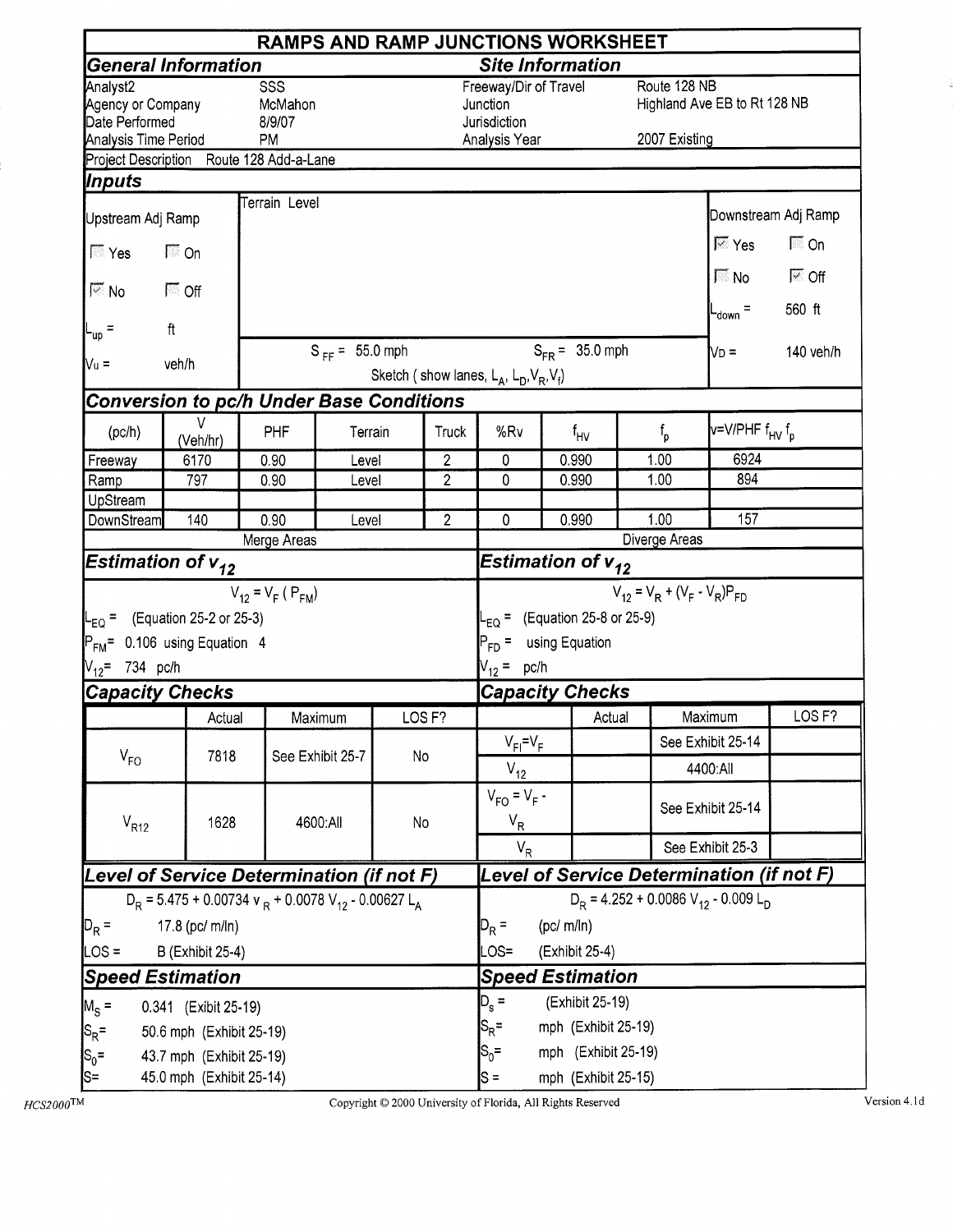|                                                                                  | RAMPS AND RAMP JUNCTIONS WORKSHEET<br><b>Site Information</b> |                                                                                                                        |  |                     |                |                                                     |       |                       |                                                                                        |                                           |                   |  |  |
|----------------------------------------------------------------------------------|---------------------------------------------------------------|------------------------------------------------------------------------------------------------------------------------|--|---------------------|----------------|-----------------------------------------------------|-------|-----------------------|----------------------------------------------------------------------------------------|-------------------------------------------|-------------------|--|--|
| <b>General Information</b>                                                       |                                                               |                                                                                                                        |  |                     |                |                                                     |       |                       |                                                                                        |                                           |                   |  |  |
| Analyst                                                                          |                                                               | SSS                                                                                                                    |  |                     |                | Freeway/Dir of Travel                               |       |                       | Route 128 NB                                                                           |                                           |                   |  |  |
| Agency or Company                                                                |                                                               | McMahon                                                                                                                |  |                     |                | Junction                                            |       |                       | Ave WB                                                                                 | Rt 128 NB to Highland                     |                   |  |  |
| Date Performed                                                                   |                                                               | 8/9/07                                                                                                                 |  |                     |                | Jurisdiction                                        |       |                       |                                                                                        |                                           |                   |  |  |
| Analysis Time Period                                                             |                                                               | <b>PM</b>                                                                                                              |  |                     |                | Analysis Year                                       |       |                       | 2007 Existing                                                                          |                                           |                   |  |  |
| Project Description Route 128 Add-a-Lane<br>Inputs                               |                                                               |                                                                                                                        |  |                     |                |                                                     |       |                       |                                                                                        |                                           |                   |  |  |
| Upstream Adj Ramp                                                                |                                                               | Terrain Level                                                                                                          |  |                     |                |                                                     |       |                       |                                                                                        | Downstream Adj                            |                   |  |  |
| $\mathbb{F}$ Yes                                                                 | ।⊠ On                                                         |                                                                                                                        |  |                     |                |                                                     |       |                       |                                                                                        | Ramp                                      |                   |  |  |
|                                                                                  |                                                               |                                                                                                                        |  |                     |                |                                                     |       |                       |                                                                                        | ि Yes                                     | $\Box$ On         |  |  |
| $\Box$ No<br>ि Off                                                               |                                                               |                                                                                                                        |  |                     |                |                                                     |       |                       |                                                                                        | $\mathbb{R}$ No                           | $\Box$ Off        |  |  |
| $L_{up}$ =                                                                       | $560$ ft                                                      |                                                                                                                        |  |                     |                |                                                     |       |                       |                                                                                        | -down $=$                                 | ft                |  |  |
| <b>Mu =</b>                                                                      | 797 veh/h                                                     |                                                                                                                        |  | $S_{FF} = 55.0$ mph |                |                                                     |       | $S_{FR} = 35.0$ mph   |                                                                                        | $VD =$                                    | veh/h             |  |  |
|                                                                                  |                                                               |                                                                                                                        |  |                     |                | Sketch (show lanes, $L_A$ , $L_D$ , $V_R$ , $V_f$ ) |       |                       |                                                                                        |                                           |                   |  |  |
|                                                                                  |                                                               |                                                                                                                        |  |                     |                |                                                     |       |                       |                                                                                        | $V=V/PHF$                                 |                   |  |  |
| (pc/h)                                                                           | $\vee$<br>(Veh/hr)                                            | Conversion to pc/h Under Base Conditions<br><b>PHF</b><br>Terrain<br>Truck<br>$\overline{2}$<br>0.90<br>Level<br>Level |  |                     | %Rv            | $f_{HV}$                                            |       | $f_{\sf p}$           | $\boldsymbol{\mathsf{f}}_{\mathsf{H}\mathsf{V}}\,\boldsymbol{\mathsf{f}}_{\mathsf{p}}$ |                                           |                   |  |  |
| Freeway                                                                          | 6967                                                          |                                                                                                                        |  |                     |                | $\overline{0}$                                      | 0.990 |                       | 1.00                                                                                   | 7819                                      |                   |  |  |
| Ramp                                                                             | 140                                                           | 0.90                                                                                                                   |  |                     | $\overline{2}$ | $\mathbf{0}$                                        | 0.990 |                       | 1.00                                                                                   | 157                                       |                   |  |  |
| UpStream                                                                         | 797                                                           | 0.90                                                                                                                   |  | Level               | $\overline{2}$ | $\mathbf{0}$                                        | 0.990 |                       | 1.00                                                                                   | 894                                       |                   |  |  |
| DownStream                                                                       |                                                               | Merge Areas                                                                                                            |  |                     |                |                                                     |       |                       | Diverge Areas                                                                          |                                           |                   |  |  |
| Estimation of $v_{12}$                                                           |                                                               |                                                                                                                        |  |                     |                | Estimation of $v_{12}$                              |       |                       |                                                                                        |                                           |                   |  |  |
|                                                                                  |                                                               |                                                                                                                        |  |                     |                |                                                     |       |                       |                                                                                        | $V_{12} = V_R + (V_F - V_R)P_{FD}$        |                   |  |  |
|                                                                                  |                                                               | $V_{12} = V_F (P_{FM})$                                                                                                |  |                     |                |                                                     |       |                       |                                                                                        |                                           |                   |  |  |
| $L_{EQ}$ = (Equation 25-2 or 25-3)                                               |                                                               |                                                                                                                        |  |                     |                | $L_{EQ}$ = (Equation 25-8 or 25-9)                  |       |                       |                                                                                        |                                           |                   |  |  |
| P <sub>FM</sub> = using Equation                                                 |                                                               |                                                                                                                        |  |                     |                |                                                     |       |                       | $P_{FD} = 0.436$ using Equation 8                                                      |                                           |                   |  |  |
| $\rm V_{12}^{\phantom{1}}$ pc/h                                                  |                                                               |                                                                                                                        |  |                     |                | $V_{12}$ = 3498 pc/h                                |       |                       |                                                                                        |                                           |                   |  |  |
| <b>Capacity Checks</b>                                                           | Actual                                                        | Maximum                                                                                                                |  | LOS <sub>F?</sub>   |                | <b>Capacity Checks</b>                              |       | <b>Actual</b>         | Maximum                                                                                |                                           | LOS <sub>F?</sub> |  |  |
|                                                                                  |                                                               |                                                                                                                        |  |                     |                | $V_{FI} = V_F$                                      |       | 7819                  | 9000                                                                                   |                                           | N <sub>o</sub>    |  |  |
| $V_{FO}$                                                                         |                                                               | See Exhibit 25-<br>7                                                                                                   |  |                     |                | $V_{12}$                                            |       | 3498                  |                                                                                        | 4400:All                                  | N <sub>o</sub>    |  |  |
|                                                                                  |                                                               |                                                                                                                        |  |                     |                | $V_{FO} = V_F -$                                    |       | 7662                  | 9000                                                                                   |                                           | N <sub>o</sub>    |  |  |
| $V_{R12}$                                                                        |                                                               | 4600:All                                                                                                               |  |                     |                | $V_R$                                               |       |                       |                                                                                        |                                           |                   |  |  |
|                                                                                  |                                                               |                                                                                                                        |  |                     |                | $V_R$                                               |       | 157                   | 2000                                                                                   |                                           | N <sub>o</sub>    |  |  |
| Level of Service Determination (if not F)                                        |                                                               |                                                                                                                        |  |                     |                |                                                     |       |                       |                                                                                        | Level of Service Determination (if not F) |                   |  |  |
| $D_R = 5.475 + 0.00734$ v $_R + 0.0078$ V <sub>12</sub> - 0.00627 L <sub>A</sub> |                                                               |                                                                                                                        |  |                     |                |                                                     |       |                       |                                                                                        | $D_R = 4.252 + 0.0086 V_{12} - 0.009 L_D$ |                   |  |  |
| $D_R =$                                                                          | (pc/mi / ln)                                                  |                                                                                                                        |  |                     |                | $D_R =$                                             |       | 34.3 (pc/ mi /ln)     |                                                                                        |                                           |                   |  |  |
| $LOS =$                                                                          | (Exhibit 25-4)                                                |                                                                                                                        |  |                     |                | LOS=                                                |       | $D$ (Exhibit 25-4)    |                                                                                        |                                           |                   |  |  |
| <b>Speed Estimation</b>                                                          |                                                               |                                                                                                                        |  |                     |                | <b>Speed Estimation</b>                             |       |                       |                                                                                        |                                           |                   |  |  |
| $M_S =$                                                                          | (Exibit 25-19)                                                |                                                                                                                        |  |                     |                | $D_s =$                                             |       | 0.442 (Exhibit 25-19) |                                                                                        |                                           |                   |  |  |
| $ {\mathsf S}_{\mathsf R}\texttt{=}$                                             | mph (Exhibit 25-19)                                           |                                                                                                                        |  |                     |                | $S_{\mathsf{R}}^{\vphantom{1}}$                     |       |                       | 49.3 mph (Exhibit 25-19)                                                               |                                           |                   |  |  |
| $ S_0=$                                                                          | mph (Exhibit 25-19)                                           |                                                                                                                        |  |                     |                | $S_0 =$                                             |       |                       | 55.8 mph (Exhibit 25-19)                                                               |                                           |                   |  |  |
| $ S=$                                                                            | mph (Exhibit 25-14)                                           |                                                                                                                        |  |                     |                | $s =$                                               |       |                       | 52.7 mph (Exhibit 25-15)                                                               |                                           |                   |  |  |

i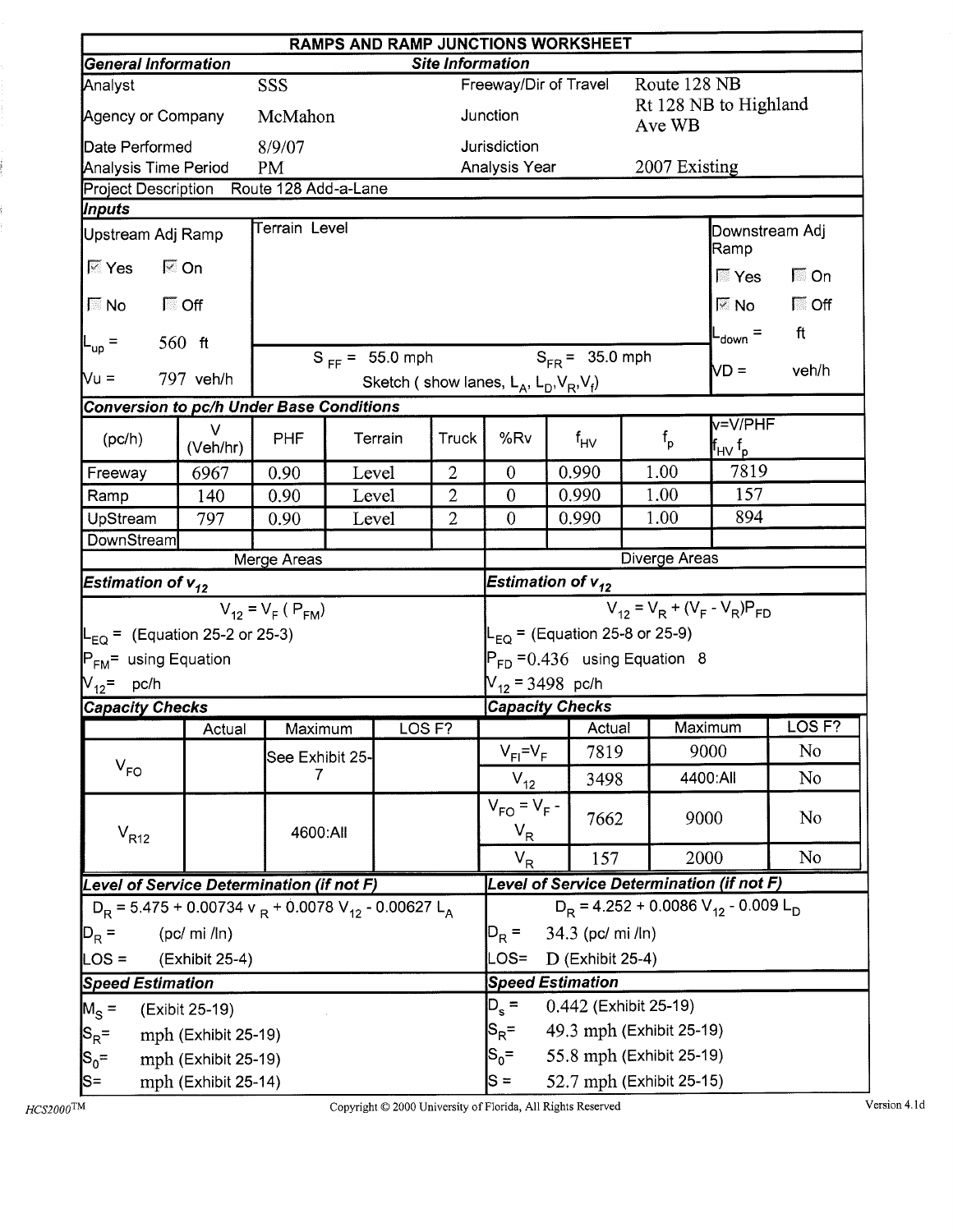|                                                                                     |                                                                                          |                                                                                           |                                                     |                 |                     | <b>RAMPS AND RAMP JUNCTIONS WORKSHEET</b>                          |                 |                     |                                        |                                                                    |                         |
|-------------------------------------------------------------------------------------|------------------------------------------------------------------------------------------|-------------------------------------------------------------------------------------------|-----------------------------------------------------|-----------------|---------------------|--------------------------------------------------------------------|-----------------|---------------------|----------------------------------------|--------------------------------------------------------------------|-------------------------|
|                                                                                     | <b>General Information</b>                                                               |                                                                                           |                                                     |                 |                     | <b>Site Information</b>                                            |                 |                     |                                        |                                                                    |                         |
| Analyst <sub>2</sub><br>Agency or Company<br>Date Performed<br>Analysis Time Period |                                                                                          | SSS<br>McMahon<br>8/9/07<br>PM                                                            |                                                     |                 |                     | Freeway/Dir of Travel<br>Junction<br>Jurisdiction<br>Analysis Year |                 |                     | Route 128 NB<br>2007 Existing          | Highland Ave WB to Rt 128 NB                                       |                         |
|                                                                                     | Project Description Route 128 Add-a-Lane                                                 |                                                                                           |                                                     |                 |                     |                                                                    |                 |                     |                                        |                                                                    |                         |
| Inputs                                                                              |                                                                                          |                                                                                           |                                                     |                 |                     |                                                                    |                 |                     |                                        |                                                                    |                         |
| Upstream Adj Ramp                                                                   |                                                                                          | Terrain Level                                                                             |                                                     |                 |                     |                                                                    |                 |                     |                                        |                                                                    | Downstream Adj Ramp     |
| । ि Yes                                                                             | 下 On                                                                                     |                                                                                           |                                                     |                 |                     |                                                                    |                 |                     |                                        | $\Gamma$ Yes<br>$\overline{\mathbb{M}}$ No $\overline{\mathbb{M}}$ | $\Box$ On<br>$\Box$ Off |
| $\overline{\mathbb{R}}$ No                                                          | <i>ि</i> Off                                                                             |                                                                                           |                                                     |                 |                     |                                                                    |                 |                     |                                        | $L_{\text{down}}$ =                                                | ft                      |
| $L_{up}$ =                                                                          | 610 ft                                                                                   |                                                                                           | $S_{FF} = 55.0$ mph                                 |                 |                     |                                                                    |                 |                     |                                        |                                                                    |                         |
| $V_u =$                                                                             | 140 veh/h                                                                                |                                                                                           | Sketch (show lanes, $L_A$ , $L_D$ , $V_R$ , $V_f$ ) |                 | $S_{FR} = 35.0$ mph |                                                                    | $\mathsf{VD} =$ | veh/h               |                                        |                                                                    |                         |
|                                                                                     |                                                                                          |                                                                                           |                                                     |                 |                     |                                                                    |                 |                     |                                        |                                                                    |                         |
| (pc/h)                                                                              | v<br>(Veh/hr)                                                                            | Conversion to pc/h Under Base Conditions<br>PHF<br>Terrain<br>Truck<br>2<br>0.90<br>Level |                                                     |                 | %Rv                 |                                                                    | $f_{\text{HV}}$ | $f_{o}$             | v=V/PHF f <sub>HV</sub> f <sub>p</sub> |                                                                    |                         |
| Freeway                                                                             | 6827                                                                                     |                                                                                           |                                                     |                 |                     | 0                                                                  |                 | 0.990               | 1.00                                   | 7661                                                               |                         |
| Ramp                                                                                | 1110                                                                                     | 0.90                                                                                      | Level                                               |                 | $\overline{2}$      | 0                                                                  |                 | 0.990               | 1.00                                   | 1246                                                               |                         |
| UpStream                                                                            | 140                                                                                      | 0.90                                                                                      | Level                                               |                 | $\overline{2}$      | 0                                                                  |                 | 0.990               | 1.00                                   | 157                                                                |                         |
| <b>DownStream</b>                                                                   |                                                                                          | Merge Areas                                                                               |                                                     |                 |                     |                                                                    |                 |                     | Diverge Areas                          |                                                                    |                         |
|                                                                                     | <b>Estimation of <math>v_{12}</math></b>                                                 |                                                                                           |                                                     |                 |                     | Estimation of $v_{12}$                                             |                 |                     |                                        |                                                                    |                         |
|                                                                                     |                                                                                          | $V_{12} = V_F (P_{FM})$                                                                   |                                                     |                 |                     |                                                                    |                 |                     | $V_{12} = V_R + (V_F - V_R)P_{FD}$     |                                                                    |                         |
|                                                                                     | $L_{FO}$ = (Equation 25-2 or 25-3)                                                       |                                                                                           |                                                     |                 |                     | $L_{EQ}$ = (Equation 25-8 or 25-9)                                 |                 |                     |                                        |                                                                    |                         |
|                                                                                     | $P_{FM}$ = 0.062 using Equation 4                                                        |                                                                                           |                                                     |                 |                     | $P_{FD}$ = using Equation                                          |                 |                     |                                        |                                                                    |                         |
| $V_{12}$ = 475 pc/h                                                                 |                                                                                          |                                                                                           |                                                     |                 |                     | $V_{12}$ = pc/h                                                    |                 |                     |                                        |                                                                    |                         |
| <b>Capacity Checks</b>                                                              |                                                                                          |                                                                                           |                                                     |                 |                     | <b>Capacity Checks</b>                                             |                 |                     |                                        |                                                                    |                         |
|                                                                                     | Actual                                                                                   |                                                                                           | Maximum                                             |                 | LOS <sub>F?</sub>   |                                                                    |                 | Actual              |                                        | Maximum                                                            | LOS <sub>F?</sub>       |
|                                                                                     |                                                                                          |                                                                                           |                                                     |                 |                     | $V_{FI} = V_F$                                                     |                 |                     |                                        | See Exhibit 25-14                                                  |                         |
| $V_{FO}$                                                                            | 8907                                                                                     |                                                                                           | See Exhibit 25-7                                    | No              |                     | $V_{12}$                                                           |                 |                     |                                        | 4400:All                                                           |                         |
| $V_{R12}$                                                                           | 1721                                                                                     |                                                                                           | 4600:All                                            | No              |                     | $V_{FO} = V_F -$<br>$V_R$                                          |                 |                     |                                        | See Exhibit 25-14                                                  |                         |
|                                                                                     |                                                                                          |                                                                                           |                                                     |                 |                     | $V_R$                                                              |                 |                     |                                        | See Exhibit 25-3                                                   |                         |
|                                                                                     | Level of Service Determination (if not F)                                                |                                                                                           |                                                     |                 |                     |                                                                    |                 |                     |                                        | Level of Service Determination (if not F)                          |                         |
|                                                                                     | $D_R = 5.475 + 0.00734$ v <sub>R</sub> + 0.0078 V <sub>12</sub> - 0.00627 L <sub>A</sub> |                                                                                           |                                                     |                 |                     |                                                                    |                 |                     |                                        | $D_R = 4.252 + 0.0086 V_{12} - 0.009 L_D$                          |                         |
| $D_R =$                                                                             | 18.3 (pc/ m/ln)                                                                          |                                                                                           |                                                     |                 |                     |                                                                    |                 | (pc/m/ln)           |                                        |                                                                    |                         |
| LOS =                                                                               | <b>B</b> (Exhibit 25-4)                                                                  |                                                                                           |                                                     | $\textsf{OS} =$ |                     | (Exhibit 25-4)                                                     |                 |                     |                                        |                                                                    |                         |
|                                                                                     | <b>Speed Estimation</b>                                                                  |                                                                                           |                                                     |                 |                     | <b>Speed Estimation</b>                                            |                 |                     |                                        |                                                                    |                         |
| $M_S =$                                                                             | 0.343 (Exibit 25-19)                                                                     |                                                                                           |                                                     |                 |                     | $D_{s}$ =                                                          |                 | (Exhibit 25-19)     |                                        |                                                                    |                         |
| $ S_R =$                                                                            | 50.5 mph (Exhibit 25-19)                                                                 |                                                                                           |                                                     |                 |                     | $ S_R =$                                                           |                 | mph (Exhibit 25-19) |                                        |                                                                    |                         |
| $S_0 =$                                                                             | 40.7 mph (Exhibit 25-19)                                                                 |                                                                                           |                                                     |                 |                     | $S_0 =$                                                            |                 | mph (Exhibit 25-19) |                                        |                                                                    |                         |
| ls=                                                                                 | 42.3 mph (Exhibit 25-14)                                                                 |                                                                                           |                                                     |                 |                     | lS =                                                               |                 | mph (Exhibit 25-15) |                                        |                                                                    |                         |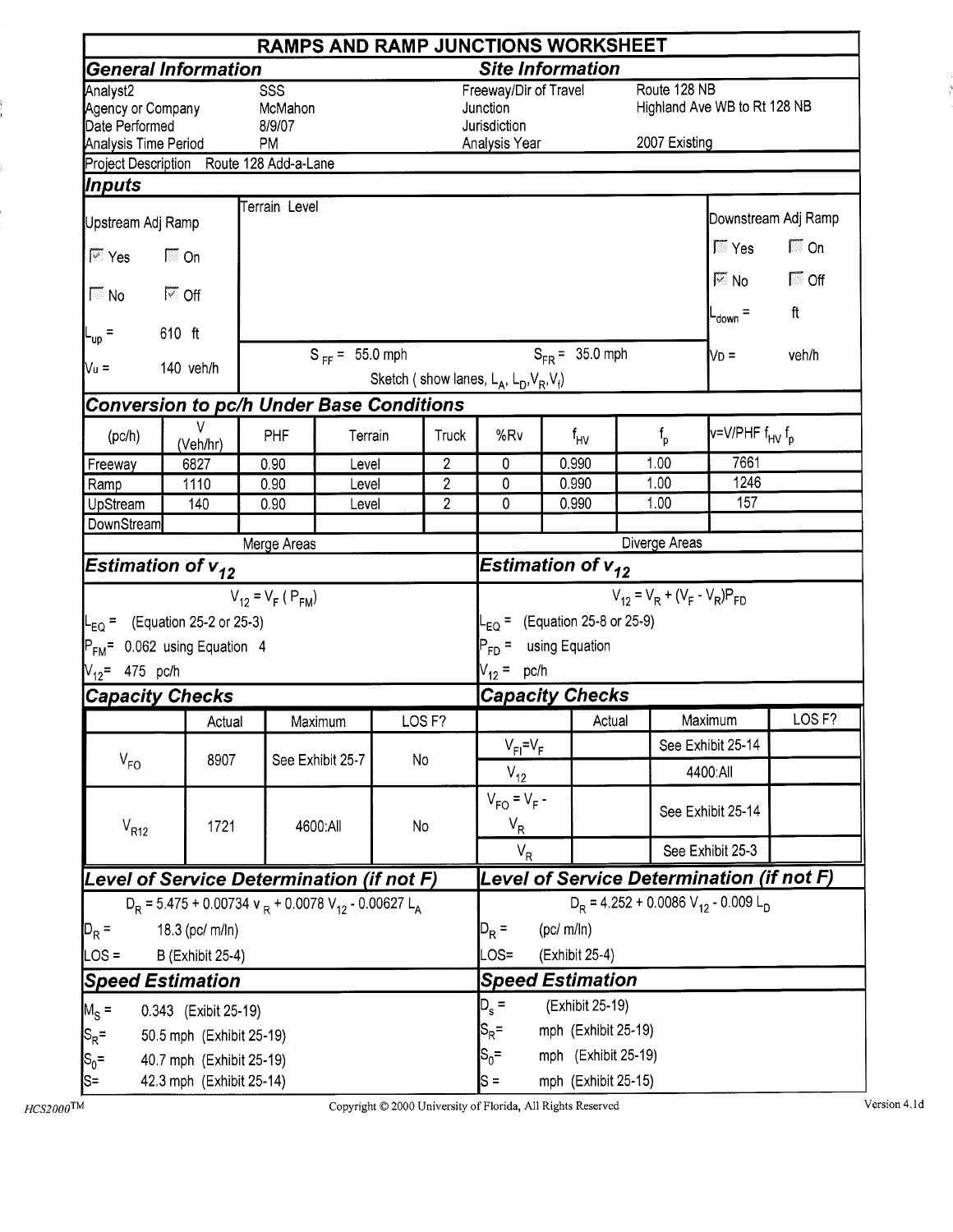|                                                 | RAMPS AND RAMP JUNCTIONS WORKSHEET<br><b>General Information</b><br><b>Site Information</b> |                         |  |                     |                |                                                              |                                  |                 |               |                                                                          |                   |  |  |
|-------------------------------------------------|---------------------------------------------------------------------------------------------|-------------------------|--|---------------------|----------------|--------------------------------------------------------------|----------------------------------|-----------------|---------------|--------------------------------------------------------------------------|-------------------|--|--|
|                                                 |                                                                                             |                         |  |                     |                |                                                              |                                  |                 |               |                                                                          |                   |  |  |
| Analyst                                         |                                                                                             | SSS                     |  |                     |                | Freeway/Dir of Travel                                        |                                  |                 | Route 128 SB  |                                                                          |                   |  |  |
| Agency or Company                               |                                                                                             | McMahon                 |  |                     |                | Junction                                                     |                                  |                 | Ave EB        | Rt 128 SB to Highland                                                    |                   |  |  |
| Date Performed                                  |                                                                                             | 8/9/07                  |  |                     |                | Jurisdiction                                                 |                                  |                 |               |                                                                          |                   |  |  |
| <b>Analysis Time Period</b>                     |                                                                                             | <b>PM</b>               |  |                     |                | Analysis Year                                                |                                  |                 | 2007 Existing |                                                                          |                   |  |  |
| Project Description Route 128 Add-a-Lane        |                                                                                             |                         |  |                     |                |                                                              |                                  |                 |               |                                                                          |                   |  |  |
| Inputs                                          |                                                                                             | Terrain Level           |  |                     |                |                                                              |                                  |                 |               |                                                                          |                   |  |  |
| Upstream Adj Ramp<br>∣⊠ Yes                     | l <sup>⊠</sup> On                                                                           |                         |  |                     |                |                                                              |                                  |                 |               | Downstream Adj<br>Ramp                                                   |                   |  |  |
|                                                 |                                                                                             |                         |  |                     |                |                                                              |                                  |                 |               | ि Yes                                                                    | $\Box$ On         |  |  |
| ि Off                                           |                                                                                             |                         |  |                     |                |                                                              |                                  |                 |               | $\mathbb{R}$ No                                                          | $\Box$ Off        |  |  |
| $ L_{up} $ =                                    | $730$ ft                                                                                    |                         |  |                     |                |                                                              |                                  |                 |               | L <sub>down</sub> =                                                      | ft                |  |  |
|                                                 |                                                                                             |                         |  | $S_{FF} = 55.0$ mph |                |                                                              | $S_{FR} = 35.0$ mph              |                 |               | $VD =$                                                                   | veh/h             |  |  |
| <b>Mu =</b>                                     | 528 veh/h                                                                                   |                         |  |                     |                | Sketch (show lanes, $L_A$ , $L_D$ , $V_R$ , $V_f$ )          |                                  |                 |               |                                                                          |                   |  |  |
| <b>Conversion to pc/h Under Base Conditions</b> |                                                                                             |                         |  |                     |                |                                                              |                                  |                 |               |                                                                          |                   |  |  |
| (pc/h)                                          | V<br>(Veh/hr)                                                                               | PHF                     |  | Terrain             | <b>Truck</b>   | %Rv                                                          | $f_{HV}$                         |                 | $f_{\sf p}$   | v=V/PHF<br>$\mathsf{f}_{\mathsf{H}\mathsf{V}}\, \mathsf{f}_{\mathsf{p}}$ |                   |  |  |
| Freeway                                         | 7957                                                                                        | 0.90                    |  | Level               | $\overline{2}$ | $\mathbf{0}$                                                 | 0.990                            |                 | 1.00          | 8930                                                                     |                   |  |  |
| Ramp                                            | 442                                                                                         | 0.90                    |  | Level               | $\mathbf{2}$   | $\boldsymbol{0}$                                             | 0.990<br>1.00                    |                 |               | 496                                                                      |                   |  |  |
| UpStream                                        | 528                                                                                         | 0.90                    |  | Level               | $\overline{2}$ | $\overline{0}$                                               | 0.990                            |                 | 1.00          | 593                                                                      |                   |  |  |
| DownStream                                      |                                                                                             |                         |  |                     |                |                                                              |                                  |                 |               |                                                                          |                   |  |  |
|                                                 |                                                                                             | Merge Areas             |  |                     |                |                                                              |                                  |                 | Diverge Areas |                                                                          |                   |  |  |
| <b>Estimation of <math>v_{12}</math></b>        |                                                                                             |                         |  |                     |                | Estimation of $v_{12}$<br>$V_{12} = V_R + (V_F - V_R)P_{FD}$ |                                  |                 |               |                                                                          |                   |  |  |
|                                                 |                                                                                             | $V_{12} = V_F (P_{FM})$ |  |                     |                |                                                              |                                  |                 |               |                                                                          |                   |  |  |
| $L_{\text{EQ}}$ = (Equation 25-2 or 25-3)       |                                                                                             |                         |  |                     |                | $L_{\text{EQ}}$ = (Equation 25-8 or 25-9)                    |                                  |                 |               |                                                                          |                   |  |  |
| $P_{FM}$ = using Equation                       |                                                                                             |                         |  |                     |                | $P_{FD} = 0.436$ using Equation 8                            |                                  |                 |               |                                                                          |                   |  |  |
| $V_{12}$ = pc/h                                 |                                                                                             |                         |  |                     |                | $V_{12}$ = 4173 pc/h                                         |                                  |                 |               |                                                                          |                   |  |  |
| <b>Capacity Checks</b>                          |                                                                                             |                         |  |                     |                | <b>Capacity Checks</b>                                       |                                  |                 |               |                                                                          |                   |  |  |
|                                                 | Actual                                                                                      | Maximum                 |  | LOS <sub>F?</sub>   |                |                                                              |                                  | <b>I</b> Actual | Maximum       |                                                                          | LOS <sub>F?</sub> |  |  |
|                                                 |                                                                                             | See Exhibit 25-         |  |                     |                | $V_{FI} = V_F$                                               |                                  | 8930            | 9000          |                                                                          | N <sub>o</sub>    |  |  |
| $V_{FO}$                                        |                                                                                             |                         |  |                     |                | $V_{12}$                                                     |                                  | 4173            |               | 4400:All                                                                 | N <sub>o</sub>    |  |  |
| $V_{R12}$                                       |                                                                                             | 4600:All                |  |                     |                | $V_{FO} = V_F -$<br>$V_R$                                    |                                  | 8434            | 9000          |                                                                          | N <sub>o</sub>    |  |  |
|                                                 |                                                                                             |                         |  |                     |                | $V_R$                                                        |                                  | 496             | 2000          |                                                                          | N <sub>o</sub>    |  |  |
| Level of Service Determination (if not F)       |                                                                                             |                         |  |                     |                |                                                              |                                  |                 |               | Level of Service Determination (if not F)                                |                   |  |  |
|                                                 | $D_R$ = 5.475 + 0.00734 v $_R$ + 0.0078 V <sub>12</sub> - 0.00627 L <sub>A</sub>            |                         |  |                     |                |                                                              |                                  |                 |               | $D_R = 4.252 + 0.0086 V_{12} - 0.009 L_D$                                |                   |  |  |
| $D_R =$                                         | $(pc/mi$ /ln)                                                                               |                         |  |                     |                |                                                              | 40.1 (pc/ mi /ln)                |                 |               |                                                                          |                   |  |  |
| LOS =                                           | (Exhibit 25-4)                                                                              |                         |  |                     |                |                                                              | E (Exhibit 25-4)                 |                 |               |                                                                          |                   |  |  |
|                                                 | <b>Speed Estimation</b>                                                                     |                         |  |                     |                |                                                              | LOS=<br><b>Speed Estimation</b>  |                 |               |                                                                          |                   |  |  |
| $M_s =$                                         | (Exibit 25-19)                                                                              |                         |  |                     |                |                                                              | $D_s =$<br>0.473 (Exhibit 25-19) |                 |               |                                                                          |                   |  |  |
| $ S_R =$                                        | mph (Exhibit 25-19)                                                                         |                         |  |                     |                | 48.9 mph (Exhibit 25-19)<br>$\mathsf{S}_{\mathsf{R}}$ =      |                                  |                 |               |                                                                          |                   |  |  |
| $ {\mathsf S}_{\mathsf 0}$ =                    | mph (Exhibit 25-19)                                                                         |                         |  |                     |                |                                                              |                                  |                 |               |                                                                          |                   |  |  |
| $ S=$                                           | mph (Exhibit 25-14)                                                                         |                         |  |                     |                | 55.0 mph (Exhibit 25-19)<br>$S_0 =$<br>$S =$                 |                                  |                 |               |                                                                          |                   |  |  |
|                                                 |                                                                                             |                         |  |                     |                | 51.9 mph (Exhibit 25-15)                                     |                                  |                 |               |                                                                          |                   |  |  |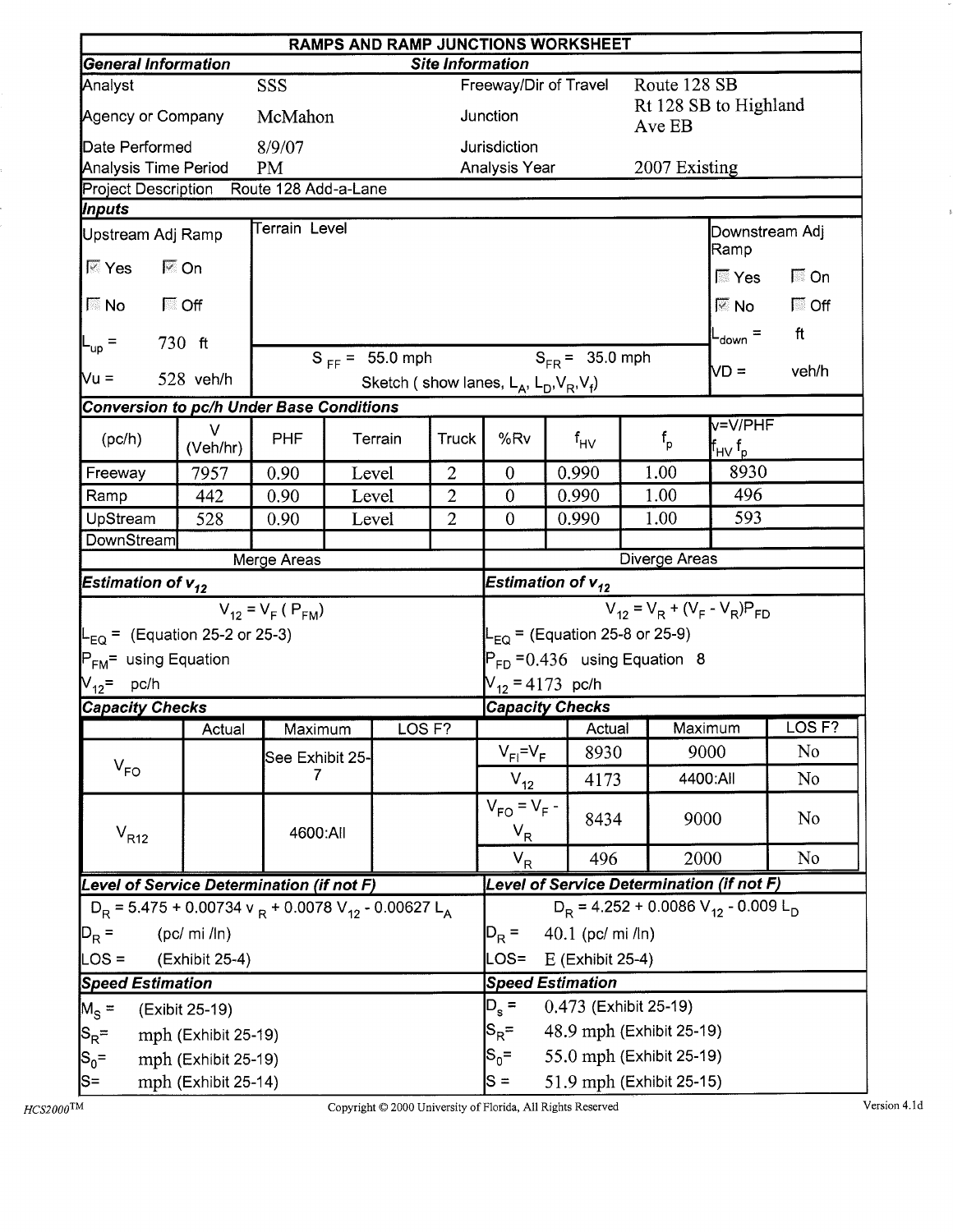|                                                                                                 |                                                                                  |                                       |                     |       |                   | <b>RAMPS AND RAMP JUNCTIONS WORKSHEET</b>                                                 |                        |                     |                               |                                           |                         |  |  |
|-------------------------------------------------------------------------------------------------|----------------------------------------------------------------------------------|---------------------------------------|---------------------|-------|-------------------|-------------------------------------------------------------------------------------------|------------------------|---------------------|-------------------------------|-------------------------------------------|-------------------------|--|--|
|                                                                                                 | <b>General Information</b>                                                       |                                       |                     |       |                   | <b>Site Information</b>                                                                   |                        |                     |                               |                                           |                         |  |  |
| Analyst <sub>2</sub><br>Agency or Company<br>Date Performed<br>Analysis Time Period             |                                                                                  | SSS<br>McMahon<br>8/9/07<br><b>PM</b> |                     |       |                   | Freeway/Dir of Travel<br>Junction<br>Jurisdiction<br>Analysis Year                        |                        |                     | Route 128 SB<br>2007 Existing | Highland Ave EB to Rt 128 SB              |                         |  |  |
| Project Description Route 128 Add-a-Lane                                                        |                                                                                  |                                       |                     |       |                   |                                                                                           |                        |                     |                               |                                           |                         |  |  |
| Inputs                                                                                          |                                                                                  |                                       |                     |       |                   |                                                                                           |                        |                     |                               |                                           |                         |  |  |
| Upstream Adj Ramp                                                                               |                                                                                  | Terrain Level                         |                     |       |                   |                                                                                           |                        |                     |                               |                                           | Downstream Adj Ramp     |  |  |
| $\sqrt{2}$ Yes                                                                                  | <b>।</b> ⊙n                                                                      |                                       |                     |       |                   |                                                                                           |                        |                     |                               | $\sqrt{2}$ Yes<br>$\nabla$ No             | $\Box$ On<br>$\Box$ Off |  |  |
| $\sqrt{N}$ No                                                                                   | ା <sup>ଙ</sup> ଠff                                                               |                                       |                     |       |                   |                                                                                           |                        |                     |                               | $L_{down}$ =                              | ft                      |  |  |
| $L_{\text{up}}$ =                                                                               | 905 ft                                                                           |                                       |                     |       |                   |                                                                                           |                        |                     |                               |                                           |                         |  |  |
| $N_u =$                                                                                         | 442 veh/h                                                                        |                                       | $S_{FF} = 55.0$ mph |       |                   | Sketch (show lanes, $L_A$ , $L_D$ , $V_R$ , $V_f$ )                                       |                        | $S_{FR} = 35.0$ mph |                               | No =                                      | veh/h                   |  |  |
| <b>Conversion to pc/h Under Base Conditions</b>                                                 |                                                                                  |                                       |                     |       |                   |                                                                                           |                        |                     |                               |                                           |                         |  |  |
| (pc/h)                                                                                          | v<br>(Veh/hr)                                                                    | PHF                                   | Terrain             |       | Truck             | %Rv                                                                                       |                        | $f_{\text{HV}}$     | $f_{\rm p}$                   | v=V/PHF f <sub>HV</sub> f <sub>p</sub>    |                         |  |  |
| Freeway                                                                                         | 7515<br>237                                                                      | 0.90<br>0.90                          | Level<br>Level      |       | $\overline{c}$    | 0                                                                                         |                        | 0.990               | 1.00                          | 8434                                      |                         |  |  |
| Ramp                                                                                            | $\overline{2}$                                                                   | 0                                     |                     | 0.990 | 1.00              | 266<br>496                                                                                |                        |                     |                               |                                           |                         |  |  |
| UpStream<br><b>DownStream</b>                                                                   | 442                                                                              | 0.90                                  | Level               |       | $\overline{2}$    | 0                                                                                         |                        | 0.990               | 1.00                          |                                           |                         |  |  |
|                                                                                                 |                                                                                  | Merge Areas                           |                     |       |                   |                                                                                           |                        |                     | Diverge Areas                 |                                           |                         |  |  |
| Estimation of $v_{12}$                                                                          |                                                                                  |                                       |                     |       |                   |                                                                                           | Estimation of $v_{12}$ |                     |                               |                                           |                         |  |  |
|                                                                                                 |                                                                                  | $V_{12} = V_F (P_{FM})$               |                     |       |                   |                                                                                           |                        |                     |                               | $V_{12} = V_R + (V_F - V_R)P_{FD}$        |                         |  |  |
| $L_{EQ}$ = (Equation 25-2 or 25-3)<br>$P_{FM}$ = 0.185 using Equation 4<br>$V_{12}$ = 1556 pc/h |                                                                                  |                                       |                     |       |                   | $L_{EQ}$ = (Equation 25-8 or 25-9)<br>P <sub>FD</sub> = using Equation<br>$V_{12} = pc/h$ |                        |                     |                               |                                           |                         |  |  |
| <b>Capacity Checks</b>                                                                          |                                                                                  |                                       |                     |       |                   | <b>Capacity Checks</b>                                                                    |                        |                     |                               |                                           |                         |  |  |
|                                                                                                 | Actual                                                                           |                                       | Maximum             |       | LOS <sub>F?</sub> |                                                                                           |                        | Actual              |                               | Maximum                                   | LOS <sub>F?</sub>       |  |  |
|                                                                                                 |                                                                                  |                                       |                     |       |                   | $V_{FI} = V_F$                                                                            |                        |                     |                               | See Exhibit 25-14                         |                         |  |  |
| $V_{FO}$                                                                                        | 8700                                                                             |                                       | See Exhibit 25-7    | No    |                   | $V_{12}$                                                                                  |                        |                     |                               | 4400:All                                  |                         |  |  |
| $V_{R12}$                                                                                       | 1822                                                                             |                                       | 4600:All            | No    |                   | $V_{FO} = V_F -$<br>$V_R$                                                                 |                        |                     |                               | See Exhibit 25-14                         |                         |  |  |
|                                                                                                 |                                                                                  |                                       |                     |       |                   | $V_R$                                                                                     |                        |                     |                               | See Exhibit 25-3                          |                         |  |  |
| Level of Service Determination (if not F)                                                       |                                                                                  |                                       |                     |       |                   |                                                                                           |                        |                     |                               | Level of Service Determination (if not F) |                         |  |  |
|                                                                                                 | $D_R$ = 5.475 + 0.00734 v $_R$ + 0.0078 V <sub>12</sub> - 0.00627 L <sub>A</sub> |                                       |                     |       |                   |                                                                                           |                        |                     |                               | $D_R = 4.252 + 0.0086 V_{12} - 0.009 L_D$ |                         |  |  |
| $D_R =$<br>19.6 (pc/ m/ln)                                                                      |                                                                                  | $D_R =$                               | (pc/m/ln)           |       |                   |                                                                                           |                        |                     |                               |                                           |                         |  |  |
| $LOS =$                                                                                         | <b>B</b> (Exhibit 25-4)                                                          |                                       |                     |       | LOS=              |                                                                                           | (Exhibit 25-4)         |                     |                               |                                           |                         |  |  |
| <b>Speed Estimation</b>                                                                         |                                                                                  |                                       |                     |       |                   | <b>Speed Estimation</b>                                                                   |                        |                     |                               |                                           |                         |  |  |
| $M_S =$                                                                                         | 0.345 (Exibit 25-19)                                                             |                                       |                     |       |                   | $D_{s} =$<br>(Exhibit 25-19)                                                              |                        |                     |                               |                                           |                         |  |  |
| $ S_R$ =                                                                                        | 50.5 mph (Exhibit 25-19)                                                         |                                       |                     |       |                   | $S_{R}$ =                                                                                 |                        | mph (Exhibit 25-19) |                               |                                           |                         |  |  |
| $ S_0=$                                                                                         | 41.6 mph (Exhibit 25-19)                                                         |                                       |                     |       |                   | $S_0 =$                                                                                   |                        | mph (Exhibit 25-19) |                               |                                           |                         |  |  |
| S=                                                                                              | 43.2 mph (Exhibit 25-14)                                                         |                                       |                     |       |                   | $S =$                                                                                     |                        | mph (Exhibit 25-15) |                               |                                           |                         |  |  |

 $\ddot{\phantom{0}}$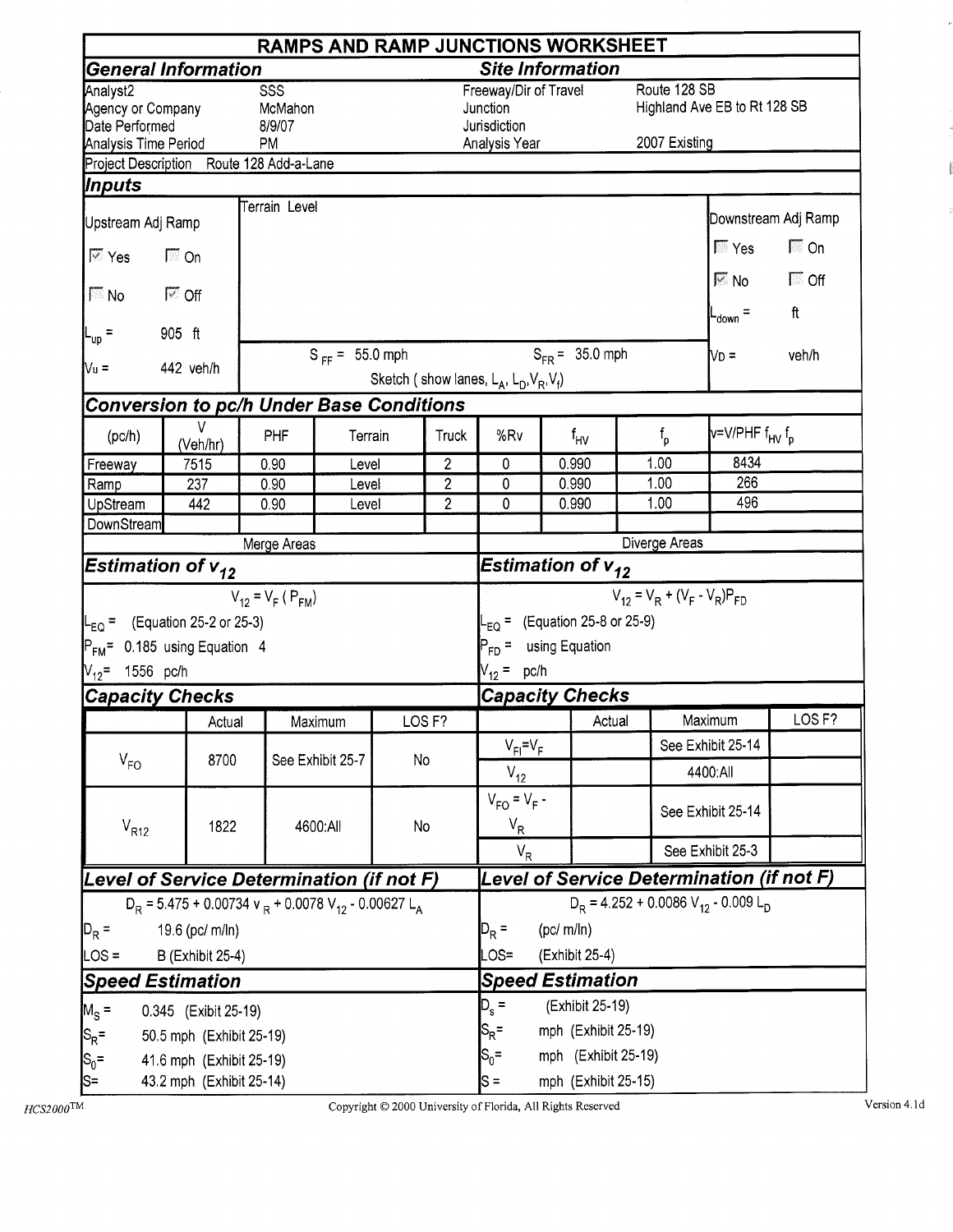|                                                                                  | RAMPS AND RAMP JUNCTIONS WORKSHEET<br><b>General Information</b><br><b>Site Information</b> |                         |                   |                                                                 |                |                                                                          |                        |  |               |                                            |                            |           |  |
|----------------------------------------------------------------------------------|---------------------------------------------------------------------------------------------|-------------------------|-------------------|-----------------------------------------------------------------|----------------|--------------------------------------------------------------------------|------------------------|--|---------------|--------------------------------------------|----------------------------|-----------|--|
|                                                                                  |                                                                                             |                         |                   |                                                                 |                |                                                                          |                        |  |               |                                            |                            |           |  |
| Analyst                                                                          |                                                                                             | SSS                     |                   |                                                                 |                |                                                                          | Freeway/Dir of Travel  |  | Route 128 SB  |                                            |                            |           |  |
| Agency or Company                                                                |                                                                                             | McMahon                 |                   |                                                                 |                | Junction                                                                 |                        |  | Ave WB        | Rt 128 SB to Highland                      |                            |           |  |
| Date Performed                                                                   |                                                                                             | 8/9/07                  |                   |                                                                 |                | Jurisdiction                                                             |                        |  |               |                                            |                            |           |  |
| Analysis Time Period                                                             |                                                                                             | <b>PM</b>               |                   |                                                                 |                | Analysis Year                                                            |                        |  | 2007 Existing |                                            |                            |           |  |
| Project Description Route 128 Add-a-Lane                                         |                                                                                             |                         |                   |                                                                 |                |                                                                          |                        |  |               |                                            |                            |           |  |
| <i><b>Inputs</b></i>                                                             |                                                                                             | Terrain Level           |                   |                                                                 |                |                                                                          |                        |  |               |                                            |                            |           |  |
| Upstream Adj Ramp                                                                |                                                                                             |                         |                   |                                                                 |                |                                                                          |                        |  |               | Downstream Adj<br>Ramp                     |                            |           |  |
|                                                                                  | $\Box$ On                                                                                   |                         |                   |                                                                 |                |                                                                          |                        |  |               | $\overline{\mathbb{M}}$ Yes                | $\overline{\mathbb{M}}$ On |           |  |
| ि Off<br>I⊠ No                                                                   |                                                                                             |                         |                   |                                                                 |                |                                                                          |                        |  |               | $\blacksquare$ No                          | $\Box$ Off                 |           |  |
| ft<br>$L_{up}$ =                                                                 |                                                                                             |                         |                   |                                                                 |                |                                                                          |                        |  |               | L <sub>down</sub> =                        | 545 ft                     |           |  |
|                                                                                  |                                                                                             |                         |                   | $S_{FF} = 55.0$ mph                                             |                |                                                                          | $S_{FR} = 35.0$ mph    |  |               | ND =                                       |                            | 528 veh/h |  |
| $Nu =$                                                                           | veh/h                                                                                       |                         |                   |                                                                 |                | Sketch (show lanes, $L_A$ , $L_D$ , $V_R$ , $V_f$ )                      |                        |  |               |                                            |                            |           |  |
| <b>Conversion to pc/h Under Base Conditions</b>                                  |                                                                                             |                         |                   |                                                                 |                |                                                                          |                        |  |               |                                            |                            |           |  |
| (pc/h)                                                                           | $\vee$<br>(Veh/hr)                                                                          | <b>PHF</b>              |                   | Terrain                                                         | <b>Truck</b>   | %Rv                                                                      | $f_{HV}$               |  | $f_{\sf p}$   | v=V/PHF<br>lf <sub>HV</sub> f <sub>p</sub> |                            |           |  |
| Freeway                                                                          | 8162                                                                                        | 0.90                    |                   | Level                                                           | $\overline{2}$ | $\overline{0}$                                                           | 0.990                  |  | 1.00          | 9160                                       |                            |           |  |
| Ramp                                                                             | 733                                                                                         | 0.90                    |                   | Level                                                           | $\overline{2}$ | $\overline{0}$                                                           | 0.990                  |  | 1.00          | 823                                        |                            |           |  |
| UpStream                                                                         |                                                                                             |                         |                   |                                                                 |                |                                                                          |                        |  |               |                                            |                            |           |  |
| DownStream                                                                       | 528                                                                                         | 0.90                    |                   | Level                                                           | $\overline{2}$ | $\overline{0}$                                                           | 0.990                  |  | 1.00          | 593                                        |                            |           |  |
|                                                                                  |                                                                                             | Merge Areas             |                   |                                                                 |                |                                                                          |                        |  | Diverge Areas |                                            |                            |           |  |
| <b>Estimation of <math>v_{12}</math></b>                                         |                                                                                             |                         |                   |                                                                 |                | Estimation of $v_{12}$                                                   |                        |  |               |                                            |                            |           |  |
|                                                                                  |                                                                                             | $V_{12} = V_F (P_{FM})$ |                   |                                                                 |                | $V_{12} = V_R + (V_F - V_R)P_{FD}$<br>$L_{EQ}$ = (Equation 25-8 or 25-9) |                        |  |               |                                            |                            |           |  |
| $L_{\text{EQ}}$ = (Equation 25-2 or 25-3)                                        |                                                                                             |                         |                   |                                                                 |                |                                                                          |                        |  |               |                                            |                            |           |  |
| P <sub>FM</sub> = using Equation                                                 |                                                                                             |                         |                   |                                                                 |                | $P_{FD} = 0.436$ using Equation 8                                        |                        |  |               |                                            |                            |           |  |
| $V_{12}$ = pc/h                                                                  |                                                                                             |                         |                   |                                                                 |                |                                                                          | $V_{12}$ = 4458 pc/h   |  |               |                                            |                            |           |  |
| <b>Capacity Checks</b>                                                           |                                                                                             |                         |                   |                                                                 |                |                                                                          | <b>Capacity Checks</b> |  |               |                                            |                            |           |  |
|                                                                                  | Actual                                                                                      | Maximum                 |                   | LOS <sub>F?</sub>                                               |                |                                                                          | Actual                 |  |               | Maximum                                    | LOS <sub>F?</sub>          |           |  |
|                                                                                  |                                                                                             | See Exhibit 25-         |                   |                                                                 |                | $V_{FI} = V_F$                                                           | 9160                   |  |               | 9000                                       | Yes                        |           |  |
| $V_{FO}$                                                                         |                                                                                             | 7                       |                   |                                                                 |                | $V_{12}$                                                                 | 4458                   |  |               | 4400:All                                   | Yes                        |           |  |
| $V_{R12}$                                                                        |                                                                                             | 4600:All                |                   |                                                                 |                | $V_{FO} = V_F -$<br>$V_R$                                                | 8337                   |  | 9000          |                                            | N <sub>0</sub>             |           |  |
|                                                                                  |                                                                                             |                         |                   |                                                                 |                | $V_R$                                                                    | 823                    |  | 2000          |                                            | N <sub>o</sub>             |           |  |
| Level of Service Determination (if not F)                                        |                                                                                             |                         |                   |                                                                 |                |                                                                          |                        |  |               | Level of Service Determination (if not F)  |                            |           |  |
| $D_R$ = 5.475 + 0.00734 v $_R$ + 0.0078 V <sub>12</sub> - 0.00627 L <sub>A</sub> |                                                                                             |                         |                   |                                                                 |                | $D_R$ = 4.252 + 0.0086 V <sub>12</sub> - 0.009 L <sub>D</sub>            |                        |  |               |                                            |                            |           |  |
| $ D_R =$                                                                         |                                                                                             | $D_R =$                 | 42.6 (pc/ mi /ln) |                                                                 |                |                                                                          |                        |  |               |                                            |                            |           |  |
| $LOS =$                                                                          | (pc/mi / ln)                                                                                |                         |                   |                                                                 |                |                                                                          |                        |  |               |                                            |                            |           |  |
|                                                                                  | (Exhibit 25-4)                                                                              |                         |                   |                                                                 |                | LOS=<br>$F$ (Exhibit 25-4)<br><b>Speed Estimation</b>                    |                        |  |               |                                            |                            |           |  |
| <b>Speed Estimation</b>                                                          |                                                                                             |                         |                   |                                                                 |                | 0.502 (Exhibit 25-19)                                                    |                        |  |               |                                            |                            |           |  |
| $M_S =$                                                                          | (Exibit 25-19)                                                                              |                         |                   |                                                                 |                | $D_s =$<br>48.5 mph (Exhibit 25-19)                                      |                        |  |               |                                            |                            |           |  |
| $ S_R =$                                                                         | mph (Exhibit 25-19)                                                                         |                         |                   |                                                                 |                | $S_{\mathsf{R}}^{\vphantom{1}}$ =                                        |                        |  |               |                                            |                            |           |  |
| $ S_0=$                                                                          | mph (Exhibit 25-19)                                                                         |                         |                   | $S_0 =$<br>55.1 mph (Exhibit 25-19)<br>51.6 mph (Exhibit 25-15) |                |                                                                          |                        |  |               |                                            |                            |           |  |
| S=                                                                               | mph (Exhibit 25-14)                                                                         |                         |                   |                                                                 |                | $S =$                                                                    |                        |  |               |                                            |                            |           |  |

 $\frac{1}{2}$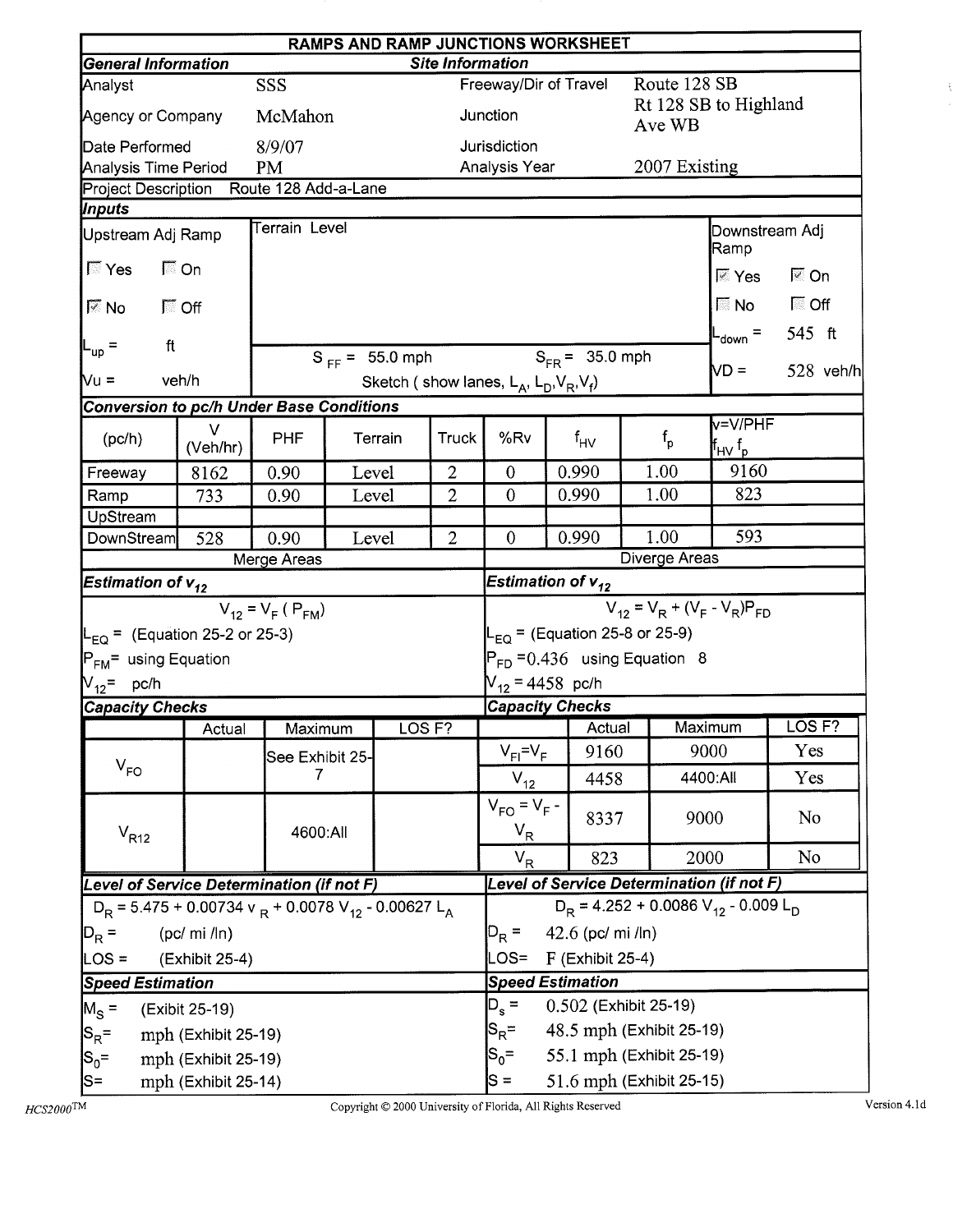|                                                 |                                                                                  |                          |                         |         |                         | RAMPS AND RAMP JUNCTIONS WORKSHEET                             |                                |                     |               |                                           |                                       |  |  |
|-------------------------------------------------|----------------------------------------------------------------------------------|--------------------------|-------------------------|---------|-------------------------|----------------------------------------------------------------|--------------------------------|---------------------|---------------|-------------------------------------------|---------------------------------------|--|--|
|                                                 | General Information                                                              |                          |                         |         |                         | <b>Site Information</b>                                        |                                |                     |               |                                           |                                       |  |  |
| Analyst2<br>Agency or Company<br>Date Performed |                                                                                  | SSS<br>McMahon<br>8/9/07 |                         |         |                         | Freeway/Dir of Travel<br>Junction<br>Jurisdiction              |                                |                     | Route 128 SB  | Highland Ave WB to Rt 128                 |                                       |  |  |
| Analysis Time Period                            | Project Description Route 128 Add-a-Lane                                         | <b>PM</b>                |                         |         |                         | Analysis Year                                                  |                                |                     | 2007 Existing |                                           |                                       |  |  |
| Inputs                                          |                                                                                  |                          |                         |         |                         |                                                                |                                |                     |               |                                           |                                       |  |  |
|                                                 |                                                                                  | Terrain Level            |                         |         |                         |                                                                |                                |                     |               |                                           |                                       |  |  |
| Upstream Adj Ramp                               |                                                                                  |                          |                         |         |                         |                                                                |                                |                     |               |                                           | Downstream Adj Ramp                   |  |  |
| $\sqrt{2}$ Yes                                  | $\Gamma$ On                                                                      |                          |                         |         |                         |                                                                |                                |                     |               | $\overline{\mathbb{M}}$ Yes               | $\Box$ On                             |  |  |
| $\sqrt{\sim} N_0$                               | $\Box$ Off                                                                       |                          |                         |         |                         |                                                                |                                |                     |               | $\Box$ No                                 | $\overline{\mathbb{M}}$ Off<br>730 ft |  |  |
| $L_{up}$ =                                      | ft                                                                               |                          |                         |         |                         |                                                                |                                |                     |               | $t_{\text{down}} =$                       |                                       |  |  |
| Nu =                                            | veh/h                                                                            |                          | $S_{FF} = 55.0$ mph     |         |                         | Sketch (show lanes, $L_A$ , $L_D$ , $V_R$ , $V_f$ )            |                                | $S_{FR} = 35.0$ mph |               | $V_D =$                                   | 442 veh/h                             |  |  |
|                                                 | <b>Conversion to pc/h Under Base Conditions</b>                                  |                          |                         |         |                         |                                                                |                                |                     |               |                                           |                                       |  |  |
| (pc/h)                                          | v<br>(Veh/hr)                                                                    | PHF                      |                         | Terrain | Truck                   | %Rv                                                            |                                | f <sub>HV</sub>     | $f_{\rm p}$   | v=V/PHF f <sub>HV</sub> f <sub>p</sub>    |                                       |  |  |
| Freeway                                         | 7429                                                                             | 0.90                     | Level                   |         | $\overline{\mathbf{c}}$ | 0                                                              |                                | 1.00<br>0.990       |               | 8337                                      |                                       |  |  |
| Ramp                                            | $\overline{\mathbf{c}}$                                                          | 0                        |                         | 0.990   | 1.00                    | 593                                                            |                                |                     |               |                                           |                                       |  |  |
| UpStream                                        |                                                                                  |                          |                         |         |                         |                                                                |                                |                     | 1,00          |                                           |                                       |  |  |
| DownStream                                      | 442                                                                              | 0.90<br>Merge Areas      | Level                   |         | $\overline{2}$          | 0                                                              |                                | 0.990               | 496           |                                           |                                       |  |  |
|                                                 | Estimation of $v_{12}$                                                           |                          |                         |         |                         | Estimation of $v_{12}$                                         |                                |                     | Diverge Areas |                                           |                                       |  |  |
|                                                 |                                                                                  | $V_{12} = V_F (P_{FM})$  |                         |         |                         | $V_{12} = V_R + (V_F - V_R)P_{FD}$                             |                                |                     |               |                                           |                                       |  |  |
|                                                 | $L_{\text{EO}} =$ (Equation 25-2 or 25-3)                                        |                          |                         |         |                         | $E_{\rm CO}$ = (Equation 25-8 or 25-9)                         |                                |                     |               |                                           |                                       |  |  |
|                                                 | $P_{FM}$ = 0.144 using Equation 4                                                |                          |                         |         |                         |                                                                |                                |                     |               |                                           |                                       |  |  |
| $V_{12}$ = 1198 pc/h                            |                                                                                  |                          |                         |         |                         | <sup>2</sup> <sub>FD</sub> = using Equation<br>$V_{12} = pc/h$ |                                |                     |               |                                           |                                       |  |  |
|                                                 | <b>Capacity Checks</b>                                                           |                          |                         |         |                         | <b>Capacity Checks</b>                                         |                                |                     |               |                                           |                                       |  |  |
|                                                 | Actual                                                                           |                          | Maximum                 |         | LOS <sub>F?</sub>       |                                                                |                                | Actual              |               | Maximum                                   | LOS <sub>F?</sub>                     |  |  |
|                                                 |                                                                                  |                          |                         |         |                         | $V_{FI} = V_F$                                                 |                                |                     |               | See Exhibit 25-14                         |                                       |  |  |
| $V_{FO}$                                        | 8930                                                                             |                          | See Exhibit 25-7        | No      |                         |                                                                |                                |                     |               | 4400:All                                  |                                       |  |  |
|                                                 |                                                                                  |                          |                         |         |                         | $V_{12}$<br>$V_{FQ} = V_F -$                                   |                                |                     |               |                                           |                                       |  |  |
| $V_{R12}$                                       | 1791                                                                             |                          | 4600:All                | No      |                         | $V_R$                                                          |                                |                     |               | See Exhibit 25-14                         |                                       |  |  |
|                                                 |                                                                                  |                          |                         |         |                         | $V_R$                                                          |                                |                     |               | See Exhibit 25-3                          |                                       |  |  |
|                                                 | Level of Service Determination (if not F)                                        |                          |                         |         |                         |                                                                |                                |                     |               | Level of Service Determination (if not F) |                                       |  |  |
|                                                 | $D_R$ = 5.475 + 0.00734 v $_R$ + 0.0078 V <sub>12</sub> - 0.00627 L <sub>A</sub> |                          |                         |         |                         |                                                                |                                |                     |               | $D_R = 4.252 + 0.0086 V_{12} - 0.009 L_D$ |                                       |  |  |
| $D_R =$                                         | 19.2 (pc/ m/ln)                                                                  |                          |                         |         |                         |                                                                |                                | (pc/m/ln)           |               |                                           |                                       |  |  |
| $LOS =$                                         | <b>B</b> (Exhibit 25-4)                                                          |                          |                         |         |                         |                                                                |                                | (Exhibit 25-4)      |               |                                           |                                       |  |  |
|                                                 | <b>Speed Estimation</b>                                                          |                          | <b>Speed Estimation</b> |         |                         |                                                                |                                |                     |               |                                           |                                       |  |  |
| $M_{\rm s}$ =                                   | 0.344 (Exibit 25-19)                                                             |                          |                         |         |                         |                                                                | $D_s =$<br>(Exhibit 25-19)     |                     |               |                                           |                                       |  |  |
| $ S_R =$                                        | 50.5 mph (Exhibit 25-19)                                                         |                          |                         |         |                         |                                                                | $S_R =$<br>mph (Exhibit 25-19) |                     |               |                                           |                                       |  |  |
| $S_0 =$                                         | 40.9 mph (Exhibit 25-19)                                                         |                          |                         |         |                         | $S_0 =$<br>mph (Exhibit 25-19)                                 |                                |                     |               |                                           |                                       |  |  |
| ls=                                             | 42.5 mph (Exhibit 25-14)                                                         |                          |                         |         |                         | mph (Exhibit 25-15)<br>$s =$                                   |                                |                     |               |                                           |                                       |  |  |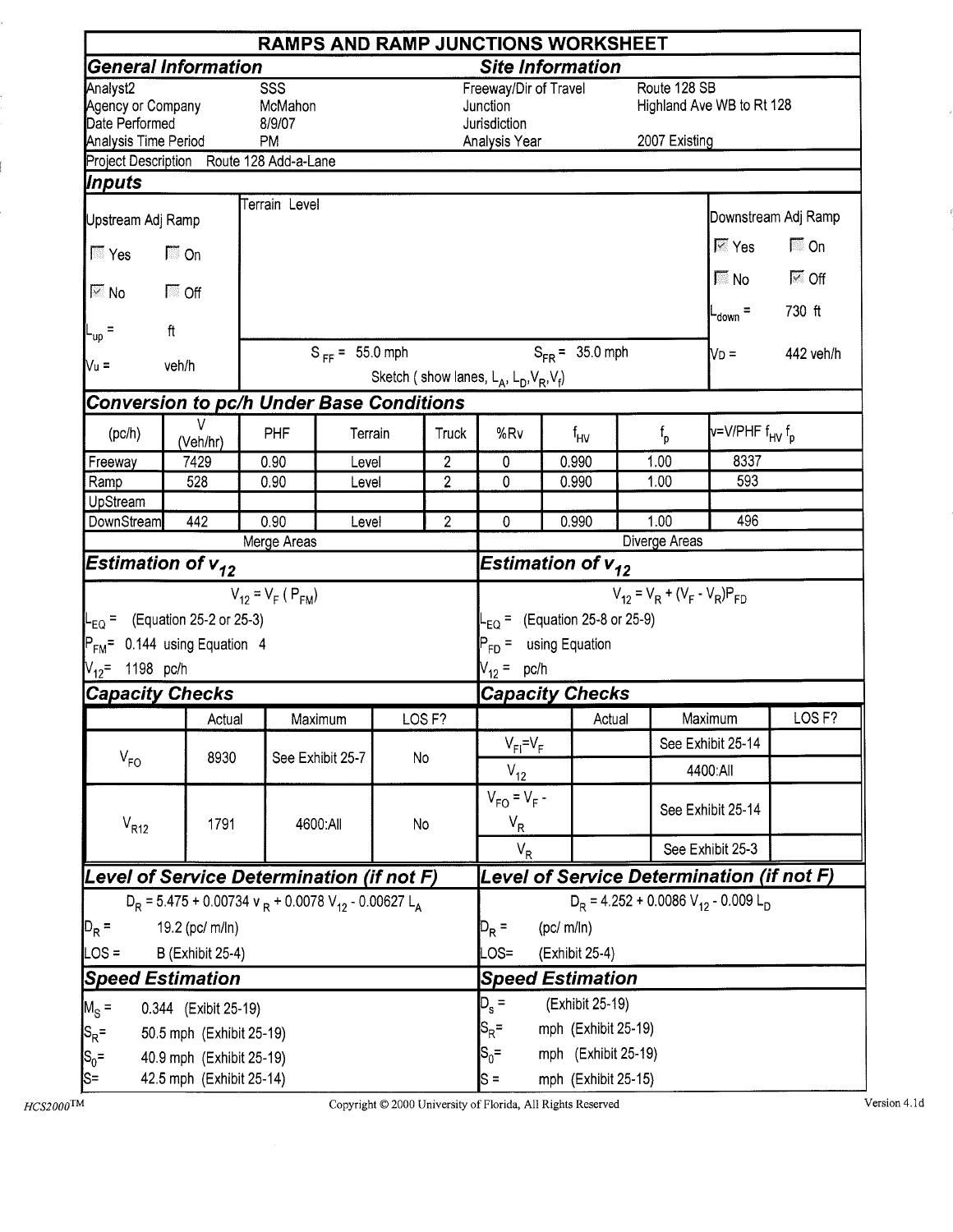|                                                                                                        | <b>RAMPS AND RAMP JUNCTIONS WORKSHEET</b> |                               |                              |                                                     |                                                                                                                                                                                                                                    |          |                          |                                                                                         |                                        |                      |  |  |
|--------------------------------------------------------------------------------------------------------|-------------------------------------------|-------------------------------|------------------------------|-----------------------------------------------------|------------------------------------------------------------------------------------------------------------------------------------------------------------------------------------------------------------------------------------|----------|--------------------------|-----------------------------------------------------------------------------------------|----------------------------------------|----------------------|--|--|
| <b>General Information</b>                                                                             |                                           |                               |                              | <b>Site Information</b>                             |                                                                                                                                                                                                                                    |          |                          |                                                                                         |                                        |                      |  |  |
| Analyst                                                                                                | <b>TC</b>                                 |                               |                              | Freeway/Dir of Travel                               |                                                                                                                                                                                                                                    |          | Route 128/I-95 NB        |                                                                                         |                                        |                      |  |  |
| Agency or Company                                                                                      | McMahon                                   |                               |                              | Junction                                            |                                                                                                                                                                                                                                    |          | Rt 128 NB to Rt 9 EB-Ds  |                                                                                         |                                        |                      |  |  |
| Date Performed                                                                                         |                                           |                               |                              | Jurisdiction                                        |                                                                                                                                                                                                                                    |          |                          |                                                                                         |                                        |                      |  |  |
| Analysis Time Period                                                                                   |                                           | AM Peak Hour                  |                              | Analysis Year                                       |                                                                                                                                                                                                                                    |          | Existing (2007)          |                                                                                         |                                        |                      |  |  |
| Project Description I-95/Route 128 at Route 9 IJR                                                      |                                           |                               |                              |                                                     |                                                                                                                                                                                                                                    |          |                          |                                                                                         |                                        |                      |  |  |
| <i><b>Inputs</b></i>                                                                                   |                                           |                               |                              |                                                     |                                                                                                                                                                                                                                    |          |                          |                                                                                         |                                        |                      |  |  |
| Upstream Adj Ramp                                                                                      |                                           | Terrain: Level                |                              |                                                     |                                                                                                                                                                                                                                    |          |                          |                                                                                         | Downstream Adj<br>Ramp                 |                      |  |  |
| $\Gamma$ Yes<br>$\Box$ On                                                                              |                                           |                               |                              |                                                     |                                                                                                                                                                                                                                    |          |                          |                                                                                         | $\overline{\vee}$ Yes                  | $\overline{\vee}$ On |  |  |
| $\overline{\triangleright}$ No<br>$\Box$ Off                                                           |                                           |                               |                              |                                                     |                                                                                                                                                                                                                                    |          |                          |                                                                                         | $\Box$ No                              | $\Box$ Off           |  |  |
| ft<br>$L_{\text{up}}$ =                                                                                |                                           |                               |                              |                                                     |                                                                                                                                                                                                                                    |          |                          |                                                                                         | $-$ <sub>down</sub> $=$                | 900 ft               |  |  |
| $V_{u} =$<br>veh/h                                                                                     |                                           |                               | $S_{FF} = 55.0$ mph          | Sketch (show lanes, $L_A$ , $L_D$ , $V_B$ , $V_f$ ) | $S_{FR} = 35.0$ mph                                                                                                                                                                                                                |          |                          |                                                                                         | $V_D =$                                | 475 veh/h            |  |  |
| <b>Conversion to pc/h Under Base Conditions</b>                                                        |                                           |                               |                              |                                                     |                                                                                                                                                                                                                                    |          |                          |                                                                                         |                                        |                      |  |  |
| (pc/h)                                                                                                 | V<br>(Veh/hr)                             | PHF                           | Terrain                      | %Truck                                              | %Rv                                                                                                                                                                                                                                |          | $f_{\mathsf{HV}}$        | $f_{p}$                                                                                 | $v = V/PHF \times f_{HV} \times f_{D}$ |                      |  |  |
| Freeway                                                                                                | 8969                                      | 0.92                          | Level                        | 3                                                   | 0                                                                                                                                                                                                                                  |          | 0.985                    | 1.00                                                                                    | 9895                                   |                      |  |  |
| Ramp                                                                                                   | 602                                       | 0.92                          | Level                        | 3                                                   | 0                                                                                                                                                                                                                                  |          |                          | 1.00                                                                                    |                                        |                      |  |  |
| UpStream                                                                                               |                                           |                               |                              |                                                     |                                                                                                                                                                                                                                    |          |                          |                                                                                         |                                        |                      |  |  |
| DownStream                                                                                             | 475                                       | 0.92                          | 3<br>Level<br>0<br>0.985     |                                                     |                                                                                                                                                                                                                                    |          |                          | 1.00                                                                                    |                                        |                      |  |  |
|                                                                                                        |                                           | <b>Merge Areas</b>            |                              |                                                     | 0.985<br>664<br>524<br><b>Diverge Areas</b><br>Estimation of $v_{12}$<br>$V_{12} = V_R + (V_F - V_R)P_{FD}$<br>(Equation 25-8 or 25-9)<br>$-EQ =$<br>0.436 using Equation (Exhibit 25-12)<br>$P_{FD} =$<br>$V_{12} =$<br>4689 pc/h |          |                          |                                                                                         |                                        |                      |  |  |
| <b>Estimation of <math>v_{12}</math></b>                                                               |                                           |                               |                              |                                                     |                                                                                                                                                                                                                                    |          |                          |                                                                                         |                                        |                      |  |  |
|                                                                                                        | $V_{12} = V_F (P_{FM})$                   |                               |                              |                                                     |                                                                                                                                                                                                                                    |          |                          |                                                                                         |                                        |                      |  |  |
| $L_{EQ} =$                                                                                             |                                           | (Equation 25-2 or 25-3)       |                              |                                                     |                                                                                                                                                                                                                                    |          |                          |                                                                                         |                                        |                      |  |  |
| $P_{FM}$ =                                                                                             |                                           | using Equation (Exhibit 25-5) |                              |                                                     |                                                                                                                                                                                                                                    |          |                          |                                                                                         |                                        |                      |  |  |
| $V_{12} =$                                                                                             | pc/h                                      |                               |                              |                                                     |                                                                                                                                                                                                                                    |          |                          |                                                                                         |                                        |                      |  |  |
| $V_3$ or $V_{\text{av34}}$                                                                             |                                           |                               | pc/h (Equation 25-4 or 25-5) |                                                     | $V_3$ or $V_{av34}$                                                                                                                                                                                                                |          |                          | 2603 pc/h (Equation 25-15 or 25-16)                                                     |                                        |                      |  |  |
| Set V <sub>3</sub> or V <sub>av34</sub> > 2,700 pc/h? ■ Yes ■ No                                       |                                           |                               |                              |                                                     |                                                                                                                                                                                                                                    |          |                          | Is V <sub>3</sub> or V <sub>av34</sub> > 2,700 pc/h? $\Box$ Yes $\Box$ No               |                                        |                      |  |  |
| $\left  \frac{\text{ls}}{3}$ or $\text{V}_{\text{av34}}$ > 1.5 $\text{*}$ $\text{V}_{12}/2$ ■ Yes ■ No |                                           |                               |                              |                                                     |                                                                                                                                                                                                                                    |          |                          | Is V <sub>3</sub> or V <sub>av34</sub> > 1.5 <sup>*</sup> V <sub>12</sub> /2 ■ Yes ■ No |                                        |                      |  |  |
|                                                                                                        |                                           | pc/h (Equation 25-8)          |                              |                                                     |                                                                                                                                                                                                                                    |          |                          |                                                                                         |                                        |                      |  |  |
| If Yes, $V_{12a}$ =                                                                                    |                                           |                               |                              |                                                     | If Yes, $V_{12a} =$                                                                                                                                                                                                                |          |                          | pc/h (Equation 25-18)                                                                   |                                        |                      |  |  |
| <b>Capacity Checks</b>                                                                                 |                                           |                               |                              |                                                     | <b>Capacity Checks</b>                                                                                                                                                                                                             |          |                          |                                                                                         |                                        |                      |  |  |
|                                                                                                        | Actual                                    |                               | Capacity                     | LOS <sub>F?</sub>                                   |                                                                                                                                                                                                                                    |          | Actual                   |                                                                                         | Capacity                               | LOS <sub>F?</sub>    |  |  |
|                                                                                                        |                                           |                               |                              |                                                     | $V_F$                                                                                                                                                                                                                              |          | 9895                     | Exhibit 25-14                                                                           | 9000                                   | Yes                  |  |  |
| $V_{FO}$                                                                                               |                                           | Exhibit 25-7                  |                              |                                                     | $V_{FO} = V_F - V_R$                                                                                                                                                                                                               |          | 9231                     | Exhibit 25-14                                                                           | 9000                                   | Yes                  |  |  |
|                                                                                                        |                                           |                               |                              |                                                     | $V_R$                                                                                                                                                                                                                              |          | 664                      | Exhibit 25-3                                                                            | 2000                                   | No                   |  |  |
| <b>Flow Entering Merge Influence Area</b>                                                              |                                           |                               |                              |                                                     |                                                                                                                                                                                                                                    |          |                          | <b>Flow Entering Merge Influence Area</b>                                               |                                        |                      |  |  |
|                                                                                                        | Actual                                    |                               | Max Desirable                | Violation?                                          |                                                                                                                                                                                                                                    |          | Actual                   | Max Desirable                                                                           |                                        | Violation?           |  |  |
| $V_{R12}$                                                                                              |                                           | $V_{12}$                      |                              | 4689                                                | Exhibit 25-14                                                                                                                                                                                                                      | 4400:All | No                       |                                                                                         |                                        |                      |  |  |
| Level of Service Determination (if not F)                                                              |                                           |                               |                              |                                                     | Level of Service Determination (if not F)                                                                                                                                                                                          |          |                          |                                                                                         |                                        |                      |  |  |
| $D_R$ = 5.475 + 0.00734 v $_R$ + 0.0078 V <sub>12</sub> - 0.00627 L <sub>A</sub>                       |                                           |                               |                              |                                                     | $D_R = 4.252 + 0.0086 V_{12} - 0.0009 L_D$                                                                                                                                                                                         |          |                          |                                                                                         |                                        |                      |  |  |
| $\mathbb{D}_R =$<br>(pc/mi/ln)                                                                         |                                           |                               |                              |                                                     | $D_R =$                                                                                                                                                                                                                            |          | 39.0 (pc/mi/ln)          |                                                                                         |                                        |                      |  |  |
| LOS =<br>(Exhibit 25-4)                                                                                |                                           |                               |                              |                                                     | $\textsf{LOS} =$                                                                                                                                                                                                                   |          | F (Exhibit 25-4)         |                                                                                         |                                        |                      |  |  |
| <b>Speed Determination</b>                                                                             |                                           |                               |                              |                                                     | <b>Speed Determination</b>                                                                                                                                                                                                         |          |                          |                                                                                         |                                        |                      |  |  |
|                                                                                                        |                                           |                               |                              |                                                     |                                                                                                                                                                                                                                    |          |                          |                                                                                         |                                        |                      |  |  |
| $M_S =$<br>(Exibit 25-19)                                                                              |                                           |                               |                              |                                                     | $D_s =$                                                                                                                                                                                                                            |          | 0.488 (Exhibit 25-19)    |                                                                                         |                                        |                      |  |  |
| $ S_{R}$ =                                                                                             | mph (Exhibit 25-19)                       |                               |                              |                                                     | $\mathsf{S}_{\mathsf{R}}$ =                                                                                                                                                                                                        |          | 48.7 mph (Exhibit 25-19) |                                                                                         |                                        |                      |  |  |
| $S_0 =$                                                                                                | mph (Exhibit 25-19)                       |                               |                              |                                                     | 54.1 mph (Exhibit 25-19)<br>$S_0=$                                                                                                                                                                                                 |          |                          |                                                                                         |                                        |                      |  |  |
| $ S =$                                                                                                 | mph (Exhibit 25-14)                       |                               |                              |                                                     | $s =$<br>51.4 mph (Exhibit 25-15)                                                                                                                                                                                                  |          |                          |                                                                                         |                                        |                      |  |  |

Copyright © 2005 University of Florida, All Rights Reserved **HCS+TM** Version 5.21 Generated: 3/22/2010 11:51 AM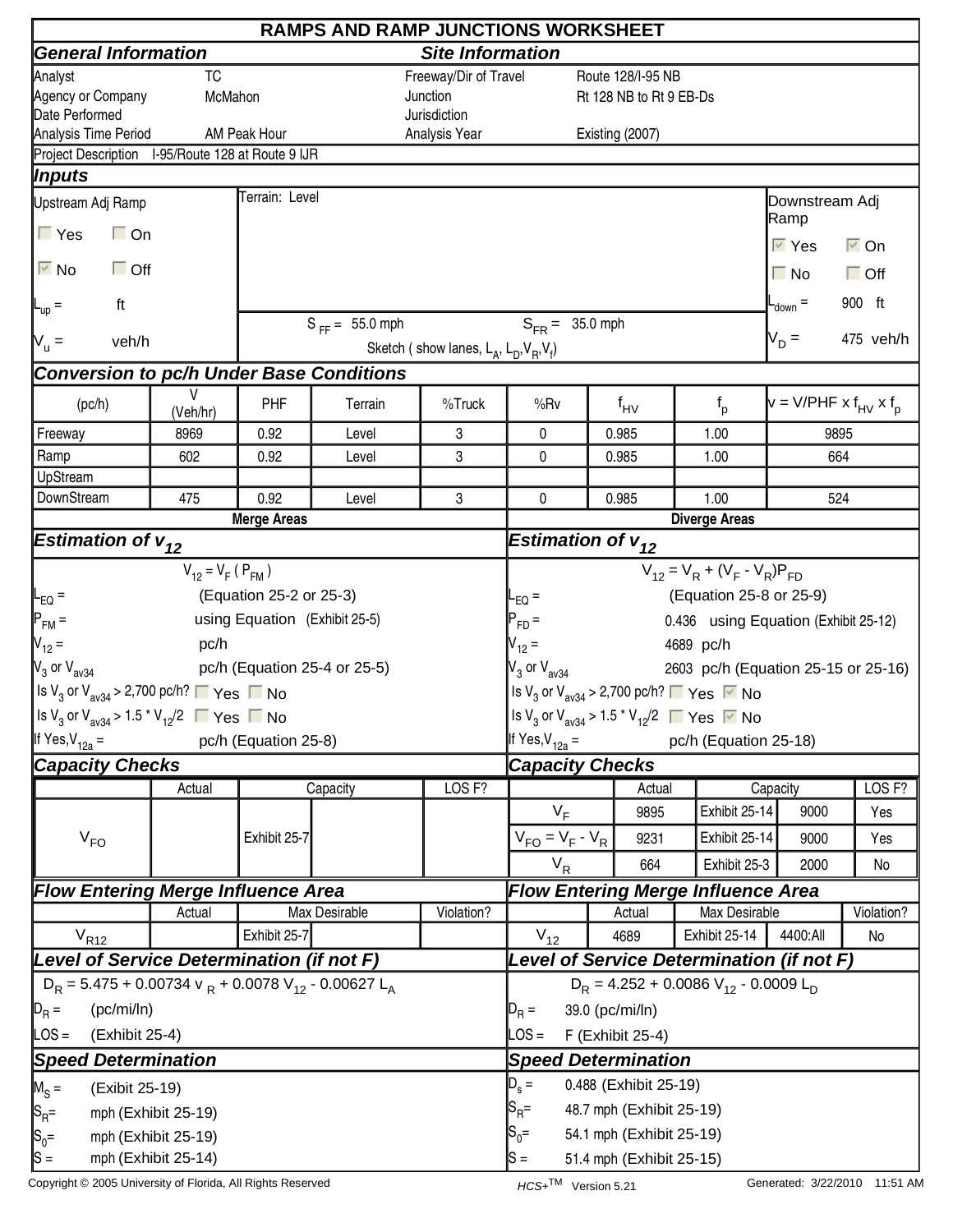|                                                                                       |                          |                                           | <b>RAMPS AND RAMP JUNCTIONS WORKSHEET</b> |                                                     |                                                                                         |            |                         |               |                                    |                                      |                                        |  |
|---------------------------------------------------------------------------------------|--------------------------|-------------------------------------------|-------------------------------------------|-----------------------------------------------------|-----------------------------------------------------------------------------------------|------------|-------------------------|---------------|------------------------------------|--------------------------------------|----------------------------------------|--|
| <b>General Information</b>                                                            |                          |                                           |                                           | <b>Site Information</b>                             |                                                                                         |            |                         |               |                                    |                                      |                                        |  |
| Analyst                                                                               | <b>TC</b>                |                                           |                                           | Freeway/Dir of Travel                               |                                                                                         |            | Route 128/I-95 NB       |               |                                    |                                      |                                        |  |
| Agency or Company                                                                     | McMahon                  |                                           |                                           | Junction                                            |                                                                                         |            | Rt 9 WB to Rt 128 NB-Us |               |                                    |                                      |                                        |  |
| Date Performed                                                                        |                          |                                           |                                           | Jurisdiction                                        |                                                                                         |            |                         |               |                                    |                                      |                                        |  |
| Analysis Time Period<br>Project Description I-95/Route 128 at Route 9 IJR             |                          | AM Peak Hour                              |                                           | Analysis Year                                       |                                                                                         |            | Existing (2007)         |               |                                    |                                      |                                        |  |
| Inputs                                                                                |                          |                                           |                                           |                                                     |                                                                                         |            |                         |               |                                    |                                      |                                        |  |
| Upstream Adj Ramp                                                                     |                          | Terrain: Level                            |                                           |                                                     |                                                                                         |            |                         |               |                                    | Downstream Adj                       |                                        |  |
| $\overline{\vee}$ Yes<br>$\Box$ On                                                    |                          |                                           |                                           |                                                     |                                                                                         |            |                         |               |                                    | Ramp                                 |                                        |  |
| $\Box$ No<br>$\overline{\vee}$ Off                                                    |                          |                                           |                                           |                                                     |                                                                                         |            |                         |               |                                    | $\Gamma$ Yes<br>$\overline{\vee}$ No | $\Box$ On<br>$\Box$ Off                |  |
| 845 ft<br>$L_{\text{up}} =$                                                           |                          |                                           |                                           |                                                     |                                                                                         |            |                         |               |                                    | $-$ <sub>down</sub> $=$              | ft                                     |  |
|                                                                                       |                          |                                           | $S_{FF} = 55.0$ mph                       |                                                     | $S_{FB} = 35.0$ mph                                                                     |            |                         |               |                                    |                                      |                                        |  |
| $N_u =$<br>936 veh/h                                                                  |                          |                                           |                                           | Sketch (show lanes, $L_A$ , $L_D$ , $V_B$ , $V_f$ ) |                                                                                         |            |                         |               |                                    | $V_D =$                              | veh/h                                  |  |
| <b>Conversion to pc/h Under Base Conditions</b>                                       |                          |                                           |                                           |                                                     |                                                                                         |            |                         |               |                                    |                                      |                                        |  |
| (pc/h)                                                                                | V<br>(Veh/hr)            | PHF                                       | Terrain                                   | %Truck                                              | %Rv                                                                                     |            | $f_{\text{HV}}$         | $f_{p}$       |                                    |                                      | $v = V/PHF \times f_{HV} \times f_{D}$ |  |
| Freeway                                                                               | 7906                     | 0.92                                      | Level                                     | 3                                                   | 0                                                                                       |            | 0.985                   | 1.00          |                                    |                                      | 8722                                   |  |
| Ramp                                                                                  | 1099                     | 0.92                                      | Level                                     | 3                                                   | 0                                                                                       |            | 0.985                   | 1.00          |                                    |                                      | 1212                                   |  |
| UpStream                                                                              | 936                      | 0.92                                      | 3<br>0<br>Level<br>0.985<br>1.00          |                                                     |                                                                                         |            |                         |               |                                    | 1033                                 |                                        |  |
| DownStream                                                                            |                          |                                           |                                           |                                                     |                                                                                         |            |                         |               |                                    |                                      |                                        |  |
| <b>Estimation of <math>v_{12}</math></b>                                              |                          | <b>Merge Areas</b>                        |                                           |                                                     | <b>Diverge Areas</b><br>Estimation of $v_{12}$                                          |            |                         |               |                                    |                                      |                                        |  |
|                                                                                       |                          |                                           |                                           |                                                     |                                                                                         |            |                         |               |                                    |                                      |                                        |  |
|                                                                                       | $V_{12} = V_F (P_{FM})$  |                                           |                                           |                                                     |                                                                                         |            |                         |               | $V_{12} = V_R + (V_F - V_R)P_{FD}$ |                                      |                                        |  |
| $\mathsf{I}_{\mathsf{EQ}}$ =                                                          |                          | (Equation 25-2 or 25-3)                   |                                           |                                                     | $L_{EQ}$ =                                                                              |            |                         |               |                                    | (Equation 25-8 or 25-9)              |                                        |  |
| $P_{FM}$ =                                                                            |                          |                                           | 0.200 using Equation (Exhibit 25-5)       |                                                     | $P_{FD}$ =                                                                              |            |                         |               |                                    | using Equation (Exhibit 25-12)       |                                        |  |
| $V_{12} =$                                                                            | 1745 pc/h                |                                           |                                           |                                                     | $V_{12} =$                                                                              |            |                         | pc/h          |                                    |                                      |                                        |  |
| $\mathsf{V}_3$ or $\mathsf{V}_{\mathsf{av34}}$                                        | 5)                       |                                           | 3488 pc/h (Equation 25-4 or 25-           |                                                     | $V_3$ or $V_{av34}$                                                                     |            |                         |               |                                    | pc/h (Equation 25-15 or 25-16)       |                                        |  |
| Is $V_3$ or $V_{\text{av34}}$ > 2,700 pc/h? $\triangledown$ Yes $\blacksquare$ No     |                          |                                           |                                           |                                                     | Is $V_3$ or $V_{av34}$ > 2,700 pc/h? $\Box$ Yes $\Box$ No                               |            |                         |               |                                    |                                      |                                        |  |
| Is V <sub>3</sub> or V <sub>av34</sub> > 1.5 * V <sub>12</sub> /2 $\sqrt{ }$ Yes ■ No |                          |                                           |                                           |                                                     | Is V <sub>3</sub> or V <sub>av34</sub> > 1.5 <sup>*</sup> V <sub>12</sub> /2 ■ Yes ■ No |            |                         |               |                                    |                                      |                                        |  |
| If Yes, $V_{12a}$ =                                                                   |                          | 3322 pc/h (Equation 25-8)                 |                                           |                                                     | If Yes, $V_{12a} =$                                                                     |            |                         |               |                                    | pc/h (Equation 25-18)                |                                        |  |
| <b>Capacity Checks</b>                                                                |                          |                                           |                                           |                                                     | <b>Capacity Checks</b>                                                                  |            |                         |               |                                    |                                      |                                        |  |
|                                                                                       | Actual                   |                                           | Capacity                                  | LOS <sub>F?</sub>                                   |                                                                                         |            | Actual                  |               | Capacity                           |                                      | LOS <sub>F?</sub>                      |  |
|                                                                                       |                          |                                           |                                           |                                                     | $V_F$                                                                                   |            |                         |               | Exhibit 25-14                      |                                      |                                        |  |
| $V_{FO}$                                                                              | 9934                     | Exhibit 25-7                              |                                           | Yes                                                 | $V_{FO} = V_F - V_R$                                                                    |            |                         |               | Exhibit 25-14                      |                                      |                                        |  |
|                                                                                       |                          |                                           |                                           |                                                     | $V_R$                                                                                   |            |                         |               | Exhibit 25-3                       |                                      |                                        |  |
| <b>Flow Entering Merge Influence Area</b>                                             |                          |                                           |                                           |                                                     | <b>Flow Entering Merge Influence Area</b>                                               |            |                         |               |                                    |                                      |                                        |  |
|                                                                                       | Actual                   |                                           | Max Desirable                             | Violation?                                          |                                                                                         |            | Actual                  |               | Max Desirable                      |                                      | Violation?                             |  |
| $V_{R12}$                                                                             | 4534                     | Exhibit 25-7                              | 4600:All                                  | No                                                  | $V_{12}$                                                                                |            |                         | Exhibit 25-14 |                                    |                                      |                                        |  |
| Level of Service Determination (if not F)                                             |                          | Level of Service Determination (if not F) |                                           |                                                     |                                                                                         |            |                         |               |                                    |                                      |                                        |  |
| $D_R = 5.475 + 0.00734$ v $_R + 0.0078$ V <sub>12</sub> - 0.00627 L <sub>A</sub>      |                          |                                           |                                           | $D_R = 4.252 + 0.0086 V_{12} - 0.0009 L_D$          |                                                                                         |            |                         |               |                                    |                                      |                                        |  |
| $D_R =$<br>37.6 (pc/mi/ln)                                                            |                          |                                           |                                           |                                                     | $D_R =$                                                                                 | (pc/mi/ln) |                         |               |                                    |                                      |                                        |  |
| $\textsf{LOS} =$<br>F (Exhibit 25-4)                                                  |                          |                                           |                                           |                                                     | $\textsf{LOS} =$                                                                        |            | (Exhibit 25-4)          |               |                                    |                                      |                                        |  |
| <b>Speed Determination</b>                                                            |                          |                                           |                                           |                                                     | <b>Speed Determination</b>                                                              |            |                         |               |                                    |                                      |                                        |  |
| $M_S =$<br>0.655 (Exibit 25-19)                                                       |                          |                                           |                                           |                                                     | $D_{s} =$<br>(Exhibit 25-19)                                                            |            |                         |               |                                    |                                      |                                        |  |
| $ S_{R}$ =                                                                            | 46.5 mph (Exhibit 25-19) |                                           |                                           |                                                     | $S_{\sf R}$ =                                                                           |            | mph (Exhibit 25-19)     |               |                                    |                                      |                                        |  |
| $S_0 =$                                                                               | 46.1 mph (Exhibit 25-19) |                                           |                                           |                                                     | $S_0 =$                                                                                 |            | mph (Exhibit 25-19)     |               |                                    |                                      |                                        |  |
| $ S =$                                                                                | 46.3 mph (Exhibit 25-14) |                                           |                                           |                                                     | lS =                                                                                    |            | mph (Exhibit 25-15)     |               |                                    |                                      |                                        |  |

Copyright © 2005 University of Florida, All Rights Reserved **HCS+TM** Version 5.21 Generated: 3/22/2010 11:55 AM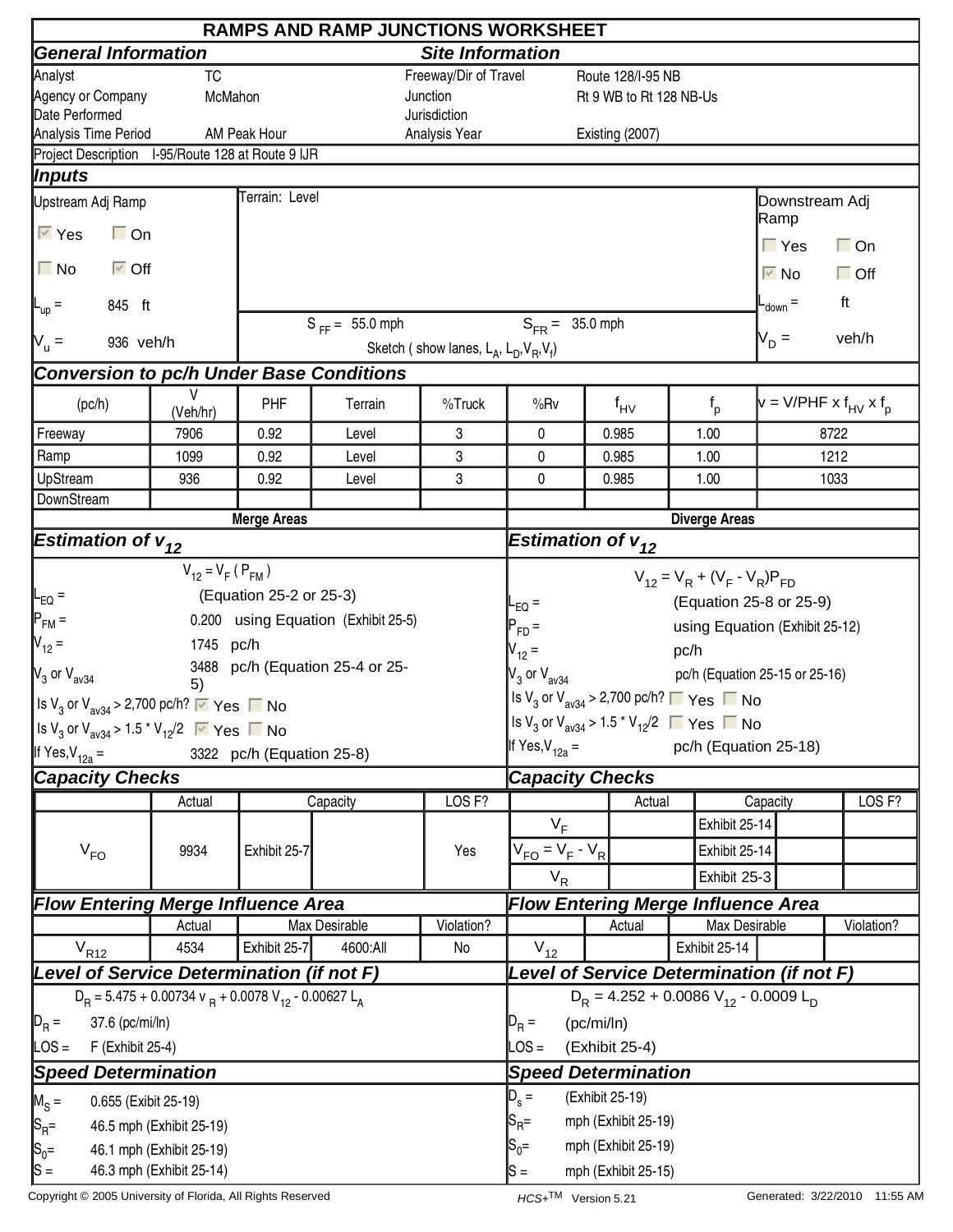|                                                                                                                                         |                                                                                  |                                           | <b>RAMPS AND RAMP JUNCTIONS WORKSHEET</b> |                                                     |                                                                                         |                 |                                            |      |               |                                |                                        |  |
|-----------------------------------------------------------------------------------------------------------------------------------------|----------------------------------------------------------------------------------|-------------------------------------------|-------------------------------------------|-----------------------------------------------------|-----------------------------------------------------------------------------------------|-----------------|--------------------------------------------|------|---------------|--------------------------------|----------------------------------------|--|
| <b>General Information</b>                                                                                                              |                                                                                  |                                           |                                           | <b>Site Information</b>                             |                                                                                         |                 |                                            |      |               |                                |                                        |  |
| Analyst                                                                                                                                 | <b>TC</b>                                                                        |                                           |                                           | Freeway/Dir of Travel                               |                                                                                         |                 | Route 128/195 SB                           |      |               |                                |                                        |  |
| Agency or Company                                                                                                                       | McMahon                                                                          |                                           |                                           | Junction                                            |                                                                                         |                 | Rt 9 EB to Rt 128 SB-Us                    |      |               |                                |                                        |  |
| Date Performed                                                                                                                          |                                                                                  |                                           |                                           | Jurisdiction                                        |                                                                                         |                 |                                            |      |               |                                |                                        |  |
| Analysis Time Period                                                                                                                    |                                                                                  | AM Peak Hour                              |                                           | Analysis Year                                       |                                                                                         |                 | Existing (2007)                            |      |               |                                |                                        |  |
| Project Description I-95/Route 128 at Route 9 IJR                                                                                       |                                                                                  |                                           |                                           |                                                     |                                                                                         |                 |                                            |      |               |                                |                                        |  |
| Inputs                                                                                                                                  |                                                                                  | Terrain: Level                            |                                           |                                                     |                                                                                         |                 |                                            |      |               |                                |                                        |  |
| Upstream Adj Ramp                                                                                                                       |                                                                                  |                                           |                                           |                                                     |                                                                                         |                 |                                            |      |               | Downstream Adj<br> Ramp        |                                        |  |
| $\overline{\vee}$ Yes<br>$\Box$ On                                                                                                      |                                                                                  |                                           |                                           |                                                     |                                                                                         |                 |                                            |      |               | $\Gamma$ Yes                   | $\Box$ On                              |  |
| $\Box$ No<br>$\overline{\triangleright}$ Off                                                                                            |                                                                                  |                                           |                                           |                                                     |                                                                                         |                 |                                            |      |               | $\overline{\vee}$ No           | $\Box$ Off                             |  |
| 845 ft<br>$L_{\text{up}} =$                                                                                                             |                                                                                  |                                           |                                           |                                                     |                                                                                         |                 |                                            |      |               | $-$ <sub>down</sub> $=$        | ft                                     |  |
| 857 veh/h                                                                                                                               |                                                                                  |                                           | $S_{FF} = 55.0$ mph                       |                                                     | $S_{FB} = 35.0$ mph                                                                     |                 |                                            |      |               | $V_D =$                        | veh/h                                  |  |
| $N_u =$                                                                                                                                 |                                                                                  |                                           |                                           | Sketch (show lanes, $L_A$ , $L_D$ , $V_B$ , $V_f$ ) |                                                                                         |                 |                                            |      |               |                                |                                        |  |
| <b>Conversion to pc/h Under Base Conditions</b>                                                                                         |                                                                                  |                                           |                                           |                                                     |                                                                                         |                 |                                            |      |               |                                |                                        |  |
| (pc/h)                                                                                                                                  | V<br>(Veh/hr)                                                                    | PHF                                       | Terrain                                   | %Truck                                              | %Rv                                                                                     |                 | $f_{\text{HV}}$                            |      | $f_{p}$       |                                | $v = V/PHF \times f_{HV} \times f_{D}$ |  |
| Freeway                                                                                                                                 | 6277                                                                             | 0.92                                      | Level                                     | 3                                                   | 0                                                                                       |                 | 0.985                                      | 1.00 |               |                                | 6925                                   |  |
| Ramp                                                                                                                                    | 660                                                                              | 0.92                                      | Level                                     | 3                                                   | 0                                                                                       |                 | 0.985                                      | 1.00 |               |                                | 728                                    |  |
| UpStream                                                                                                                                | 857                                                                              | 0.92                                      | Level                                     | 3                                                   | 0                                                                                       |                 | 0.985                                      | 1.00 |               |                                | 945                                    |  |
| DownStream                                                                                                                              |                                                                                  |                                           |                                           |                                                     |                                                                                         |                 |                                            |      |               |                                |                                        |  |
|                                                                                                                                         |                                                                                  | <b>Merge Areas</b>                        |                                           |                                                     | <b>Diverge Areas</b>                                                                    |                 |                                            |      |               |                                |                                        |  |
| <b>Estimation of <math>v_{12}</math></b>                                                                                                |                                                                                  |                                           |                                           |                                                     | Estimation of $v_{12}$                                                                  |                 |                                            |      |               |                                |                                        |  |
|                                                                                                                                         | $V_{12} = V_F (P_{FM})$                                                          |                                           |                                           |                                                     | $V_{12} = V_R + (V_F - V_R)P_{FD}$                                                      |                 |                                            |      |               |                                |                                        |  |
| $\mathsf{I}_{\mathsf{EQ}}$ =                                                                                                            |                                                                                  | (Equation 25-2 or 25-3)                   |                                           |                                                     | $L_{EQ}$ =                                                                              |                 |                                            |      |               | (Equation 25-8 or 25-9)        |                                        |  |
| $P_{FM}$ =                                                                                                                              |                                                                                  |                                           | 0.261 using Equation (Exhibit 25-5)       |                                                     | $P_{FD}$ =                                                                              |                 |                                            |      |               | using Equation (Exhibit 25-12) |                                        |  |
| $V_{12} =$                                                                                                                              | 1805 pc/h                                                                        |                                           |                                           |                                                     | $V_{12} =$                                                                              |                 |                                            | pc/h |               |                                |                                        |  |
| $V_3$ or $V_{\text{av34}}$                                                                                                              |                                                                                  |                                           | 2560 pc/h (Equation 25-4 or 25-           |                                                     | $V_3$ or $V_{av34}$                                                                     |                 |                                            |      |               | pc/h (Equation 25-15 or 25-16) |                                        |  |
|                                                                                                                                         | 5)                                                                               |                                           |                                           |                                                     | Is $V_3$ or $V_{av34}$ > 2,700 pc/h? $\Box$ Yes $\Box$ No                               |                 |                                            |      |               |                                |                                        |  |
| $\left  \log V_3 \text{ or } V_{\text{av34}} \right $ > 2,700 pc/h? $\left  \blacksquare \right $ Yes $\left  \triangledown \right $ No |                                                                                  |                                           |                                           |                                                     | Is V <sub>3</sub> or V <sub>av34</sub> > 1.5 <sup>*</sup> V <sub>12</sub> /2 ■ Yes ■ No |                 |                                            |      |               |                                |                                        |  |
| Is V <sub>3</sub> or V <sub>av34</sub> > 1.5 <sup>*</sup> V <sub>12</sub> /2 $\sqrt{ }$ Yes $\sqrt{ }$ No                               |                                                                                  |                                           |                                           |                                                     | If Yes, $V_{12a} =$                                                                     |                 |                                            |      |               | pc/h (Equation 25-18)          |                                        |  |
| If Yes, $V_{12a}$ =                                                                                                                     |                                                                                  | 2770 pc/h (Equation 25-8)                 |                                           |                                                     |                                                                                         |                 |                                            |      |               |                                |                                        |  |
| <b>Capacity Checks</b>                                                                                                                  |                                                                                  |                                           |                                           |                                                     | <b>Capacity Checks</b>                                                                  |                 |                                            |      |               |                                |                                        |  |
|                                                                                                                                         | Actual                                                                           |                                           | Capacity                                  | LOS <sub>F?</sub>                                   |                                                                                         |                 | Actual                                     |      |               | Capacity                       | LOS <sub>F?</sub>                      |  |
|                                                                                                                                         |                                                                                  |                                           |                                           |                                                     | $V_F$                                                                                   |                 |                                            |      | Exhibit 25-14 |                                |                                        |  |
| $V_{FO}$                                                                                                                                | 7653                                                                             | Exhibit 25-7                              |                                           | No                                                  | $V_{FO} = V_F - V_R$                                                                    |                 |                                            |      | Exhibit 25-14 |                                |                                        |  |
|                                                                                                                                         |                                                                                  |                                           |                                           |                                                     | $V_R$                                                                                   |                 |                                            |      | Exhibit 25-3  |                                |                                        |  |
| <b>Flow Entering Merge Influence Area</b>                                                                                               |                                                                                  |                                           |                                           |                                                     | <b>Flow Entering Merge Influence Area</b>                                               |                 |                                            |      |               |                                |                                        |  |
|                                                                                                                                         | Actual                                                                           |                                           | Max Desirable                             | Violation?                                          |                                                                                         |                 | Actual                                     |      | Max Desirable |                                | Violation?                             |  |
| $V_{R12}$                                                                                                                               | 3498                                                                             | Exhibit 25-7                              | 4600:All                                  | No                                                  | $V_{12}$                                                                                |                 |                                            |      | Exhibit 25-14 |                                |                                        |  |
| Level of Service Determination (if not F)                                                                                               |                                                                                  | Level of Service Determination (if not F) |                                           |                                                     |                                                                                         |                 |                                            |      |               |                                |                                        |  |
|                                                                                                                                         | $D_R = 5.475 + 0.00734$ v $_R + 0.0078$ V <sub>12</sub> - 0.00627 L <sub>A</sub> |                                           |                                           |                                                     |                                                                                         |                 | $D_R = 4.252 + 0.0086 V_{12} - 0.0009 L_D$ |      |               |                                |                                        |  |
| $D_R =$<br>29.8 (pc/mi/ln)                                                                                                              |                                                                                  |                                           | $D_R =$                                   | (pc/mi/ln)                                          |                                                                                         |                 |                                            |      |               |                                |                                        |  |
| $\textsf{LOS} =$<br>D (Exhibit 25-4)                                                                                                    |                                                                                  |                                           |                                           |                                                     | $\textsf{LOS} =$                                                                        |                 | (Exhibit 25-4)                             |      |               |                                |                                        |  |
| <b>Speed Determination</b>                                                                                                              |                                                                                  |                                           | <b>Speed Determination</b>                |                                                     |                                                                                         |                 |                                            |      |               |                                |                                        |  |
| $M_S =$<br>0.420 (Exibit 25-19)                                                                                                         |                                                                                  |                                           |                                           |                                                     | $D_{s} =$                                                                               | (Exhibit 25-19) |                                            |      |               |                                |                                        |  |
|                                                                                                                                         | 49.5 mph (Exhibit 25-19)                                                         |                                           |                                           |                                                     | $S_{\sf R}$ =                                                                           |                 | mph (Exhibit 25-19)                        |      |               |                                |                                        |  |
| $\left  \text{S}_\text{R} \right $                                                                                                      | 49.3 mph (Exhibit 25-19)                                                         |                                           |                                           |                                                     | $S_0 =$                                                                                 |                 |                                            |      |               |                                |                                        |  |
| $S_0 =$<br>$ S =$                                                                                                                       | 49.4 mph (Exhibit 25-14)                                                         |                                           |                                           |                                                     | mph (Exhibit 25-19)<br>mph (Exhibit 25-15)<br>lS =                                      |                 |                                            |      |               |                                |                                        |  |
|                                                                                                                                         |                                                                                  |                                           |                                           |                                                     |                                                                                         |                 |                                            |      |               |                                |                                        |  |

Copyright © 2005 University of Florida, All Rights Reserved **HCS+TM** Version 5.21 Generated: 3/22/2010 1:04 PM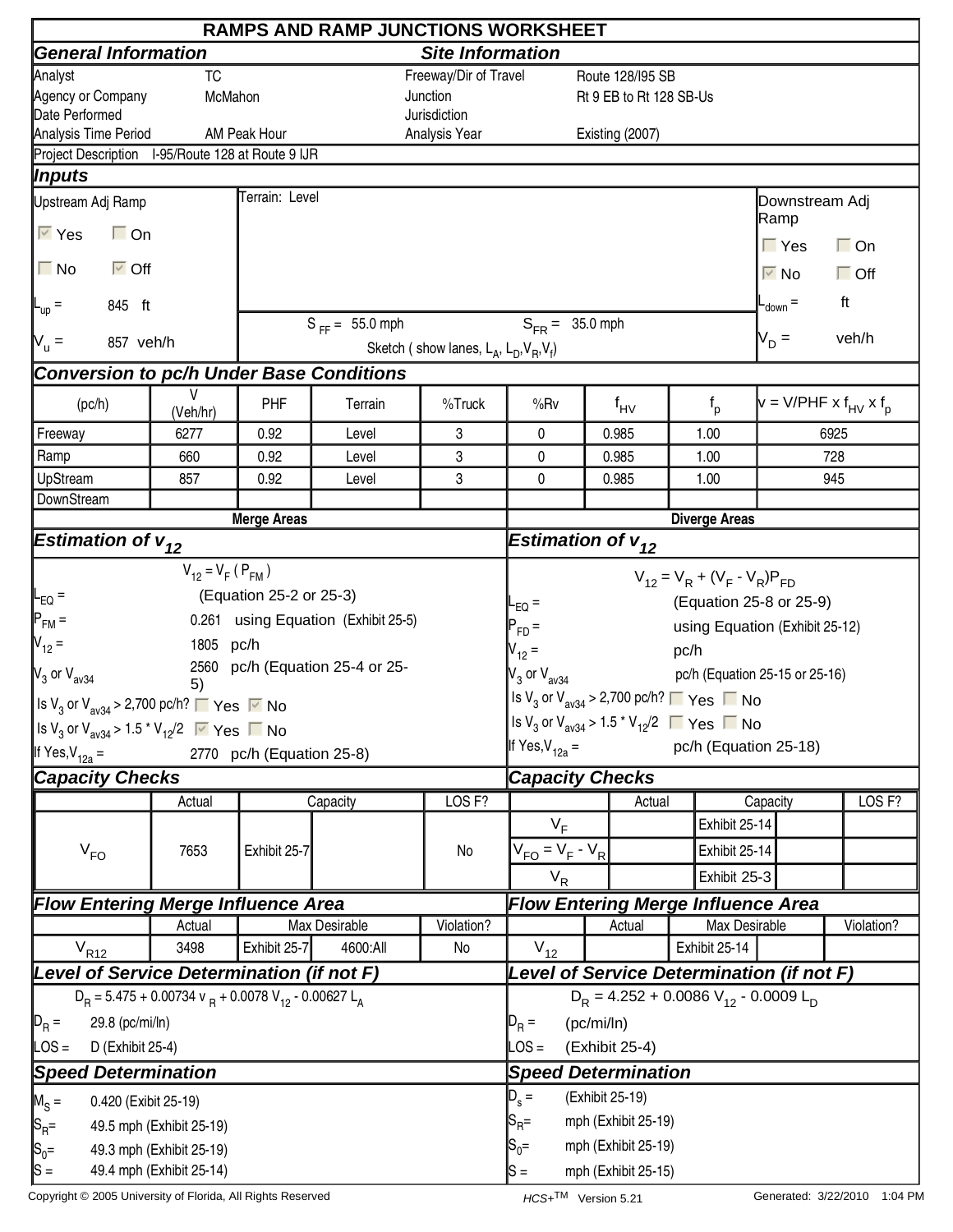| <b>General Information</b><br><b>Site Information</b><br>Analyst<br>Freeway/Dir of Travel<br><b>TC</b><br>Route 128/I-95 SB<br>McMahon<br>Junction<br>Rt 128 SB to Rt 9 WB-Ds<br>Date Performed<br>Jurisdiction<br>Analysis Time Period<br>AM Peak Hour<br>Analysis Year<br>Existing (2007)<br>Project Description I-95/Route 128 at Route 9 IJR<br> Inputs<br>Terrain: Level<br>Upstream Adj Ramp<br>Downstream Adj<br>Ramp<br>$\Gamma$ Yes<br>$\Box$ On<br>$\overline{\vee}$ Yes<br>$\overline{\vee}$ On<br>$\overline{\triangleright}$ No<br>$\Box$ Off<br>$\Box$ No<br>$\Box$ Off<br>505 ft<br>ft<br>$-$ <sub>down</sub> $=$<br>$L_{\text{up}}$ =<br>$S_{FF} = 55.0$ mph<br>$S_{FR} = 35.0$ mph<br>$V_D =$<br>469 veh/h<br>$V_{u} =$<br>veh/h<br>Sketch (show lanes, $L_A$ , $L_D$ , $V_B$ , $V_f$ )<br><b>Conversion to pc/h Under Base Conditions</b><br>V<br>PHF<br>$v = V/PHF \times f_{HV} \times f_{D}$<br>(pc/h)<br>%Truck<br>%Rv<br>Terrain<br>$f_{p}$<br>$f_{\mathsf{HV}}$<br>(Veh/hr)<br>Freeway<br>3<br>0<br>0.985<br>1.00<br>8129<br>7368<br>0.92<br>Level<br>Ramp<br>3<br>703<br>0.92<br>0<br>0.985<br>1.00<br>776<br>Level<br>UpStream<br>DownStream<br>0.92<br>3<br>1.00<br>469<br>Level<br>0<br>0.985<br>517<br><b>Merge Areas</b><br><b>Diverge Areas</b><br><b>Estimation of <math>v_{12}</math></b><br>Estimation of $v_{12}$<br>$V_{12} = V_R + (V_F - V_R)P_{FD}$<br>$V_{12} = V_F (P_{FM})$<br>(Equation 25-8 or 25-9)<br>(Equation 25-2 or 25-3)<br>$-EQ =$<br>$L_{EQ} =$<br>$P_{FM}$ =<br>using Equation (Exhibit 25-5)<br>0.436 using Equation (Exhibit 25-12)<br>$P_{FD} =$<br>$V_{12} =$<br>$V_{12} =$<br>pc/h<br>3982 pc/h<br>$V_3$ or $V_{\text{av34}}$<br>pc/h (Equation 25-4 or 25-5)<br>$V_3$ or $V_{av34}$<br>2073 pc/h (Equation 25-15 or 25-16)<br>Is V <sub>3</sub> or V <sub>av34</sub> > 2,700 pc/h? $\Box$ Yes $\Box$ No<br>Set V <sub>3</sub> or V <sub>av34</sub> > 2,700 pc/h? ■ Yes ■ No<br>$\left  \frac{\text{ls}}{3}$ or $\text{V}_{\text{av34}}$ > 1.5 $\text{*}$ $\text{V}_{12}/2$ ■ Yes ■ No<br>Is V <sub>3</sub> or V <sub>av34</sub> > 1.5 <sup>*</sup> V <sub>12</sub> /2 ■ Yes ■ No<br>If Yes, $V_{12a}$ =<br>If Yes, $V_{12a} =$<br>pc/h (Equation 25-18)<br>pc/h (Equation 25-8)<br><b>Capacity Checks</b><br><b>Capacity Checks</b><br>LOS <sub>F?</sub><br>LOS <sub>F?</sub><br>Actual<br>Capacity<br>Capacity<br>Actual<br>$V_F$<br>Exhibit 25-14<br>9000<br>8129<br>No<br>$V_{FO}$<br>$V_{FO} = V_F - V_R$<br>Exhibit 25-14<br>Exhibit 25-7<br>7353<br>No<br>9000<br>$V_R$<br>Exhibit 25-3<br>776<br>2000<br>No<br><b>Flow Entering Merge Influence Area</b><br><b>Flow Entering Merge Influence Area</b><br>Violation?<br>Max Desirable<br>Violation?<br>Max Desirable<br>Actual<br>Actual<br>$V_{R12}$<br>$V_{12}$<br>Exhibit 25-14<br>4400:All<br>Exhibit 25-7<br>3982<br>No<br>Level of Service Determination (if not F)<br>Level of Service Determination (if not F)<br>$D_R$ = 5.475 + 0.00734 v $_R$ + 0.0078 V <sub>12</sub> - 0.00627 L <sub>A</sub><br>$D_R = 4.252 + 0.0086 V_{12} - 0.0009 L_D$<br>(pc/mi/ln)<br>$D_R =$<br>33.7 (pc/mi/ln)<br>LOS =<br>$\text{LOS} =$<br>(Exhibit 25-4)<br>D (Exhibit 25-4)<br><b>Speed Determination</b><br><b>Speed Determination</b><br>$D_s =$<br>0.498 (Exhibit 25-19)<br>$M_S =$<br>(Exibit 25-19)<br>$\mathsf{S}_{\mathsf{R}}$ =<br>48.5 mph (Exhibit 25-19)<br>$ S_{R}$ =<br>mph (Exhibit 25-19)<br>$S_0=$<br>56.2 mph (Exhibit 25-19)<br>$S_0 =$<br>mph (Exhibit 25-19)<br>mph (Exhibit 25-14) |                   | <b>RAMPS AND RAMP JUNCTIONS WORKSHEET</b> |  |  |  |                                   |  |  |  |  |  |  |  |  |
|---------------------------------------------------------------------------------------------------------------------------------------------------------------------------------------------------------------------------------------------------------------------------------------------------------------------------------------------------------------------------------------------------------------------------------------------------------------------------------------------------------------------------------------------------------------------------------------------------------------------------------------------------------------------------------------------------------------------------------------------------------------------------------------------------------------------------------------------------------------------------------------------------------------------------------------------------------------------------------------------------------------------------------------------------------------------------------------------------------------------------------------------------------------------------------------------------------------------------------------------------------------------------------------------------------------------------------------------------------------------------------------------------------------------------------------------------------------------------------------------------------------------------------------------------------------------------------------------------------------------------------------------------------------------------------------------------------------------------------------------------------------------------------------------------------------------------------------------------------------------------------------------------------------------------------------------------------------------------------------------------------------------------------------------------------------------------------------------------------------------------------------------------------------------------------------------------------------------------------------------------------------------------------------------------------------------------------------------------------------------------------------------------------------------------------------------------------------------------------------------------------------------------------------------------------------------------------------------------------------------------------------------------------------------------------------------------------------------------------------------------------------------------------------------------------------------------------------------------------------------------------------------------------------------------------------------------------------------------------------------------------------------------------------------------------------------------------------------------------------------------------------------------------------------------------------------------------------------------------------------------------------------------------------------------------------------------------------------------------------------------------------------------------------------------------------------------------------------------------------------------------------------|-------------------|-------------------------------------------|--|--|--|-----------------------------------|--|--|--|--|--|--|--|--|
|                                                                                                                                                                                                                                                                                                                                                                                                                                                                                                                                                                                                                                                                                                                                                                                                                                                                                                                                                                                                                                                                                                                                                                                                                                                                                                                                                                                                                                                                                                                                                                                                                                                                                                                                                                                                                                                                                                                                                                                                                                                                                                                                                                                                                                                                                                                                                                                                                                                                                                                                                                                                                                                                                                                                                                                                                                                                                                                                                                                                                                                                                                                                                                                                                                                                                                                                                                                                                                                                                                                     |                   |                                           |  |  |  |                                   |  |  |  |  |  |  |  |  |
|                                                                                                                                                                                                                                                                                                                                                                                                                                                                                                                                                                                                                                                                                                                                                                                                                                                                                                                                                                                                                                                                                                                                                                                                                                                                                                                                                                                                                                                                                                                                                                                                                                                                                                                                                                                                                                                                                                                                                                                                                                                                                                                                                                                                                                                                                                                                                                                                                                                                                                                                                                                                                                                                                                                                                                                                                                                                                                                                                                                                                                                                                                                                                                                                                                                                                                                                                                                                                                                                                                                     |                   |                                           |  |  |  |                                   |  |  |  |  |  |  |  |  |
|                                                                                                                                                                                                                                                                                                                                                                                                                                                                                                                                                                                                                                                                                                                                                                                                                                                                                                                                                                                                                                                                                                                                                                                                                                                                                                                                                                                                                                                                                                                                                                                                                                                                                                                                                                                                                                                                                                                                                                                                                                                                                                                                                                                                                                                                                                                                                                                                                                                                                                                                                                                                                                                                                                                                                                                                                                                                                                                                                                                                                                                                                                                                                                                                                                                                                                                                                                                                                                                                                                                     | Agency or Company |                                           |  |  |  |                                   |  |  |  |  |  |  |  |  |
|                                                                                                                                                                                                                                                                                                                                                                                                                                                                                                                                                                                                                                                                                                                                                                                                                                                                                                                                                                                                                                                                                                                                                                                                                                                                                                                                                                                                                                                                                                                                                                                                                                                                                                                                                                                                                                                                                                                                                                                                                                                                                                                                                                                                                                                                                                                                                                                                                                                                                                                                                                                                                                                                                                                                                                                                                                                                                                                                                                                                                                                                                                                                                                                                                                                                                                                                                                                                                                                                                                                     |                   |                                           |  |  |  |                                   |  |  |  |  |  |  |  |  |
|                                                                                                                                                                                                                                                                                                                                                                                                                                                                                                                                                                                                                                                                                                                                                                                                                                                                                                                                                                                                                                                                                                                                                                                                                                                                                                                                                                                                                                                                                                                                                                                                                                                                                                                                                                                                                                                                                                                                                                                                                                                                                                                                                                                                                                                                                                                                                                                                                                                                                                                                                                                                                                                                                                                                                                                                                                                                                                                                                                                                                                                                                                                                                                                                                                                                                                                                                                                                                                                                                                                     |                   |                                           |  |  |  |                                   |  |  |  |  |  |  |  |  |
|                                                                                                                                                                                                                                                                                                                                                                                                                                                                                                                                                                                                                                                                                                                                                                                                                                                                                                                                                                                                                                                                                                                                                                                                                                                                                                                                                                                                                                                                                                                                                                                                                                                                                                                                                                                                                                                                                                                                                                                                                                                                                                                                                                                                                                                                                                                                                                                                                                                                                                                                                                                                                                                                                                                                                                                                                                                                                                                                                                                                                                                                                                                                                                                                                                                                                                                                                                                                                                                                                                                     |                   |                                           |  |  |  |                                   |  |  |  |  |  |  |  |  |
|                                                                                                                                                                                                                                                                                                                                                                                                                                                                                                                                                                                                                                                                                                                                                                                                                                                                                                                                                                                                                                                                                                                                                                                                                                                                                                                                                                                                                                                                                                                                                                                                                                                                                                                                                                                                                                                                                                                                                                                                                                                                                                                                                                                                                                                                                                                                                                                                                                                                                                                                                                                                                                                                                                                                                                                                                                                                                                                                                                                                                                                                                                                                                                                                                                                                                                                                                                                                                                                                                                                     |                   |                                           |  |  |  |                                   |  |  |  |  |  |  |  |  |
|                                                                                                                                                                                                                                                                                                                                                                                                                                                                                                                                                                                                                                                                                                                                                                                                                                                                                                                                                                                                                                                                                                                                                                                                                                                                                                                                                                                                                                                                                                                                                                                                                                                                                                                                                                                                                                                                                                                                                                                                                                                                                                                                                                                                                                                                                                                                                                                                                                                                                                                                                                                                                                                                                                                                                                                                                                                                                                                                                                                                                                                                                                                                                                                                                                                                                                                                                                                                                                                                                                                     |                   |                                           |  |  |  |                                   |  |  |  |  |  |  |  |  |
|                                                                                                                                                                                                                                                                                                                                                                                                                                                                                                                                                                                                                                                                                                                                                                                                                                                                                                                                                                                                                                                                                                                                                                                                                                                                                                                                                                                                                                                                                                                                                                                                                                                                                                                                                                                                                                                                                                                                                                                                                                                                                                                                                                                                                                                                                                                                                                                                                                                                                                                                                                                                                                                                                                                                                                                                                                                                                                                                                                                                                                                                                                                                                                                                                                                                                                                                                                                                                                                                                                                     |                   |                                           |  |  |  |                                   |  |  |  |  |  |  |  |  |
|                                                                                                                                                                                                                                                                                                                                                                                                                                                                                                                                                                                                                                                                                                                                                                                                                                                                                                                                                                                                                                                                                                                                                                                                                                                                                                                                                                                                                                                                                                                                                                                                                                                                                                                                                                                                                                                                                                                                                                                                                                                                                                                                                                                                                                                                                                                                                                                                                                                                                                                                                                                                                                                                                                                                                                                                                                                                                                                                                                                                                                                                                                                                                                                                                                                                                                                                                                                                                                                                                                                     |                   |                                           |  |  |  |                                   |  |  |  |  |  |  |  |  |
|                                                                                                                                                                                                                                                                                                                                                                                                                                                                                                                                                                                                                                                                                                                                                                                                                                                                                                                                                                                                                                                                                                                                                                                                                                                                                                                                                                                                                                                                                                                                                                                                                                                                                                                                                                                                                                                                                                                                                                                                                                                                                                                                                                                                                                                                                                                                                                                                                                                                                                                                                                                                                                                                                                                                                                                                                                                                                                                                                                                                                                                                                                                                                                                                                                                                                                                                                                                                                                                                                                                     |                   |                                           |  |  |  |                                   |  |  |  |  |  |  |  |  |
|                                                                                                                                                                                                                                                                                                                                                                                                                                                                                                                                                                                                                                                                                                                                                                                                                                                                                                                                                                                                                                                                                                                                                                                                                                                                                                                                                                                                                                                                                                                                                                                                                                                                                                                                                                                                                                                                                                                                                                                                                                                                                                                                                                                                                                                                                                                                                                                                                                                                                                                                                                                                                                                                                                                                                                                                                                                                                                                                                                                                                                                                                                                                                                                                                                                                                                                                                                                                                                                                                                                     |                   |                                           |  |  |  |                                   |  |  |  |  |  |  |  |  |
|                                                                                                                                                                                                                                                                                                                                                                                                                                                                                                                                                                                                                                                                                                                                                                                                                                                                                                                                                                                                                                                                                                                                                                                                                                                                                                                                                                                                                                                                                                                                                                                                                                                                                                                                                                                                                                                                                                                                                                                                                                                                                                                                                                                                                                                                                                                                                                                                                                                                                                                                                                                                                                                                                                                                                                                                                                                                                                                                                                                                                                                                                                                                                                                                                                                                                                                                                                                                                                                                                                                     |                   |                                           |  |  |  |                                   |  |  |  |  |  |  |  |  |
|                                                                                                                                                                                                                                                                                                                                                                                                                                                                                                                                                                                                                                                                                                                                                                                                                                                                                                                                                                                                                                                                                                                                                                                                                                                                                                                                                                                                                                                                                                                                                                                                                                                                                                                                                                                                                                                                                                                                                                                                                                                                                                                                                                                                                                                                                                                                                                                                                                                                                                                                                                                                                                                                                                                                                                                                                                                                                                                                                                                                                                                                                                                                                                                                                                                                                                                                                                                                                                                                                                                     |                   |                                           |  |  |  |                                   |  |  |  |  |  |  |  |  |
|                                                                                                                                                                                                                                                                                                                                                                                                                                                                                                                                                                                                                                                                                                                                                                                                                                                                                                                                                                                                                                                                                                                                                                                                                                                                                                                                                                                                                                                                                                                                                                                                                                                                                                                                                                                                                                                                                                                                                                                                                                                                                                                                                                                                                                                                                                                                                                                                                                                                                                                                                                                                                                                                                                                                                                                                                                                                                                                                                                                                                                                                                                                                                                                                                                                                                                                                                                                                                                                                                                                     |                   |                                           |  |  |  |                                   |  |  |  |  |  |  |  |  |
|                                                                                                                                                                                                                                                                                                                                                                                                                                                                                                                                                                                                                                                                                                                                                                                                                                                                                                                                                                                                                                                                                                                                                                                                                                                                                                                                                                                                                                                                                                                                                                                                                                                                                                                                                                                                                                                                                                                                                                                                                                                                                                                                                                                                                                                                                                                                                                                                                                                                                                                                                                                                                                                                                                                                                                                                                                                                                                                                                                                                                                                                                                                                                                                                                                                                                                                                                                                                                                                                                                                     |                   |                                           |  |  |  |                                   |  |  |  |  |  |  |  |  |
|                                                                                                                                                                                                                                                                                                                                                                                                                                                                                                                                                                                                                                                                                                                                                                                                                                                                                                                                                                                                                                                                                                                                                                                                                                                                                                                                                                                                                                                                                                                                                                                                                                                                                                                                                                                                                                                                                                                                                                                                                                                                                                                                                                                                                                                                                                                                                                                                                                                                                                                                                                                                                                                                                                                                                                                                                                                                                                                                                                                                                                                                                                                                                                                                                                                                                                                                                                                                                                                                                                                     |                   |                                           |  |  |  |                                   |  |  |  |  |  |  |  |  |
|                                                                                                                                                                                                                                                                                                                                                                                                                                                                                                                                                                                                                                                                                                                                                                                                                                                                                                                                                                                                                                                                                                                                                                                                                                                                                                                                                                                                                                                                                                                                                                                                                                                                                                                                                                                                                                                                                                                                                                                                                                                                                                                                                                                                                                                                                                                                                                                                                                                                                                                                                                                                                                                                                                                                                                                                                                                                                                                                                                                                                                                                                                                                                                                                                                                                                                                                                                                                                                                                                                                     |                   |                                           |  |  |  |                                   |  |  |  |  |  |  |  |  |
|                                                                                                                                                                                                                                                                                                                                                                                                                                                                                                                                                                                                                                                                                                                                                                                                                                                                                                                                                                                                                                                                                                                                                                                                                                                                                                                                                                                                                                                                                                                                                                                                                                                                                                                                                                                                                                                                                                                                                                                                                                                                                                                                                                                                                                                                                                                                                                                                                                                                                                                                                                                                                                                                                                                                                                                                                                                                                                                                                                                                                                                                                                                                                                                                                                                                                                                                                                                                                                                                                                                     |                   |                                           |  |  |  |                                   |  |  |  |  |  |  |  |  |
|                                                                                                                                                                                                                                                                                                                                                                                                                                                                                                                                                                                                                                                                                                                                                                                                                                                                                                                                                                                                                                                                                                                                                                                                                                                                                                                                                                                                                                                                                                                                                                                                                                                                                                                                                                                                                                                                                                                                                                                                                                                                                                                                                                                                                                                                                                                                                                                                                                                                                                                                                                                                                                                                                                                                                                                                                                                                                                                                                                                                                                                                                                                                                                                                                                                                                                                                                                                                                                                                                                                     |                   |                                           |  |  |  |                                   |  |  |  |  |  |  |  |  |
|                                                                                                                                                                                                                                                                                                                                                                                                                                                                                                                                                                                                                                                                                                                                                                                                                                                                                                                                                                                                                                                                                                                                                                                                                                                                                                                                                                                                                                                                                                                                                                                                                                                                                                                                                                                                                                                                                                                                                                                                                                                                                                                                                                                                                                                                                                                                                                                                                                                                                                                                                                                                                                                                                                                                                                                                                                                                                                                                                                                                                                                                                                                                                                                                                                                                                                                                                                                                                                                                                                                     |                   |                                           |  |  |  |                                   |  |  |  |  |  |  |  |  |
|                                                                                                                                                                                                                                                                                                                                                                                                                                                                                                                                                                                                                                                                                                                                                                                                                                                                                                                                                                                                                                                                                                                                                                                                                                                                                                                                                                                                                                                                                                                                                                                                                                                                                                                                                                                                                                                                                                                                                                                                                                                                                                                                                                                                                                                                                                                                                                                                                                                                                                                                                                                                                                                                                                                                                                                                                                                                                                                                                                                                                                                                                                                                                                                                                                                                                                                                                                                                                                                                                                                     |                   |                                           |  |  |  |                                   |  |  |  |  |  |  |  |  |
|                                                                                                                                                                                                                                                                                                                                                                                                                                                                                                                                                                                                                                                                                                                                                                                                                                                                                                                                                                                                                                                                                                                                                                                                                                                                                                                                                                                                                                                                                                                                                                                                                                                                                                                                                                                                                                                                                                                                                                                                                                                                                                                                                                                                                                                                                                                                                                                                                                                                                                                                                                                                                                                                                                                                                                                                                                                                                                                                                                                                                                                                                                                                                                                                                                                                                                                                                                                                                                                                                                                     |                   |                                           |  |  |  |                                   |  |  |  |  |  |  |  |  |
|                                                                                                                                                                                                                                                                                                                                                                                                                                                                                                                                                                                                                                                                                                                                                                                                                                                                                                                                                                                                                                                                                                                                                                                                                                                                                                                                                                                                                                                                                                                                                                                                                                                                                                                                                                                                                                                                                                                                                                                                                                                                                                                                                                                                                                                                                                                                                                                                                                                                                                                                                                                                                                                                                                                                                                                                                                                                                                                                                                                                                                                                                                                                                                                                                                                                                                                                                                                                                                                                                                                     |                   |                                           |  |  |  |                                   |  |  |  |  |  |  |  |  |
|                                                                                                                                                                                                                                                                                                                                                                                                                                                                                                                                                                                                                                                                                                                                                                                                                                                                                                                                                                                                                                                                                                                                                                                                                                                                                                                                                                                                                                                                                                                                                                                                                                                                                                                                                                                                                                                                                                                                                                                                                                                                                                                                                                                                                                                                                                                                                                                                                                                                                                                                                                                                                                                                                                                                                                                                                                                                                                                                                                                                                                                                                                                                                                                                                                                                                                                                                                                                                                                                                                                     |                   |                                           |  |  |  |                                   |  |  |  |  |  |  |  |  |
|                                                                                                                                                                                                                                                                                                                                                                                                                                                                                                                                                                                                                                                                                                                                                                                                                                                                                                                                                                                                                                                                                                                                                                                                                                                                                                                                                                                                                                                                                                                                                                                                                                                                                                                                                                                                                                                                                                                                                                                                                                                                                                                                                                                                                                                                                                                                                                                                                                                                                                                                                                                                                                                                                                                                                                                                                                                                                                                                                                                                                                                                                                                                                                                                                                                                                                                                                                                                                                                                                                                     |                   |                                           |  |  |  |                                   |  |  |  |  |  |  |  |  |
|                                                                                                                                                                                                                                                                                                                                                                                                                                                                                                                                                                                                                                                                                                                                                                                                                                                                                                                                                                                                                                                                                                                                                                                                                                                                                                                                                                                                                                                                                                                                                                                                                                                                                                                                                                                                                                                                                                                                                                                                                                                                                                                                                                                                                                                                                                                                                                                                                                                                                                                                                                                                                                                                                                                                                                                                                                                                                                                                                                                                                                                                                                                                                                                                                                                                                                                                                                                                                                                                                                                     |                   |                                           |  |  |  |                                   |  |  |  |  |  |  |  |  |
|                                                                                                                                                                                                                                                                                                                                                                                                                                                                                                                                                                                                                                                                                                                                                                                                                                                                                                                                                                                                                                                                                                                                                                                                                                                                                                                                                                                                                                                                                                                                                                                                                                                                                                                                                                                                                                                                                                                                                                                                                                                                                                                                                                                                                                                                                                                                                                                                                                                                                                                                                                                                                                                                                                                                                                                                                                                                                                                                                                                                                                                                                                                                                                                                                                                                                                                                                                                                                                                                                                                     |                   |                                           |  |  |  |                                   |  |  |  |  |  |  |  |  |
|                                                                                                                                                                                                                                                                                                                                                                                                                                                                                                                                                                                                                                                                                                                                                                                                                                                                                                                                                                                                                                                                                                                                                                                                                                                                                                                                                                                                                                                                                                                                                                                                                                                                                                                                                                                                                                                                                                                                                                                                                                                                                                                                                                                                                                                                                                                                                                                                                                                                                                                                                                                                                                                                                                                                                                                                                                                                                                                                                                                                                                                                                                                                                                                                                                                                                                                                                                                                                                                                                                                     |                   |                                           |  |  |  |                                   |  |  |  |  |  |  |  |  |
|                                                                                                                                                                                                                                                                                                                                                                                                                                                                                                                                                                                                                                                                                                                                                                                                                                                                                                                                                                                                                                                                                                                                                                                                                                                                                                                                                                                                                                                                                                                                                                                                                                                                                                                                                                                                                                                                                                                                                                                                                                                                                                                                                                                                                                                                                                                                                                                                                                                                                                                                                                                                                                                                                                                                                                                                                                                                                                                                                                                                                                                                                                                                                                                                                                                                                                                                                                                                                                                                                                                     |                   |                                           |  |  |  |                                   |  |  |  |  |  |  |  |  |
|                                                                                                                                                                                                                                                                                                                                                                                                                                                                                                                                                                                                                                                                                                                                                                                                                                                                                                                                                                                                                                                                                                                                                                                                                                                                                                                                                                                                                                                                                                                                                                                                                                                                                                                                                                                                                                                                                                                                                                                                                                                                                                                                                                                                                                                                                                                                                                                                                                                                                                                                                                                                                                                                                                                                                                                                                                                                                                                                                                                                                                                                                                                                                                                                                                                                                                                                                                                                                                                                                                                     |                   |                                           |  |  |  |                                   |  |  |  |  |  |  |  |  |
|                                                                                                                                                                                                                                                                                                                                                                                                                                                                                                                                                                                                                                                                                                                                                                                                                                                                                                                                                                                                                                                                                                                                                                                                                                                                                                                                                                                                                                                                                                                                                                                                                                                                                                                                                                                                                                                                                                                                                                                                                                                                                                                                                                                                                                                                                                                                                                                                                                                                                                                                                                                                                                                                                                                                                                                                                                                                                                                                                                                                                                                                                                                                                                                                                                                                                                                                                                                                                                                                                                                     |                   |                                           |  |  |  |                                   |  |  |  |  |  |  |  |  |
|                                                                                                                                                                                                                                                                                                                                                                                                                                                                                                                                                                                                                                                                                                                                                                                                                                                                                                                                                                                                                                                                                                                                                                                                                                                                                                                                                                                                                                                                                                                                                                                                                                                                                                                                                                                                                                                                                                                                                                                                                                                                                                                                                                                                                                                                                                                                                                                                                                                                                                                                                                                                                                                                                                                                                                                                                                                                                                                                                                                                                                                                                                                                                                                                                                                                                                                                                                                                                                                                                                                     |                   |                                           |  |  |  |                                   |  |  |  |  |  |  |  |  |
|                                                                                                                                                                                                                                                                                                                                                                                                                                                                                                                                                                                                                                                                                                                                                                                                                                                                                                                                                                                                                                                                                                                                                                                                                                                                                                                                                                                                                                                                                                                                                                                                                                                                                                                                                                                                                                                                                                                                                                                                                                                                                                                                                                                                                                                                                                                                                                                                                                                                                                                                                                                                                                                                                                                                                                                                                                                                                                                                                                                                                                                                                                                                                                                                                                                                                                                                                                                                                                                                                                                     |                   |                                           |  |  |  |                                   |  |  |  |  |  |  |  |  |
|                                                                                                                                                                                                                                                                                                                                                                                                                                                                                                                                                                                                                                                                                                                                                                                                                                                                                                                                                                                                                                                                                                                                                                                                                                                                                                                                                                                                                                                                                                                                                                                                                                                                                                                                                                                                                                                                                                                                                                                                                                                                                                                                                                                                                                                                                                                                                                                                                                                                                                                                                                                                                                                                                                                                                                                                                                                                                                                                                                                                                                                                                                                                                                                                                                                                                                                                                                                                                                                                                                                     |                   |                                           |  |  |  |                                   |  |  |  |  |  |  |  |  |
|                                                                                                                                                                                                                                                                                                                                                                                                                                                                                                                                                                                                                                                                                                                                                                                                                                                                                                                                                                                                                                                                                                                                                                                                                                                                                                                                                                                                                                                                                                                                                                                                                                                                                                                                                                                                                                                                                                                                                                                                                                                                                                                                                                                                                                                                                                                                                                                                                                                                                                                                                                                                                                                                                                                                                                                                                                                                                                                                                                                                                                                                                                                                                                                                                                                                                                                                                                                                                                                                                                                     |                   |                                           |  |  |  |                                   |  |  |  |  |  |  |  |  |
|                                                                                                                                                                                                                                                                                                                                                                                                                                                                                                                                                                                                                                                                                                                                                                                                                                                                                                                                                                                                                                                                                                                                                                                                                                                                                                                                                                                                                                                                                                                                                                                                                                                                                                                                                                                                                                                                                                                                                                                                                                                                                                                                                                                                                                                                                                                                                                                                                                                                                                                                                                                                                                                                                                                                                                                                                                                                                                                                                                                                                                                                                                                                                                                                                                                                                                                                                                                                                                                                                                                     |                   |                                           |  |  |  |                                   |  |  |  |  |  |  |  |  |
|                                                                                                                                                                                                                                                                                                                                                                                                                                                                                                                                                                                                                                                                                                                                                                                                                                                                                                                                                                                                                                                                                                                                                                                                                                                                                                                                                                                                                                                                                                                                                                                                                                                                                                                                                                                                                                                                                                                                                                                                                                                                                                                                                                                                                                                                                                                                                                                                                                                                                                                                                                                                                                                                                                                                                                                                                                                                                                                                                                                                                                                                                                                                                                                                                                                                                                                                                                                                                                                                                                                     |                   |                                           |  |  |  |                                   |  |  |  |  |  |  |  |  |
|                                                                                                                                                                                                                                                                                                                                                                                                                                                                                                                                                                                                                                                                                                                                                                                                                                                                                                                                                                                                                                                                                                                                                                                                                                                                                                                                                                                                                                                                                                                                                                                                                                                                                                                                                                                                                                                                                                                                                                                                                                                                                                                                                                                                                                                                                                                                                                                                                                                                                                                                                                                                                                                                                                                                                                                                                                                                                                                                                                                                                                                                                                                                                                                                                                                                                                                                                                                                                                                                                                                     |                   |                                           |  |  |  |                                   |  |  |  |  |  |  |  |  |
|                                                                                                                                                                                                                                                                                                                                                                                                                                                                                                                                                                                                                                                                                                                                                                                                                                                                                                                                                                                                                                                                                                                                                                                                                                                                                                                                                                                                                                                                                                                                                                                                                                                                                                                                                                                                                                                                                                                                                                                                                                                                                                                                                                                                                                                                                                                                                                                                                                                                                                                                                                                                                                                                                                                                                                                                                                                                                                                                                                                                                                                                                                                                                                                                                                                                                                                                                                                                                                                                                                                     | $D_R =$           |                                           |  |  |  |                                   |  |  |  |  |  |  |  |  |
|                                                                                                                                                                                                                                                                                                                                                                                                                                                                                                                                                                                                                                                                                                                                                                                                                                                                                                                                                                                                                                                                                                                                                                                                                                                                                                                                                                                                                                                                                                                                                                                                                                                                                                                                                                                                                                                                                                                                                                                                                                                                                                                                                                                                                                                                                                                                                                                                                                                                                                                                                                                                                                                                                                                                                                                                                                                                                                                                                                                                                                                                                                                                                                                                                                                                                                                                                                                                                                                                                                                     |                   |                                           |  |  |  |                                   |  |  |  |  |  |  |  |  |
|                                                                                                                                                                                                                                                                                                                                                                                                                                                                                                                                                                                                                                                                                                                                                                                                                                                                                                                                                                                                                                                                                                                                                                                                                                                                                                                                                                                                                                                                                                                                                                                                                                                                                                                                                                                                                                                                                                                                                                                                                                                                                                                                                                                                                                                                                                                                                                                                                                                                                                                                                                                                                                                                                                                                                                                                                                                                                                                                                                                                                                                                                                                                                                                                                                                                                                                                                                                                                                                                                                                     |                   |                                           |  |  |  |                                   |  |  |  |  |  |  |  |  |
|                                                                                                                                                                                                                                                                                                                                                                                                                                                                                                                                                                                                                                                                                                                                                                                                                                                                                                                                                                                                                                                                                                                                                                                                                                                                                                                                                                                                                                                                                                                                                                                                                                                                                                                                                                                                                                                                                                                                                                                                                                                                                                                                                                                                                                                                                                                                                                                                                                                                                                                                                                                                                                                                                                                                                                                                                                                                                                                                                                                                                                                                                                                                                                                                                                                                                                                                                                                                                                                                                                                     |                   |                                           |  |  |  |                                   |  |  |  |  |  |  |  |  |
|                                                                                                                                                                                                                                                                                                                                                                                                                                                                                                                                                                                                                                                                                                                                                                                                                                                                                                                                                                                                                                                                                                                                                                                                                                                                                                                                                                                                                                                                                                                                                                                                                                                                                                                                                                                                                                                                                                                                                                                                                                                                                                                                                                                                                                                                                                                                                                                                                                                                                                                                                                                                                                                                                                                                                                                                                                                                                                                                                                                                                                                                                                                                                                                                                                                                                                                                                                                                                                                                                                                     |                   |                                           |  |  |  |                                   |  |  |  |  |  |  |  |  |
|                                                                                                                                                                                                                                                                                                                                                                                                                                                                                                                                                                                                                                                                                                                                                                                                                                                                                                                                                                                                                                                                                                                                                                                                                                                                                                                                                                                                                                                                                                                                                                                                                                                                                                                                                                                                                                                                                                                                                                                                                                                                                                                                                                                                                                                                                                                                                                                                                                                                                                                                                                                                                                                                                                                                                                                                                                                                                                                                                                                                                                                                                                                                                                                                                                                                                                                                                                                                                                                                                                                     |                   |                                           |  |  |  |                                   |  |  |  |  |  |  |  |  |
|                                                                                                                                                                                                                                                                                                                                                                                                                                                                                                                                                                                                                                                                                                                                                                                                                                                                                                                                                                                                                                                                                                                                                                                                                                                                                                                                                                                                                                                                                                                                                                                                                                                                                                                                                                                                                                                                                                                                                                                                                                                                                                                                                                                                                                                                                                                                                                                                                                                                                                                                                                                                                                                                                                                                                                                                                                                                                                                                                                                                                                                                                                                                                                                                                                                                                                                                                                                                                                                                                                                     | $ S =$            |                                           |  |  |  | $s =$<br>52.1 mph (Exhibit 25-15) |  |  |  |  |  |  |  |  |

Copyright © 2005 University of Florida, All Rights Reserved **HCS+TM** Version 5.21 Generated: 3/22/2010 12:44 PM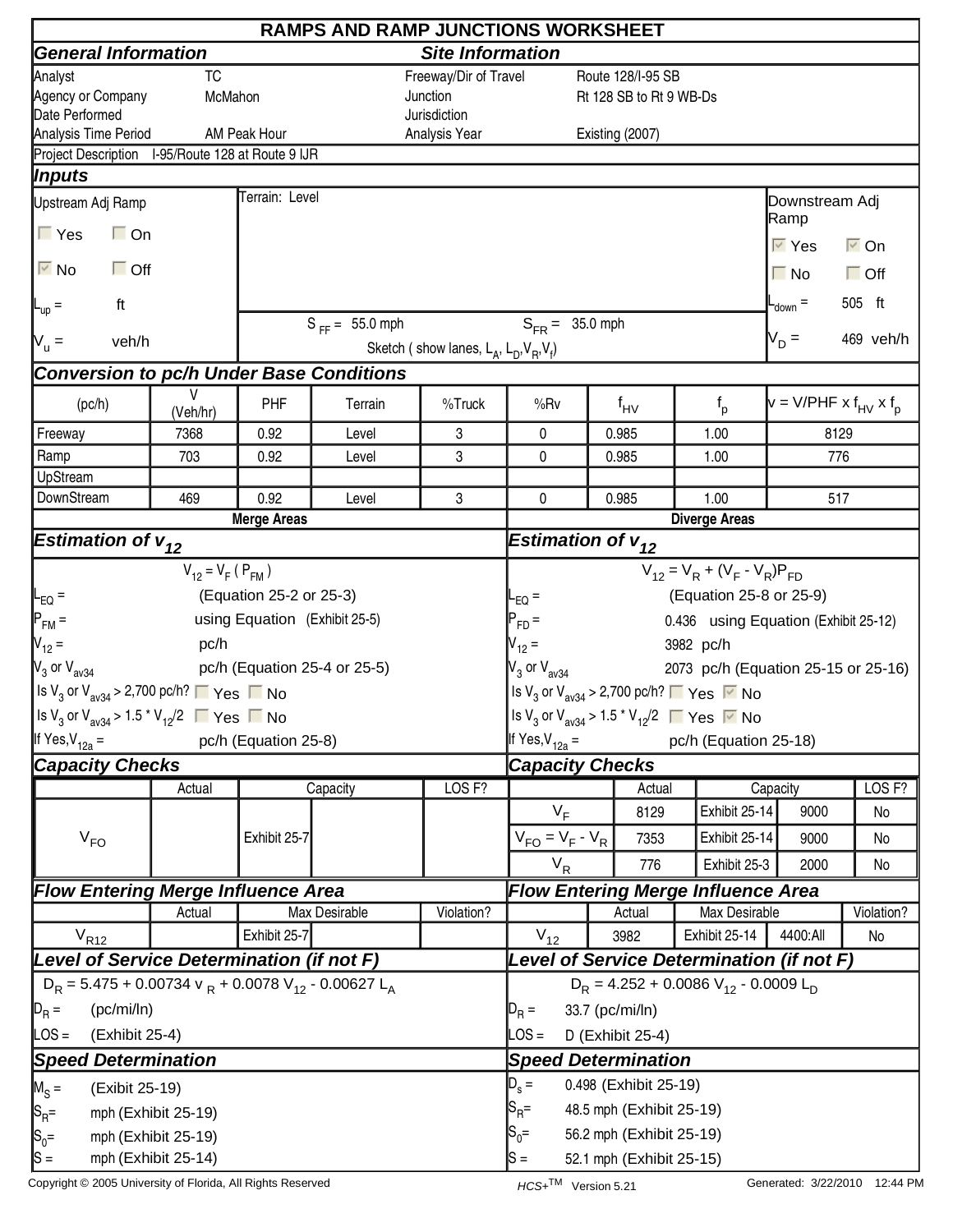|                                                                                                        | <b>RAMPS AND RAMP JUNCTIONS WORKSHEET</b> |                               |                                                |                                                     |                                                                        |          |                          |                                                                                         |                                        |                      |  |  |
|--------------------------------------------------------------------------------------------------------|-------------------------------------------|-------------------------------|------------------------------------------------|-----------------------------------------------------|------------------------------------------------------------------------|----------|--------------------------|-----------------------------------------------------------------------------------------|----------------------------------------|----------------------|--|--|
| <b>General Information</b>                                                                             |                                           |                               |                                                |                                                     | <b>Site Information</b><br>Route 128/195 SB<br>Rt 128 NB to Rt 9 EB-Ds |          |                          |                                                                                         |                                        |                      |  |  |
| Analyst                                                                                                | <b>TC</b>                                 |                               |                                                | Freeway/Dir of Travel                               |                                                                        |          |                          |                                                                                         |                                        |                      |  |  |
| Agency or Company                                                                                      | McMahon                                   |                               |                                                | Junction                                            |                                                                        |          |                          |                                                                                         |                                        |                      |  |  |
| Date Performed                                                                                         |                                           |                               |                                                | Jurisdiction                                        |                                                                        |          |                          |                                                                                         |                                        |                      |  |  |
| Analysis Time Period<br>Project Description I-95/Route 128 at Route 9 IJR                              |                                           | PM Peak Hour                  |                                                | Analysis Year                                       |                                                                        |          | Existing (2007)          |                                                                                         |                                        |                      |  |  |
| Inputs                                                                                                 |                                           |                               |                                                |                                                     |                                                                        |          |                          |                                                                                         |                                        |                      |  |  |
|                                                                                                        |                                           | Terrain: Level                |                                                |                                                     |                                                                        |          |                          |                                                                                         |                                        |                      |  |  |
| Upstream Adj Ramp                                                                                      |                                           |                               |                                                |                                                     |                                                                        |          |                          |                                                                                         | Downstream Adj<br>Ramp                 |                      |  |  |
| $\Gamma$ Yes<br>$\Box$ On                                                                              |                                           |                               |                                                |                                                     |                                                                        |          |                          |                                                                                         | $\overline{\vee}$ Yes                  | $\overline{\vee}$ On |  |  |
| $\overline{\triangleright}$ No<br>$\Box$ Off                                                           |                                           |                               |                                                |                                                     |                                                                        |          |                          |                                                                                         | $\Box$ No                              | $\Box$ Off           |  |  |
| ft<br>$L_{\text{up}} =$                                                                                |                                           |                               |                                                |                                                     |                                                                        |          |                          |                                                                                         | $-$ <sub>down</sub> $=$                | 900 ft               |  |  |
| $V_{u} =$<br>veh/h                                                                                     |                                           |                               | $S_{FF} = 55.0$ mph                            |                                                     | $S_{FR} = 35.0$ mph                                                    |          |                          |                                                                                         | $V_D =$                                | 706 veh/h            |  |  |
|                                                                                                        |                                           |                               |                                                | Sketch (show lanes, $L_A$ , $L_D$ , $V_B$ , $V_f$ ) |                                                                        |          |                          |                                                                                         |                                        |                      |  |  |
| <b>Conversion to pc/h Under Base Conditions</b>                                                        |                                           |                               |                                                |                                                     |                                                                        |          |                          |                                                                                         |                                        |                      |  |  |
| (pc/h)                                                                                                 | V<br>(Veh/hr)                             | PHF                           | Terrain                                        | %Truck                                              | %Rv                                                                    |          | $f_{\mathsf{HV}}$        | $f_{p}$                                                                                 | $v = V/PHF \times f_{HV} \times f_{D}$ |                      |  |  |
| Freeway                                                                                                | 7937                                      | 0.92                          | Level                                          | 3                                                   | 0                                                                      |          | 0.985                    | 1.00                                                                                    | 8757                                   |                      |  |  |
| Ramp                                                                                                   | 476                                       | 0.92                          | Level                                          | 3                                                   | 0                                                                      |          | 0.985                    | 1.00                                                                                    | 525                                    |                      |  |  |
| UpStream                                                                                               |                                           |                               |                                                |                                                     |                                                                        |          |                          |                                                                                         |                                        |                      |  |  |
| DownStream                                                                                             | 706                                       | 0.92                          | 3<br>Level<br>0<br>0.985<br><b>Merge Areas</b> |                                                     |                                                                        |          |                          | 1.00                                                                                    | 779                                    |                      |  |  |
|                                                                                                        |                                           |                               | <b>Diverge Areas</b>                           |                                                     |                                                                        |          |                          |                                                                                         |                                        |                      |  |  |
| <b>Estimation of <math>v_{12}</math></b>                                                               |                                           |                               |                                                |                                                     | Estimation of $v_{12}$                                                 |          |                          |                                                                                         |                                        |                      |  |  |
|                                                                                                        | $V_{12} = V_F (P_{FM})$                   |                               |                                                |                                                     | $V_{12} = V_R + (V_F - V_R)P_{FD}$                                     |          |                          |                                                                                         |                                        |                      |  |  |
| $L_{EQ} =$                                                                                             |                                           | (Equation 25-2 or 25-3)       |                                                |                                                     | $-EQ =$                                                                |          |                          | (Equation 25-8 or 25-9)                                                                 |                                        |                      |  |  |
| $P_{FM}$ =                                                                                             |                                           | using Equation (Exhibit 25-5) |                                                |                                                     | $P_{FD} =$                                                             |          |                          | 0.436 using Equation (Exhibit 25-12)                                                    |                                        |                      |  |  |
| $V_{12} =$                                                                                             | pc/h                                      |                               |                                                |                                                     | $V_{12} =$                                                             |          |                          | 4114 pc/h                                                                               |                                        |                      |  |  |
| $V_3$ or $V_{\text{av34}}$                                                                             |                                           |                               | pc/h (Equation 25-4 or 25-5)                   |                                                     | $V_3$ or $V_{av34}$                                                    |          |                          | 2321 pc/h (Equation 25-15 or 25-16)                                                     |                                        |                      |  |  |
| Is V <sub>3</sub> or V <sub>av34</sub> > 2,700 pc/h? $\Box$ Yes $\Box$ No                              |                                           |                               |                                                |                                                     |                                                                        |          |                          | Is V <sub>3</sub> or V <sub>av34</sub> > 2,700 pc/h? $\Box$ Yes $\Box$ No               |                                        |                      |  |  |
| $\left  \frac{\text{ls}}{3}$ or $\text{V}_{\text{av34}}$ > 1.5 $\text{*}$ $\text{V}_{12}/2$ ■ Yes ■ No |                                           |                               |                                                |                                                     |                                                                        |          |                          | Is V <sub>3</sub> or V <sub>av34</sub> > 1.5 <sup>*</sup> V <sub>12</sub> /2 ■ Yes ■ No |                                        |                      |  |  |
|                                                                                                        |                                           | pc/h (Equation 25-8)          |                                                |                                                     |                                                                        |          |                          |                                                                                         |                                        |                      |  |  |
| If Yes, $V_{12a}$ =                                                                                    |                                           |                               |                                                |                                                     | If Yes, $V_{12a} =$                                                    |          |                          | pc/h (Equation 25-18)                                                                   |                                        |                      |  |  |
| <b>Capacity Checks</b>                                                                                 |                                           |                               |                                                |                                                     | <b>Capacity Checks</b>                                                 |          |                          |                                                                                         |                                        |                      |  |  |
|                                                                                                        | Actual                                    |                               | Capacity                                       | LOS <sub>F?</sub>                                   |                                                                        |          | Actual                   |                                                                                         | Capacity                               | LOS <sub>F?</sub>    |  |  |
|                                                                                                        |                                           |                               |                                                |                                                     | $V_F$                                                                  |          | 8757                     | Exhibit 25-14                                                                           | 9000                                   | No                   |  |  |
| $V_{FO}$                                                                                               |                                           | Exhibit 25-7                  |                                                |                                                     | $V_{FO} = V_F - V_R$                                                   |          | 8232                     | Exhibit 25-14                                                                           | 9000                                   | No                   |  |  |
|                                                                                                        |                                           |                               |                                                |                                                     | $V_R$                                                                  |          | 525                      | Exhibit 25-3                                                                            | 2000                                   | No                   |  |  |
| <b>Flow Entering Merge Influence Area</b>                                                              |                                           |                               |                                                |                                                     |                                                                        |          |                          | <b>Flow Entering Merge Influence Area</b>                                               |                                        |                      |  |  |
|                                                                                                        | Actual                                    |                               | Max Desirable                                  | Violation?                                          |                                                                        |          | Actual                   | Max Desirable                                                                           |                                        | Violation?           |  |  |
| $V_{R12}$                                                                                              |                                           | $V_{12}$                      |                                                | 4114                                                | Exhibit 25-14                                                          | 4400:All | No                       |                                                                                         |                                        |                      |  |  |
| Level of Service Determination (if not F)                                                              |                                           |                               |                                                |                                                     | Level of Service Determination (if not F)                              |          |                          |                                                                                         |                                        |                      |  |  |
| $D_R$ = 5.475 + 0.00734 v $_R$ + 0.0078 V <sub>12</sub> - 0.00627 L <sub>A</sub>                       |                                           |                               |                                                |                                                     | $D_R = 4.252 + 0.0086 V_{12} - 0.0009 L_D$                             |          |                          |                                                                                         |                                        |                      |  |  |
| $\mathbb{D}_R =$<br>(pc/mi/ln)                                                                         |                                           |                               |                                                |                                                     | $D_R =$                                                                |          | 34.1 (pc/mi/ln)          |                                                                                         |                                        |                      |  |  |
| LOS =<br>(Exhibit 25-4)                                                                                |                                           |                               |                                                |                                                     | $\text{LOS} =$                                                         |          | D (Exhibit 25-4)         |                                                                                         |                                        |                      |  |  |
| <b>Speed Determination</b>                                                                             |                                           |                               |                                                |                                                     | <b>Speed Determination</b>                                             |          |                          |                                                                                         |                                        |                      |  |  |
|                                                                                                        |                                           |                               |                                                |                                                     | $D_s =$                                                                |          | 0.475 (Exhibit 25-19)    |                                                                                         |                                        |                      |  |  |
| $M_S =$<br>(Exibit 25-19)                                                                              |                                           |                               |                                                |                                                     |                                                                        |          |                          |                                                                                         |                                        |                      |  |  |
| $ S_{R}$ =                                                                                             | mph (Exhibit 25-19)                       |                               |                                                |                                                     | $\mathsf{S}_{\mathsf{R}}$ =                                            |          | 48.8 mph (Exhibit 25-19) |                                                                                         |                                        |                      |  |  |
| $S_0 =$                                                                                                | mph (Exhibit 25-19)                       |                               |                                                |                                                     | $S_0=$<br>55.2 mph (Exhibit 25-19)                                     |          |                          |                                                                                         |                                        |                      |  |  |
| $ S =$                                                                                                 | mph (Exhibit 25-14)                       |                               |                                                |                                                     | $s =$                                                                  |          | 52.0 mph (Exhibit 25-15) |                                                                                         |                                        |                      |  |  |

Copyright © 2005 University of Florida, All Rights Reserved **HCS+TM** Version 5.21 Generated: 3/22/2010 1:08 PM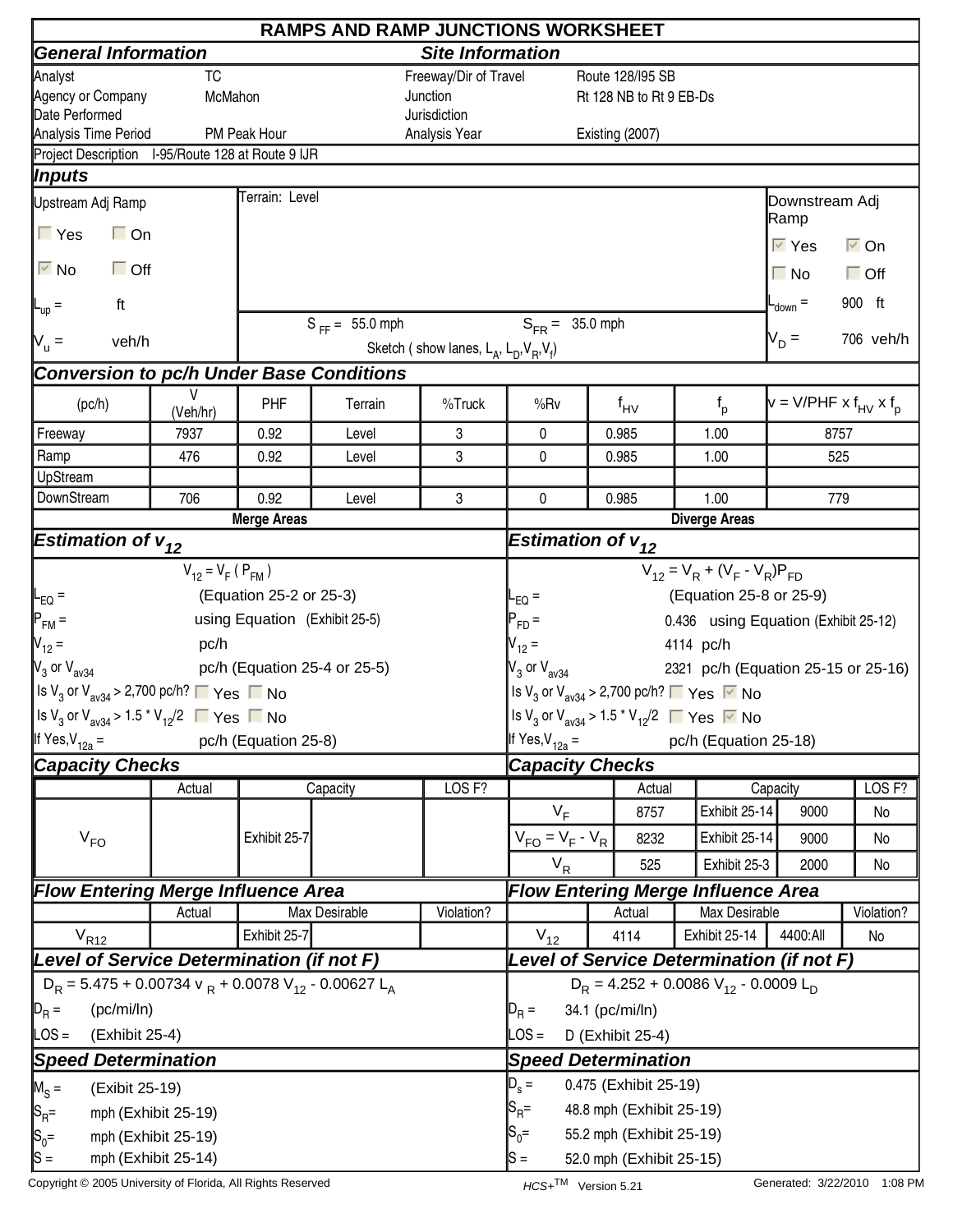|                                                                                                  |                          |                                           | <b>RAMPS AND RAMP JUNCTIONS WORKSHEET</b> |                                                     |                                                                                         |                                            |                         |      |                      |                                |                                        |
|--------------------------------------------------------------------------------------------------|--------------------------|-------------------------------------------|-------------------------------------------|-----------------------------------------------------|-----------------------------------------------------------------------------------------|--------------------------------------------|-------------------------|------|----------------------|--------------------------------|----------------------------------------|
| <b>General Information</b>                                                                       |                          |                                           |                                           | <b>Site Information</b>                             |                                                                                         |                                            |                         |      |                      |                                |                                        |
| Analyst                                                                                          | <b>TC</b>                |                                           |                                           | Freeway/Dir of Travel                               |                                                                                         |                                            | Route 128/I-95 NB       |      |                      |                                |                                        |
| Agency or Company                                                                                | McMahon                  |                                           |                                           | Junction                                            |                                                                                         |                                            | Rt 9 WB ro Rt 128 NB-Us |      |                      |                                |                                        |
| Date Performed                                                                                   |                          |                                           |                                           | Jurisdiction                                        |                                                                                         |                                            |                         |      |                      |                                |                                        |
| Analysis Time Period<br>Project Description I-95/Route 128 at Route 9 IJR                        |                          | PM Peak Hour                              |                                           | Analysis Year                                       |                                                                                         |                                            | Existing (2007)         |      |                      |                                |                                        |
| Inputs                                                                                           |                          |                                           |                                           |                                                     |                                                                                         |                                            |                         |      |                      |                                |                                        |
|                                                                                                  |                          | Terrain: Level                            |                                           |                                                     |                                                                                         |                                            |                         |      |                      |                                |                                        |
| Upstream Adj Ramp                                                                                |                          |                                           |                                           |                                                     |                                                                                         |                                            |                         |      |                      | Downstream Adj<br> Ramp        |                                        |
| $\overline{\vee}$ Yes<br>$\Box$ On                                                               |                          |                                           |                                           |                                                     |                                                                                         |                                            |                         |      |                      | $\Gamma$ Yes                   | $\Box$ On                              |
| $\Box$ No<br>$\overline{\vee}$ Off                                                               |                          |                                           |                                           |                                                     |                                                                                         |                                            |                         |      |                      | $\overline{\vee}$ No           | $\Box$ Off                             |
| 845 ft<br>$L_{\text{up}}$ =                                                                      |                          |                                           |                                           |                                                     |                                                                                         |                                            |                         |      |                      | $-$ <sub>down</sub> $=$        | ft                                     |
| 661 veh/h                                                                                        |                          |                                           | $S_{FF} = 55.0$ mph                       |                                                     | $S_{FB} = 35.0$ mph                                                                     |                                            |                         |      |                      | $V_D =$                        | veh/h                                  |
| $N_u =$                                                                                          |                          |                                           |                                           | Sketch (show lanes, $L_A$ , $L_D$ , $V_B$ , $V_f$ ) |                                                                                         |                                            |                         |      |                      |                                |                                        |
| <b>Conversion to pc/h Under Base Conditions</b>                                                  |                          |                                           |                                           |                                                     |                                                                                         |                                            |                         |      |                      |                                |                                        |
| (pc/h)                                                                                           | V<br>(Veh/hr)            | PHF                                       | Terrain                                   | %Truck                                              | %Rv                                                                                     |                                            | $f_{\text{HV}}$         |      | $f_{p}$              |                                | $v = V/PHF \times f_{HV} \times f_{D}$ |
| Freeway                                                                                          | 7506                     | 0.92                                      | Level                                     | 3                                                   | 0                                                                                       |                                            | 0.985                   |      | 1.00                 |                                | 8281                                   |
| Ramp                                                                                             | 973                      | 0.92                                      | Level                                     | 3                                                   | 0                                                                                       |                                            | 0.985                   |      | 1.00                 |                                | 1073                                   |
| UpStream                                                                                         | 661                      | 0.92                                      | Level                                     | 3                                                   | 0                                                                                       |                                            | 0.985                   |      | 1.00                 |                                | 729                                    |
| DownStream                                                                                       |                          |                                           |                                           |                                                     |                                                                                         |                                            |                         |      |                      |                                |                                        |
|                                                                                                  |                          | <b>Merge Areas</b>                        |                                           |                                                     |                                                                                         |                                            |                         |      | <b>Diverge Areas</b> |                                |                                        |
| <b>Estimation of <math>v_{12}</math></b>                                                         |                          |                                           |                                           |                                                     | Estimation of $v_{12}$                                                                  |                                            |                         |      |                      |                                |                                        |
|                                                                                                  | $V_{12} = V_F (P_{FM})$  |                                           |                                           |                                                     | $V_{12} = V_R + (V_F - V_R)P_{FD}$                                                      |                                            |                         |      |                      |                                |                                        |
| $\mathsf{I}_{\mathsf{EQ}}$ =                                                                     |                          | (Equation 25-2 or 25-3)                   |                                           |                                                     | L <sub>EQ</sub> =                                                                       |                                            |                         |      |                      | (Equation 25-8 or 25-9)        |                                        |
| $P_{FM}$ =                                                                                       |                          |                                           | 0.217 using Equation (Exhibit 25-5)       |                                                     | $P_{FD}$ =                                                                              |                                            |                         |      |                      | using Equation (Exhibit 25-12) |                                        |
| $V_{12} =$                                                                                       | 1801 pc/h                |                                           |                                           |                                                     | $V_{12} =$                                                                              |                                            |                         | pc/h |                      |                                |                                        |
| $\mathsf{V}_3$ or $\mathsf{V}_{\mathsf{av34}}$                                                   |                          |                                           | 3240 pc/h (Equation 25-4 or 25-           |                                                     | $V_3$ or $V_{av34}$                                                                     |                                            |                         |      |                      | pc/h (Equation 25-15 or 25-16) |                                        |
|                                                                                                  | 5)                       |                                           |                                           |                                                     | Is $V_3$ or $V_{av34}$ > 2,700 pc/h? $\Box$ Yes $\Box$ No                               |                                            |                         |      |                      |                                |                                        |
| Is $V_3$ or $V_{\text{av34}}$ > 2,700 pc/h? $\triangledown$ Yes $\blacksquare$ No                |                          |                                           |                                           |                                                     |                                                                                         |                                            |                         |      |                      |                                |                                        |
| Is V <sub>3</sub> or V <sub>av34</sub> > 1.5 <sup>*</sup> V <sub>12</sub> /2 $\sqrt{ }$ Yes ■ No |                          |                                           |                                           |                                                     | Is V <sub>3</sub> or V <sub>av34</sub> > 1.5 <sup>*</sup> V <sub>12</sub> /2 ■ Yes ■ No |                                            |                         |      |                      |                                |                                        |
| If Yes, $V_{12a}$ =                                                                              |                          | 2881 pc/h (Equation 25-8)                 |                                           |                                                     | If Yes, $V_{12a} =$                                                                     |                                            |                         |      |                      | pc/h (Equation 25-18)          |                                        |
| <b>Capacity Checks</b>                                                                           |                          |                                           |                                           |                                                     | <b>Capacity Checks</b>                                                                  |                                            |                         |      |                      |                                |                                        |
|                                                                                                  | Actual                   |                                           | Capacity                                  | LOS <sub>F?</sub>                                   |                                                                                         |                                            | Actual                  |      |                      | Capacity                       | LOS <sub>F?</sub>                      |
|                                                                                                  |                          |                                           |                                           |                                                     | $V_F$                                                                                   |                                            |                         |      | Exhibit 25-14        |                                |                                        |
| $V_{FO}$                                                                                         | 9354                     | Exhibit 25-7                              |                                           | Yes                                                 | $V_{FO} = V_F - V_R$                                                                    |                                            |                         |      | Exhibit 25-14        |                                |                                        |
|                                                                                                  |                          |                                           |                                           |                                                     | $V_R$                                                                                   |                                            |                         |      | Exhibit 25-3         |                                |                                        |
| <b>Flow Entering Merge Influence Area</b>                                                        |                          |                                           |                                           |                                                     | <b>Flow Entering Merge Influence Area</b>                                               |                                            |                         |      |                      |                                |                                        |
|                                                                                                  | Actual                   |                                           | Max Desirable                             | Violation?                                          |                                                                                         |                                            | Actual                  |      | Max Desirable        |                                | Violation?                             |
| $V_{R12}$                                                                                        | 3954                     | Exhibit 25-7                              | 4600:All                                  | No                                                  | $V_{12}$                                                                                |                                            |                         |      | Exhibit 25-14        |                                |                                        |
| Level of Service Determination (if not F)                                                        |                          | Level of Service Determination (if not F) |                                           |                                                     |                                                                                         |                                            |                         |      |                      |                                |                                        |
| $D_R = 5.475 + 0.00734$ v $_R + 0.0078$ V <sub>12</sub> - 0.00627 L <sub>A</sub>                 |                          |                                           |                                           |                                                     |                                                                                         | $D_R = 4.252 + 0.0086 V_{12} - 0.0009 L_D$ |                         |      |                      |                                |                                        |
| $D_R =$<br>33.2 (pc/mi/ln)                                                                       |                          |                                           |                                           |                                                     | $D_R =$                                                                                 | (pc/mi/ln)                                 |                         |      |                      |                                |                                        |
|                                                                                                  |                          |                                           |                                           |                                                     | $\textsf{LOS} =$                                                                        |                                            |                         |      |                      |                                |                                        |
| $\textsf{LOS} =$<br>F (Exhibit 25-4)                                                             |                          |                                           |                                           |                                                     |                                                                                         |                                            | (Exhibit 25-4)          |      |                      |                                |                                        |
| <b>Speed Determination</b>                                                                       |                          |                                           |                                           |                                                     | <b>Speed Determination</b>                                                              |                                            |                         |      |                      |                                |                                        |
| $M_S =$<br>0.495 (Exibit 25-19)                                                                  |                          |                                           |                                           |                                                     | $D_{s} =$<br>(Exhibit 25-19)                                                            |                                            |                         |      |                      |                                |                                        |
| $ S_{R}$ =                                                                                       | 48.6 mph (Exhibit 25-19) |                                           |                                           |                                                     | $S_{\sf R}$ =                                                                           |                                            | mph (Exhibit 25-19)     |      |                      |                                |                                        |
| $S_0 =$                                                                                          | 46.1 mph (Exhibit 25-19) |                                           |                                           |                                                     | $S_0 =$<br>mph (Exhibit 25-19)                                                          |                                            |                         |      |                      |                                |                                        |
| $ S =$                                                                                           | 47.1 mph (Exhibit 25-14) |                                           |                                           |                                                     | mph (Exhibit 25-15)<br>lS =                                                             |                                            |                         |      |                      |                                |                                        |

Copyright © 2005 University of Florida, All Rights Reserved **HCS+TM** Version 5.21 Generated: 3/22/2010 1:33 PM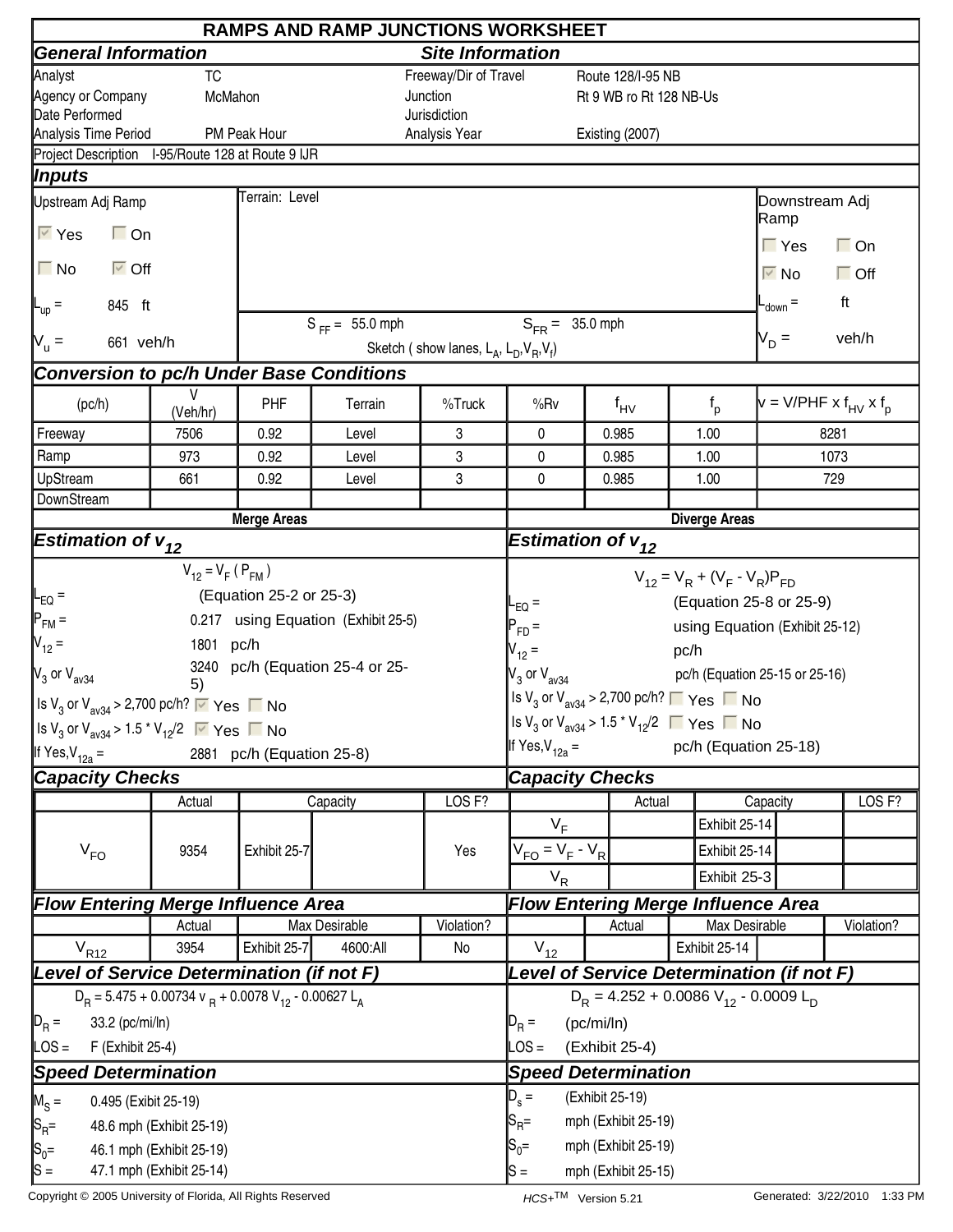|                                                                                                  |                          |                                           | <b>RAMPS AND RAMP JUNCTIONS WORKSHEET</b> |                                                     |                                                                                         |                                            |                         |      |               |                                |                                        |  |
|--------------------------------------------------------------------------------------------------|--------------------------|-------------------------------------------|-------------------------------------------|-----------------------------------------------------|-----------------------------------------------------------------------------------------|--------------------------------------------|-------------------------|------|---------------|--------------------------------|----------------------------------------|--|
| <b>General Information</b>                                                                       |                          |                                           |                                           | <b>Site Information</b>                             |                                                                                         |                                            |                         |      |               |                                |                                        |  |
| Analyst                                                                                          | <b>TC</b>                |                                           |                                           | Freeway/Dir of Travel                               |                                                                                         |                                            | Route 128/I-95 SB       |      |               |                                |                                        |  |
| Agency or Company                                                                                | McMahon                  |                                           |                                           | Junction                                            |                                                                                         |                                            | Rt 9 EB to Rt 128 SB-Us |      |               |                                |                                        |  |
| Date Performed                                                                                   |                          |                                           |                                           | Jurisdiction                                        |                                                                                         |                                            |                         |      |               |                                |                                        |  |
| Analysis Time Period                                                                             |                          | PM Peak Hour                              |                                           | Analysis Year                                       |                                                                                         |                                            | Existing (2007)         |      |               |                                |                                        |  |
| Project Description I-95/Route 128 at Route 9 IJR                                                |                          |                                           |                                           |                                                     |                                                                                         |                                            |                         |      |               |                                |                                        |  |
| Inputs                                                                                           |                          | Terrain: Level                            |                                           |                                                     |                                                                                         |                                            |                         |      |               |                                |                                        |  |
| Upstream Adj Ramp                                                                                |                          |                                           |                                           |                                                     |                                                                                         |                                            |                         |      |               | Downstream Adj<br> Ramp        |                                        |  |
| $\overline{\vee}$ Yes<br>$\Box$ On                                                               |                          |                                           |                                           |                                                     |                                                                                         |                                            |                         |      |               | $\Gamma$ Yes                   | $\Box$ On                              |  |
| $\Box$ No<br>$\overline{\vee}$ Off                                                               |                          |                                           |                                           |                                                     |                                                                                         |                                            |                         |      |               | $\overline{\vee}$ No           | $\Box$ Off                             |  |
| 845 ft<br>$L_{\text{up}} =$                                                                      |                          |                                           |                                           |                                                     |                                                                                         |                                            |                         |      |               | $-$ <sub>down</sub> $=$        | ft                                     |  |
| 730 veh/h                                                                                        |                          |                                           | $S_{FF} = 55.0$ mph                       |                                                     | $S_{FB} = 35.0$ mph                                                                     |                                            |                         |      |               | $V_D =$                        | veh/h                                  |  |
| $N_u =$                                                                                          |                          |                                           |                                           | Sketch (show lanes, $L_A$ , $L_D$ , $V_B$ , $V_f$ ) |                                                                                         |                                            |                         |      |               |                                |                                        |  |
| <b>Conversion to pc/h Under Base Conditions</b>                                                  |                          |                                           |                                           |                                                     |                                                                                         |                                            |                         |      |               |                                |                                        |  |
| (pc/h)                                                                                           | V<br>(Veh/hr)            | PHF                                       | Terrain                                   | %Truck                                              | %Rv                                                                                     |                                            | $f_{\text{HV}}$         |      | $f_{p}$       |                                | $v = V/PHF \times f_{HV} \times f_{D}$ |  |
| Freeway                                                                                          | 7316                     | 0.92                                      | Level                                     | 3                                                   | 0                                                                                       |                                            | 0.985                   | 1.00 |               |                                | 8071                                   |  |
| Ramp                                                                                             | 884                      | 0.92                                      | Level                                     | 3                                                   | 0                                                                                       |                                            | 0.985                   | 1.00 |               |                                | 975                                    |  |
| UpStream                                                                                         | 730                      | 0.92                                      | Level                                     | 3                                                   | 0                                                                                       |                                            | 0.985                   | 1.00 |               |                                | 805                                    |  |
| DownStream                                                                                       |                          |                                           |                                           |                                                     |                                                                                         |                                            |                         |      |               |                                |                                        |  |
|                                                                                                  |                          | <b>Merge Areas</b>                        |                                           |                                                     | <b>Diverge Areas</b>                                                                    |                                            |                         |      |               |                                |                                        |  |
| <b>Estimation of <math>v_{12}</math></b>                                                         |                          |                                           |                                           |                                                     | Estimation of $v_{12}$                                                                  |                                            |                         |      |               |                                |                                        |  |
|                                                                                                  | $V_{12} = V_F (P_{FM})$  |                                           |                                           |                                                     | $V_{12} = V_R + (V_F - V_R)P_{FD}$                                                      |                                            |                         |      |               |                                |                                        |  |
| $\mathsf{I}_{\mathsf{EQ}}$ =                                                                     |                          | (Equation 25-2 or 25-3)                   |                                           |                                                     | $L_{EQ}$ =                                                                              |                                            |                         |      |               | (Equation 25-8 or 25-9)        |                                        |  |
| $P_{FM}$ =                                                                                       |                          |                                           | 0.230 using Equation (Exhibit 25-5)       |                                                     | $P_{FD}$ =                                                                              |                                            |                         |      |               | using Equation (Exhibit 25-12) |                                        |  |
| $V_{12} =$                                                                                       | 1854 pc/h                |                                           |                                           |                                                     | $V_{12} =$                                                                              |                                            |                         | pc/h |               |                                |                                        |  |
| $V_3$ or $V_{\text{av34}}$                                                                       |                          |                                           | 3108 pc/h (Equation 25-4 or 25-           |                                                     | $V_3$ or $V_{av34}$                                                                     |                                            |                         |      |               | pc/h (Equation 25-15 or 25-16) |                                        |  |
|                                                                                                  | 5)                       |                                           |                                           |                                                     | Is $V_3$ or $V_{av34}$ > 2,700 pc/h? $\Box$ Yes $\Box$ No                               |                                            |                         |      |               |                                |                                        |  |
| Is $V_3$ or $V_{\text{av34}}$ > 2,700 pc/h? $\triangledown$ Yes $\blacksquare$ No                |                          |                                           |                                           |                                                     | Is V <sub>3</sub> or V <sub>av34</sub> > 1.5 <sup>*</sup> V <sub>12</sub> /2 ■ Yes ■ No |                                            |                         |      |               |                                |                                        |  |
| Is V <sub>3</sub> or V <sub>av34</sub> > 1.5 <sup>*</sup> V <sub>12</sub> /2 $\sqrt{ }$ Yes ■ No |                          |                                           |                                           |                                                     | If Yes, $V_{12a} =$                                                                     |                                            |                         |      |               | pc/h (Equation 25-18)          |                                        |  |
| If Yes, $V_{12a}$ =                                                                              |                          | 2671 pc/h (Equation 25-8)                 |                                           |                                                     |                                                                                         |                                            |                         |      |               |                                |                                        |  |
| <b>Capacity Checks</b>                                                                           |                          |                                           |                                           |                                                     | <b>Capacity Checks</b>                                                                  |                                            |                         |      |               |                                |                                        |  |
|                                                                                                  | Actual                   |                                           | Capacity                                  | LOS <sub>F?</sub>                                   |                                                                                         |                                            | Actual                  |      |               | Capacity                       | LOS <sub>F?</sub>                      |  |
|                                                                                                  |                          |                                           |                                           |                                                     | $V_F$                                                                                   |                                            |                         |      | Exhibit 25-14 |                                |                                        |  |
| $V_{FO}$                                                                                         | 9046                     | Exhibit 25-7                              |                                           | Yes                                                 | $V_{FO} = V_F - V_R$                                                                    |                                            |                         |      | Exhibit 25-14 |                                |                                        |  |
|                                                                                                  |                          |                                           |                                           |                                                     | $V_R$                                                                                   |                                            |                         |      | Exhibit 25-3  |                                |                                        |  |
| <b>Flow Entering Merge Influence Area</b>                                                        |                          |                                           |                                           |                                                     | <b>Flow Entering Merge Influence Area</b>                                               |                                            |                         |      |               |                                |                                        |  |
|                                                                                                  | Actual                   |                                           | Max Desirable                             | Violation?                                          |                                                                                         |                                            | Actual                  |      | Max Desirable |                                | Violation?                             |  |
| $V_{R12}$                                                                                        | 3646                     | Exhibit 25-7                              | 4600:All                                  | No                                                  | $V_{12}$                                                                                |                                            |                         |      | Exhibit 25-14 |                                |                                        |  |
| Level of Service Determination (if not F)                                                        |                          | Level of Service Determination (if not F) |                                           |                                                     |                                                                                         |                                            |                         |      |               |                                |                                        |  |
| $D_R = 5.475 + 0.00734$ v $_R + 0.0078$ V <sub>12</sub> - 0.00627 L <sub>A</sub>                 |                          |                                           |                                           |                                                     |                                                                                         | $D_R = 4.252 + 0.0086 V_{12} - 0.0009 L_D$ |                         |      |               |                                |                                        |  |
| $D_R =$<br>30.8 (pc/mi/ln)                                                                       |                          |                                           | $D_R =$                                   | (pc/mi/ln)                                          |                                                                                         |                                            |                         |      |               |                                |                                        |  |
| $\textsf{LOS} =$<br>F (Exhibit 25-4)                                                             |                          |                                           |                                           |                                                     | $\textsf{LOS} =$                                                                        |                                            | (Exhibit 25-4)          |      |               |                                |                                        |  |
| <b>Speed Determination</b>                                                                       |                          |                                           | <b>Speed Determination</b>                |                                                     |                                                                                         |                                            |                         |      |               |                                |                                        |  |
| $M_S =$<br>0.441 (Exibit 25-19)                                                                  |                          |                                           |                                           |                                                     | $D_{s} =$                                                                               | (Exhibit 25-19)                            |                         |      |               |                                |                                        |  |
|                                                                                                  | 49.3 mph (Exhibit 25-19) |                                           |                                           |                                                     | $S_{\sf R}$ =                                                                           |                                            | mph (Exhibit 25-19)     |      |               |                                |                                        |  |
| $ S_{R}$ =                                                                                       | 46.1 mph (Exhibit 25-19) |                                           |                                           |                                                     | $S_0 =$                                                                                 |                                            |                         |      |               |                                |                                        |  |
| $S_0 =$<br>$ S =$                                                                                | 47.3 mph (Exhibit 25-14) |                                           |                                           |                                                     | mph (Exhibit 25-19)<br>mph (Exhibit 25-15)<br>lS =                                      |                                            |                         |      |               |                                |                                        |  |
|                                                                                                  |                          |                                           |                                           |                                                     |                                                                                         |                                            |                         |      |               |                                |                                        |  |

Copyright © 2005 University of Florida, All Rights Reserved **HCS+TM** Version 5.21 Generated: 3/22/2010 1:55 PM